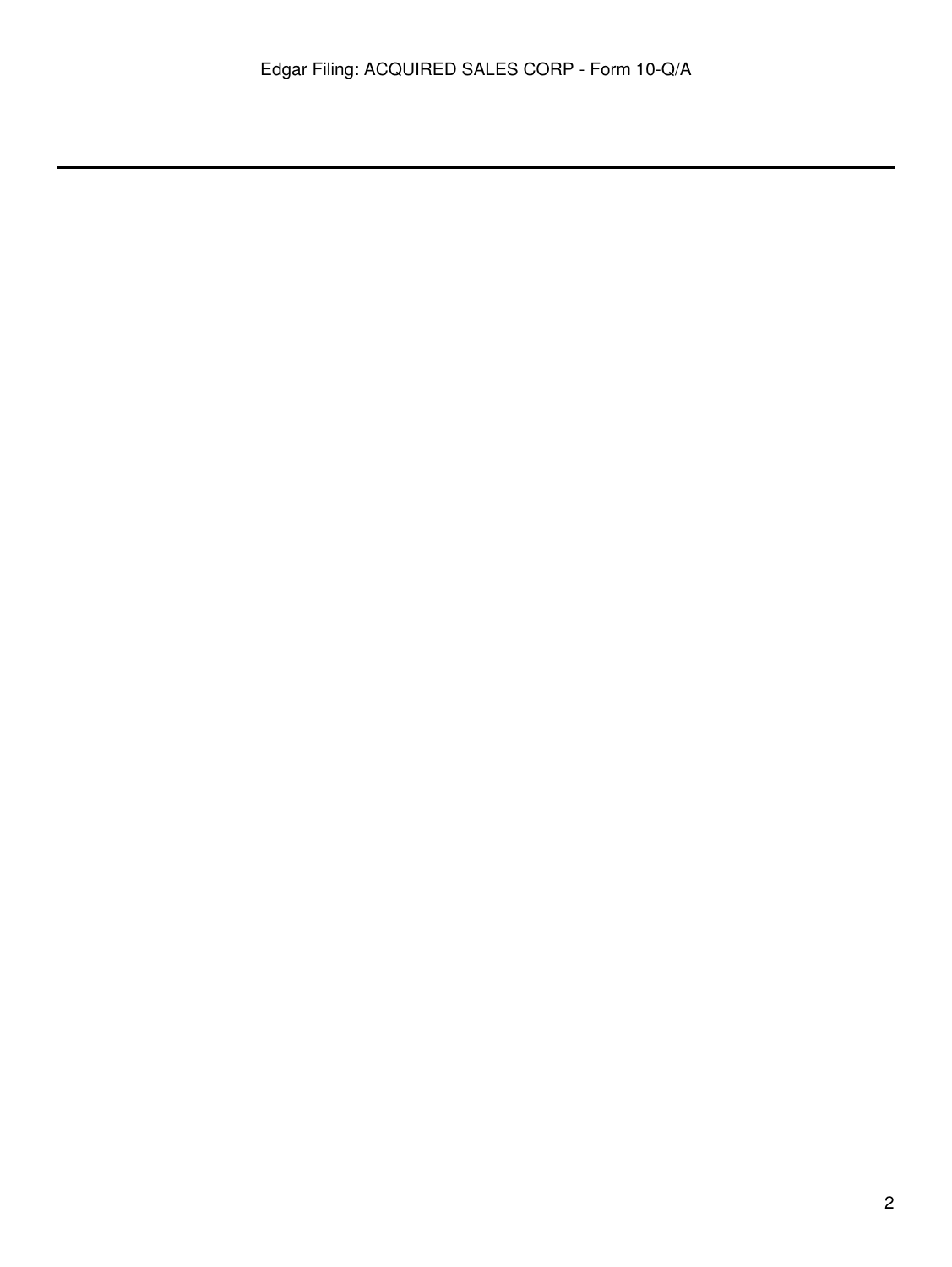Indicate by check mark whether the registrant is a large accelerated filer, an accelerated filer, a non-accelerated filer or a smaller reporting company. See the definitions of "large accelerated filer," "accelerated filer" and "smaller reporting company" in Rule 12b-2 of the Exchange Act.

|                             | Large Accelerated Accelerated Filer [] | Non-Accelerated Filer Smaller Reporting |               |
|-----------------------------|----------------------------------------|-----------------------------------------|---------------|
| Filer $\lceil \cdot \rceil$ |                                        |                                         | Company $[x]$ |
|                             |                                        | (Do not check if a                      |               |
|                             |                                        | smaller                                 |               |
|                             |                                        | reporting company)                      |               |

Indicate by check mark whether the registrant is a shell company (as defined in Rule 12b-2 of the Exchange Act). Yes [ ] No [x]

#### APPLICABLE ONLY TO CORPORATE ISSUERS

Indicate the number of shares outstanding of each of the issuer's classes of common units, as of the latest practicable date: 2,877,896 shares of common stock, par value \$.001 per share, outstanding as of November 13, 2012.

Transitional Small Business Disclosure Format (Check one): Yes [ ] No [x]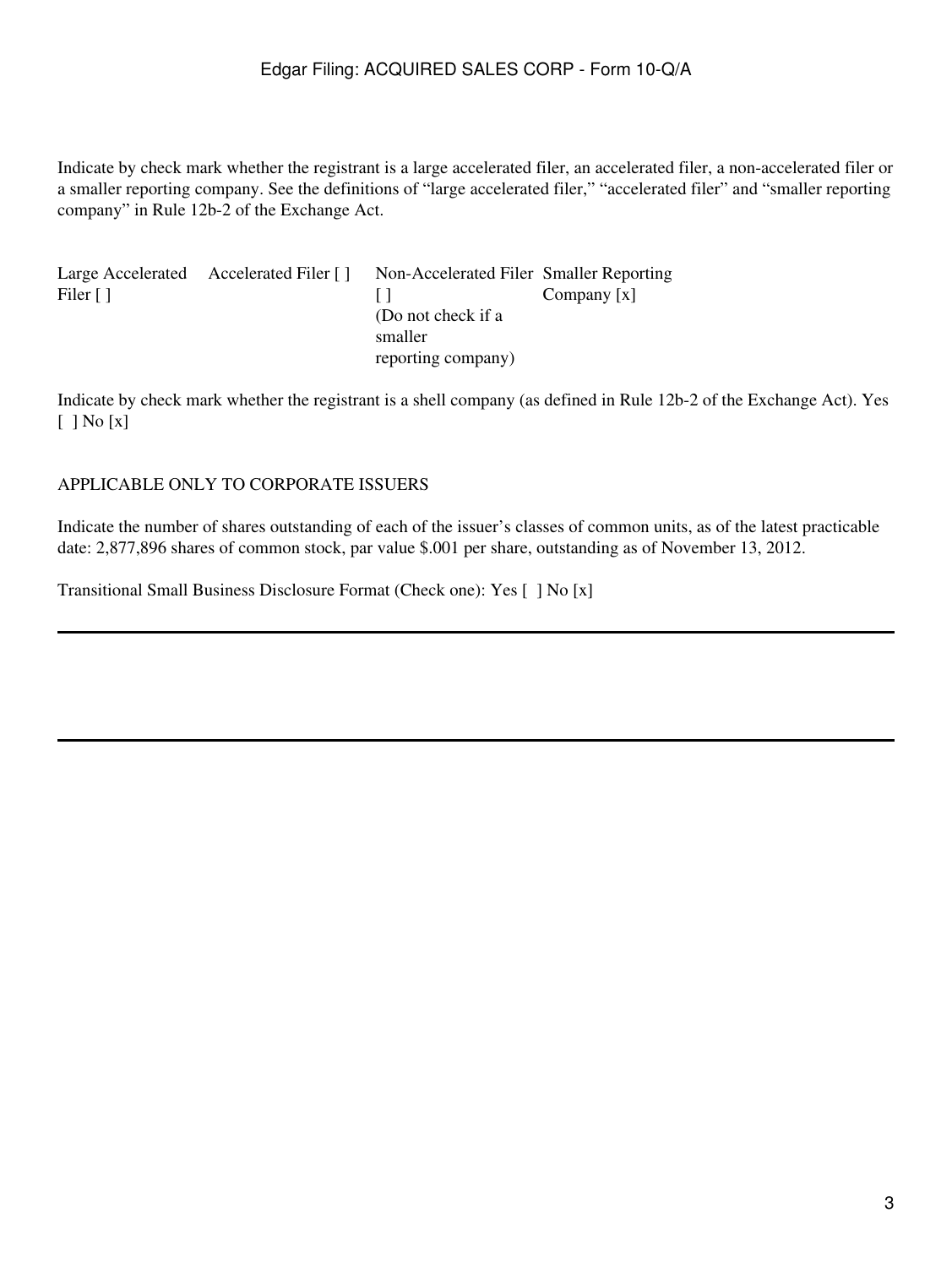#### EXPLANATORY NOTE

The purpose of this Amendment No. 1 to the Quarterly Report of Acquired Sales Corp. (the "Company") on Form 10-Q for the quarterly period ended September 30, 2012, filed with the Securities and Exchange Commission on November 13, 2012 (the "Form 10-Q"), is to furnish Exhibit 101 to the Form 10-Q in accordance with Rule 405 of Regulation S-T to the Form 10-Q. Exhibit 101 to this report provides the consolidated financial statements and related notes from the Form 10-Q formatted in XBRL (eXtensible Business Reporting Language).

Other than the aforementioned, no other changes have been made to the Form 10-Q. This Amendment No. 1 to the Form 10-Q speaks as of the original filing date of the Form 10-Q, does not reflect events that may have occurred subsequent to the original filing date, and does not modify or update in any way disclosures made in the original Form 10-Q.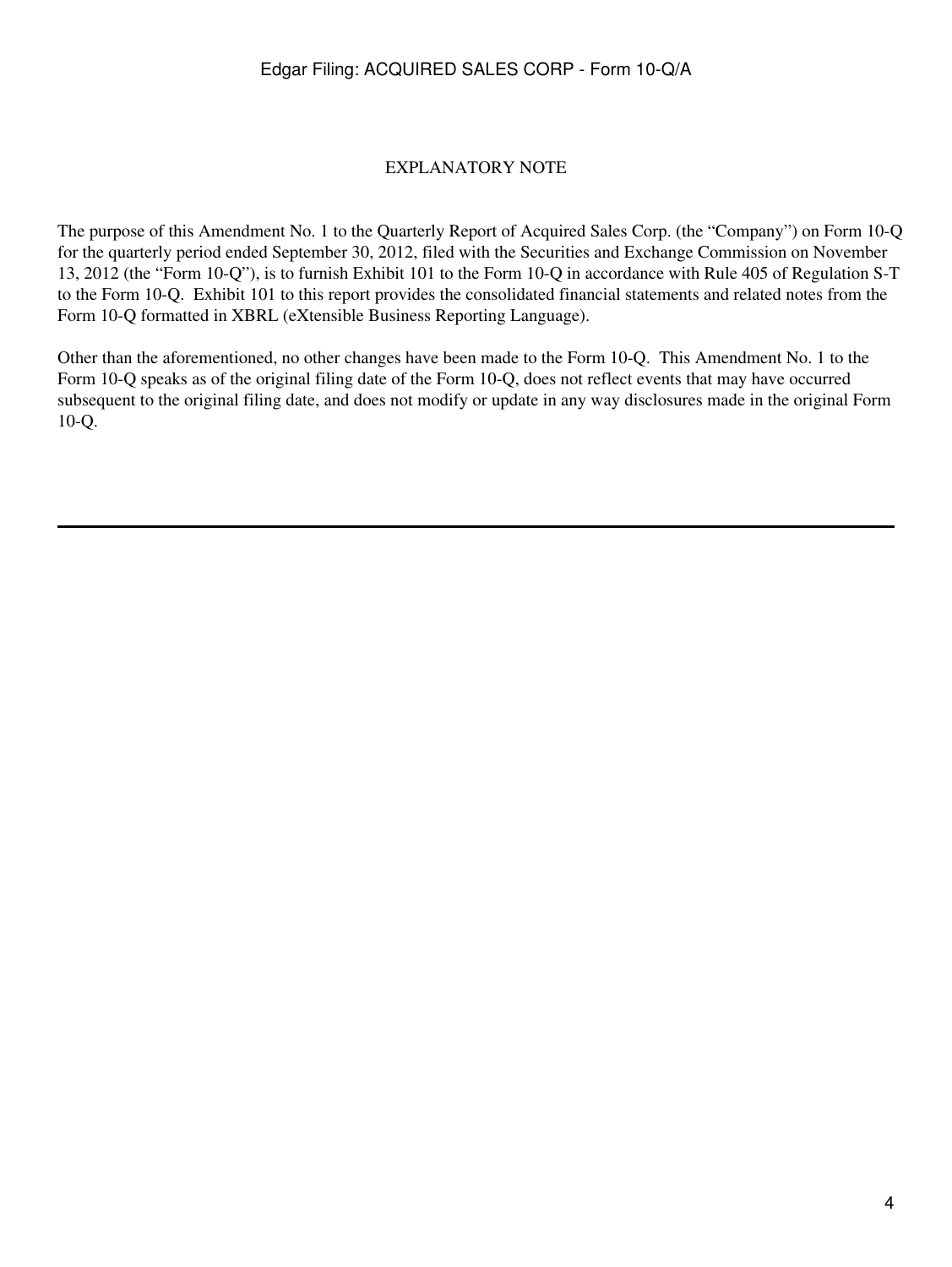# ACQUIRED SALES CORP.

# - INDEX -

Page(s)

# <span id="page-4-0"></span>PART I – FINANCIAL INFORMATION:

| Item 1.    | <b>Condensed Financial Statements (unaudited):</b>                                                                                        | $F-1$          |
|------------|-------------------------------------------------------------------------------------------------------------------------------------------|----------------|
|            | Condensed Consolidated Balance Sheets, September 30,<br>2012 and December 31, 2011 (Unaudited)                                            | $F-2$          |
|            | Condensed Consolidated Statements of Operations for the<br>Three and Nine months Ended September 30, 2012 and<br>2011 (Unaudited)         | $F-3$          |
|            | <b>Condensed Consolidated Statements of Shareholders'</b><br>Deficit for the Nine months Ended September 30, 2011<br>and 2012 (Unaudited) | $F-4$          |
|            | Condensed Consolidated Statements of Cash Flows for the<br>Nine months Ended September 30, 2012 and 2011<br>(Unaudited)                   | $F-5$          |
|            | <b>Notes to Condensed Consolidated Financial Statements</b><br>(Unaudited)                                                                | $F-7$          |
| Item 2.    | <b>Management's Discussion and Analysis of Financial</b><br><b>Condition and Results of Operations</b>                                    | $\overline{2}$ |
| Item 3.    | Quantitative and Qualitative Disclosures About Market<br><b>Risk</b>                                                                      | 12             |
| Item 4A.   | <b>Controls and Procedures</b>                                                                                                            | 12             |
|            | PART II - OTHER INFORMATION:                                                                                                              |                |
| Item 1.    | <b>Legal Proceedings</b>                                                                                                                  | 13             |
| Item $2$ . | <b>Unregistered Sales of Equity Securities</b><br>and Use of Proceeds                                                                     | 13             |
| Item 3.    | <b>Defaults Upon Senior Securities</b>                                                                                                    | 14             |
| Item 4.    | Submission of Matters to a Vote of<br><b>Security Holders</b>                                                                             | 14             |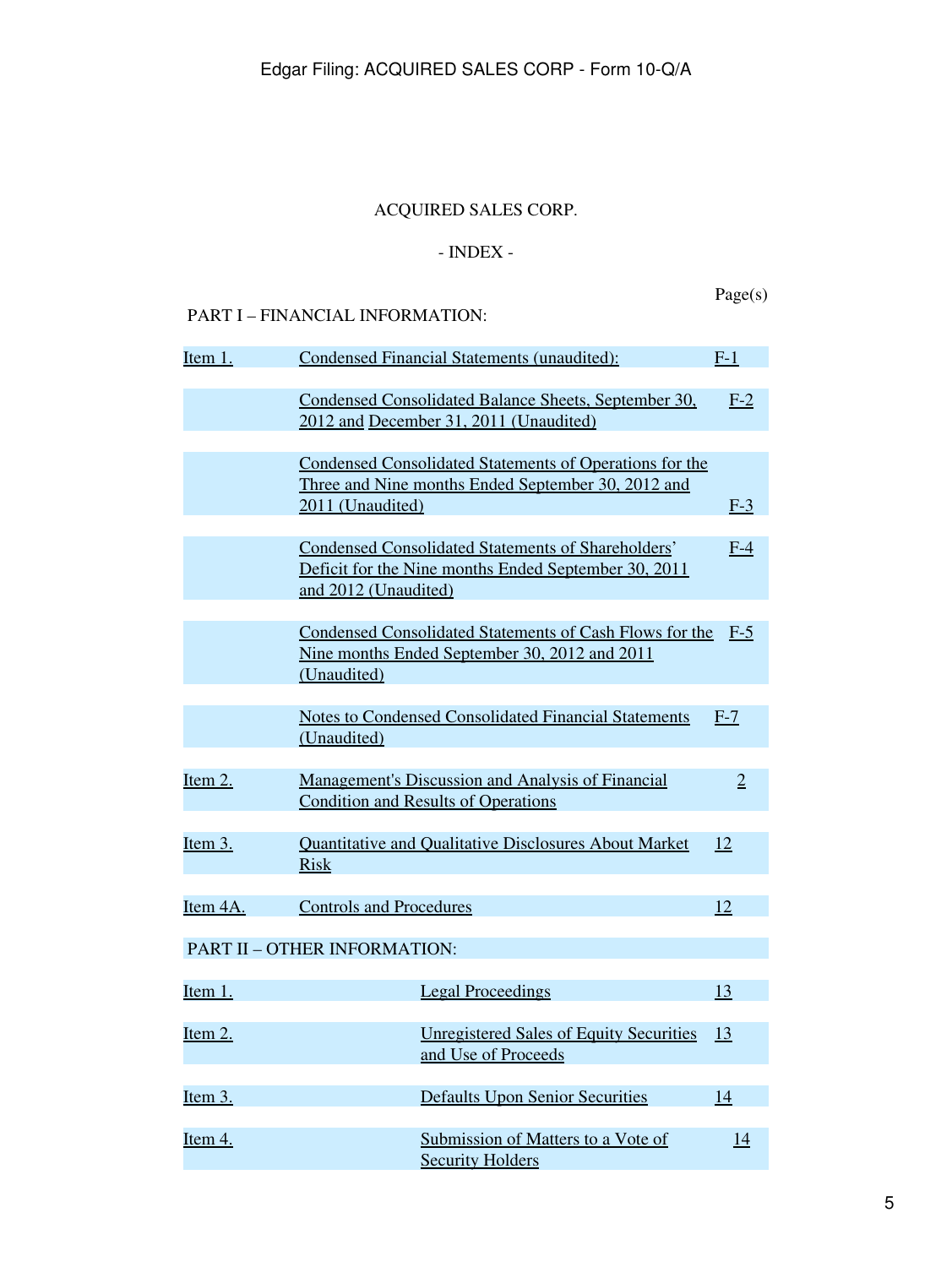| <u>Item 5.</u>    | Other Information | 14 |
|-------------------|-------------------|----|
| Item 6.           | <b>Exhibits</b>   | 14 |
| <b>Signatures</b> |                   |    |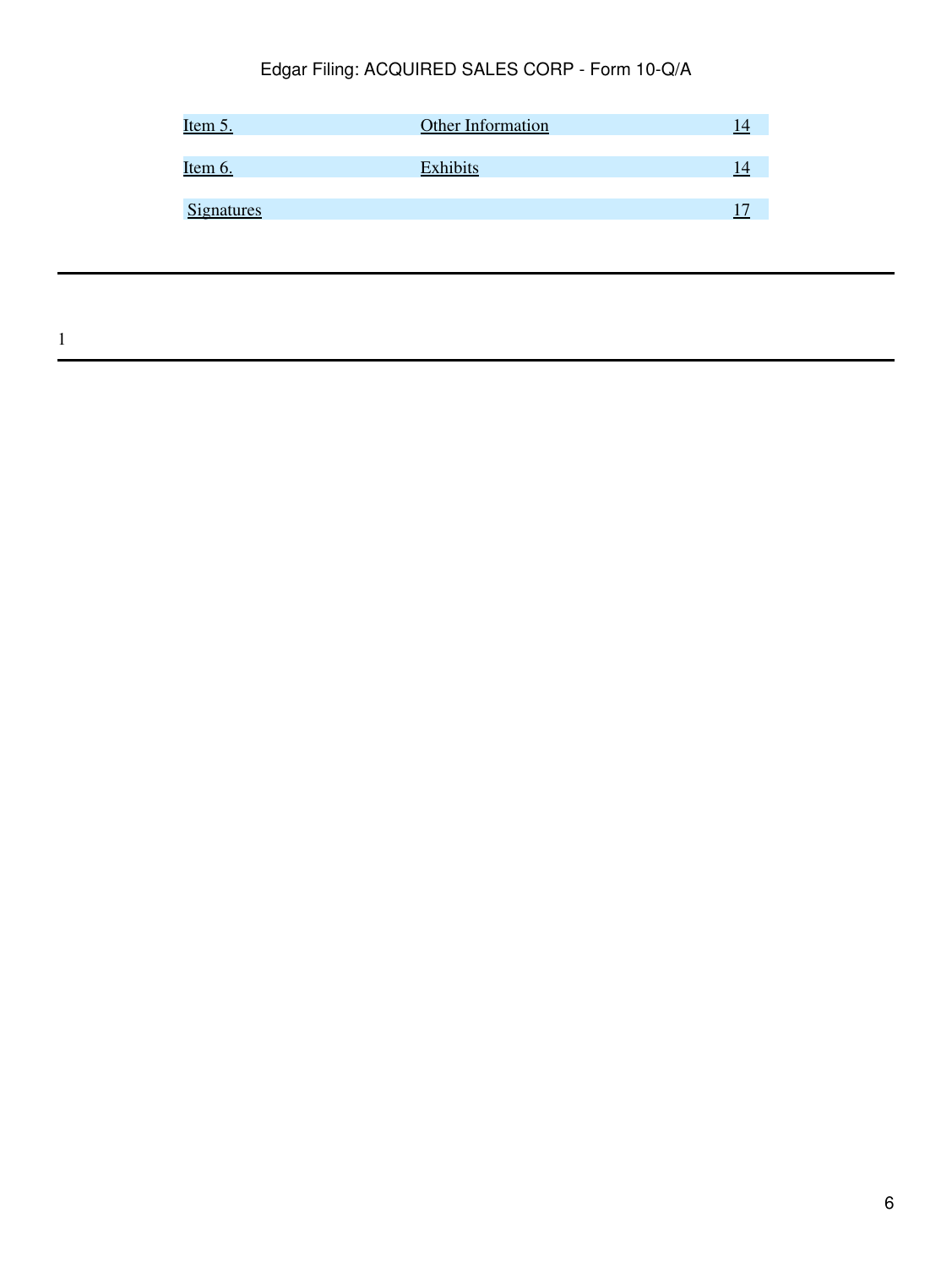#### [Table of Contents](#page-4-0)

<span id="page-6-0"></span>Item 1. Financial Statements

The accompanying financial statements have been prepared in accordance with generally accepted accounting principles for interim financial information and in accordance with the instructions for Form 10-Q. Accordingly, they do not include all of the information and footnotes required by generally accepted accounting principles for complete financial statements.

In the opinion of management, the financial statements contain all material adjustments, consisting only of normal recurring adjustments necessary to present fairly the financial condition, results of operations, and cash flows of the Company for the interim periods presented.

The results for the period ended September 30, 2012 are not necessarily indicative of the results of operations for the full year. These financial statements and related footnotes should be read in conjunction with the financial statements and footnotes thereto included in the Company's Form 10-K filed with the Securities and Exchange Commission for the period ended December 31, 2011.

F-1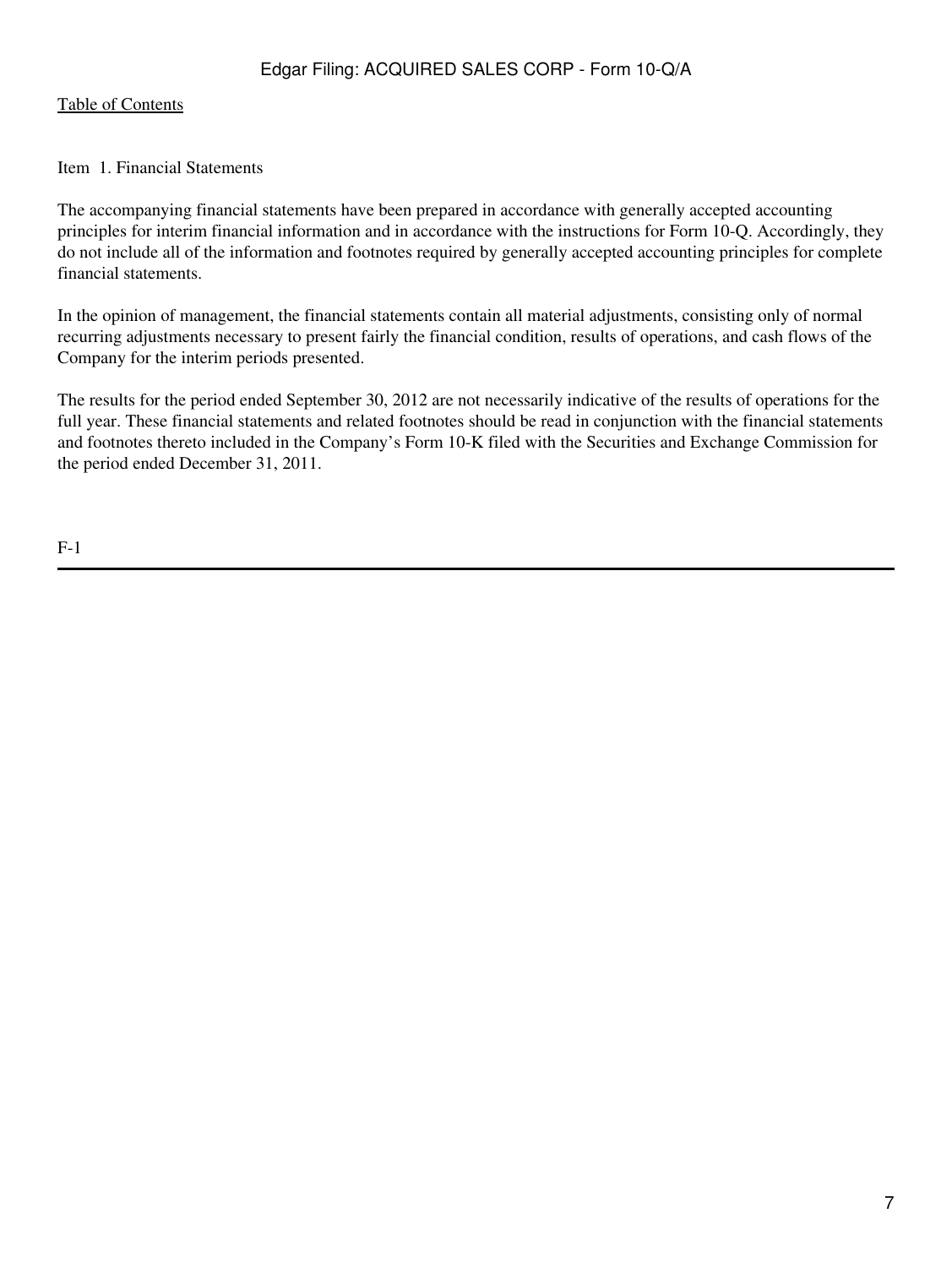# ACQUIRED SALES CORP. AND SUBSIDIARIES CONDENSED CONSOLIDATED BALANCE SHEETS (UNAUDITED)

<span id="page-7-0"></span>

|                                                                               | September    | December      |
|-------------------------------------------------------------------------------|--------------|---------------|
|                                                                               | 30,          | 31,           |
|                                                                               | 2012         | 2011          |
| <b>ASSETS</b>                                                                 |              |               |
| <b>Current Assets</b>                                                         |              |               |
| Cash and cash equivalents                                                     | \$110,227    | \$65,684      |
| Accounts receivable                                                           | 257,884      | 88,018        |
| Prepaid expenses                                                              | 44,022       | 1,107         |
| <b>Total Current Assets</b>                                                   | 412,133      | 154,809       |
| Property and Equipment, net of accumulated depreciation of                    |              |               |
| \$2,279,542 and \$2,237,310, respectively                                     | 31,561       | 51,919        |
| <b>Intangible Assets</b>                                                      | 413,549      |               |
| Deposits                                                                      | 5,400        | 12,535        |
| <b>Total Assets</b>                                                           | \$862,643    | \$219,263     |
|                                                                               |              |               |
| <b>LIABILITIES AND SHAREHOLDERS' DEFICIT</b>                                  |              |               |
| <b>Current Liabilities</b>                                                    |              |               |
| Trade accounts payable                                                        | \$370,224    | \$401,229     |
| <b>Accrued liabilities</b>                                                    | 121,711      | 117,536       |
| Billings in excess of costs on uncompleted contracts                          | 251,357      | 640,022       |
| Unearned revenue                                                              | 4,045        | 59,208        |
| Accrued compensation                                                          | 695,317      | 436,394       |
| Notes payable, current portion                                                | 130,070      | 130,070       |
| Notes payable - related parties, current portion                              | 1,348,000    | 540,829       |
| <b>Total Current Liabilities</b>                                              | 2,920,724    | 2,325,288     |
| Long-Term Liabilities                                                         |              |               |
| Notes payable, net of \$44,532 and \$60,555, respectively, of unamortized net |              |               |
| discount and current portion                                                  | 475,468      | 459,445       |
| Notes payable - related parties, net of \$34,255 and \$43,669 unamortized net |              |               |
| discount and current portion                                                  | 340,745      | 331,330       |
| <b>Total Long-Term Liabilities</b>                                            | 816,213      | 790,775       |
| <b>Shareholders' Deficit</b>                                                  |              |               |
| Preferred stock, \$0.001 par value; 10,000,000 shares authorized;             |              |               |
| none outstanding                                                              |              |               |
| Common stock, \$0.001 par value; 100,000,000 shares authorized;               |              |               |
| 2,877,896 shares and 2,602,896 shares outstanding, respectively               | 2,878        | 2,603         |
| Additional paid-in capital                                                    | 8,062,353    | 6,236,634     |
| <b>Accumulated deficit</b>                                                    | (10,939,525) | (9, 136, 037) |
| <b>Total Shareholders' Deficit</b>                                            | (2,874,294)  | (2,896,800)   |
| Total Liabilities and Shareholders' Deficit                                   | \$862,643    | \$219,263     |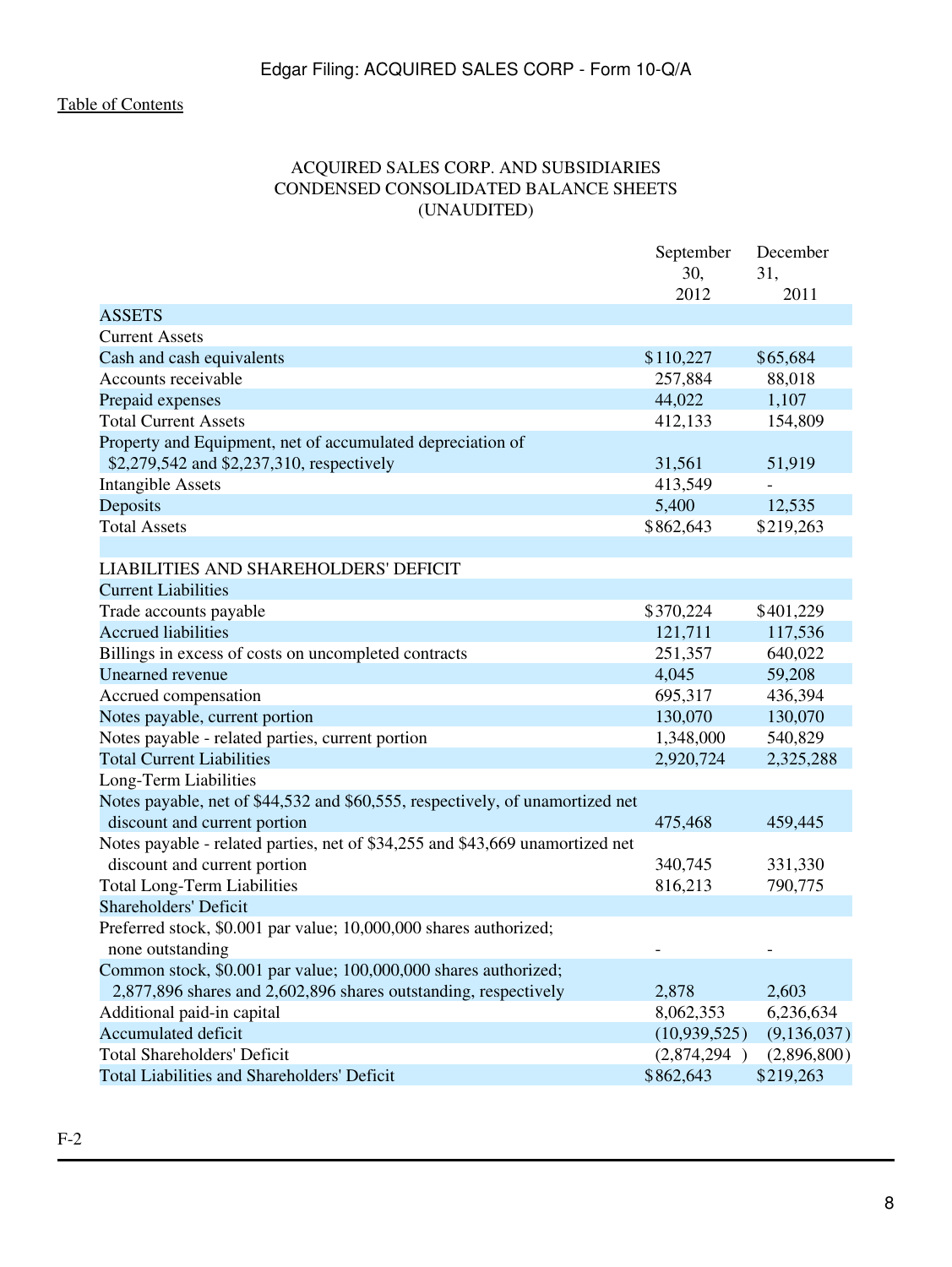# ACQUIRED SALES CORP. AND SUBSIDIARIES CONDENSED CONSOLIDATED STATEMENTS OF OPERATIONS (UNAUDITED)

<span id="page-8-0"></span>

|                                           |                     | For the Three Months | For the Nine Months                     |                 |
|-------------------------------------------|---------------------|----------------------|-----------------------------------------|-----------------|
|                                           | Ended September 30, |                      | Ended September 30,                     |                 |
|                                           | 2012                | 2011                 | 2012                                    | 2011            |
| Revenue                                   |                     |                      |                                         |                 |
| <b>Consulting Services</b>                | \$522,416           | $\mathsf{\$}$ -      | \$2,128,146                             | $\mathsf{\$}$ - |
| Maintenance and Support Services          |                     | 18,385               | 55,161                                  | 55,160          |
| <b>Total Revenue</b>                      | 522,416             | 18,385               | 2,183,307                               | 55,160          |
| <b>Cost of Revenue</b>                    |                     |                      |                                         |                 |
| Cost of Services                          | 489,095             | $\overline{a}$       | 1,288,428                               | 88              |
| <b>Total Cost of Revenue</b>              | 489,095             |                      | 1,288,428                               | 88              |
| <b>Gross Profit</b>                       | 33,321              | 18,385               | 894,879                                 | 55,072          |
| Selling, general and administrative       |                     |                      |                                         |                 |
| expenses                                  | 521,317             | 696,398              | 2,274,274                               | 2,502,164       |
| <b>Loss From Operations</b>               | (487,996)           | (678, 013)           | (1,379,395)                             | (2,447,092)     |
| Loss from extinguishment of debt          | (41, 646)           |                      | (99, 820)                               |                 |
| Interest expense                          | (100,748)           | (16, 442)            | (323, 473)                              | (43,001)        |
| Loss Before Provision for Income Taxes    | (630, 390)          | (694, 455)           | (1,802,688)                             | (2,490,093)     |
| Provision for income taxes                |                     |                      | 800                                     | 800             |
| Net Loss                                  | \$(630,390)         |                      | \$(694,455) \$(1,803,488) \$(2,490,893) |                 |
| Basic and Diluted Loss Per Share          | \$0.22              | \$(0.32)             | \$0.65                                  | \$(1.14)        |
| Basic and Diluted Weighted Average Shares |                     |                      |                                         |                 |
| Outstanding                               | 2,877,896           | 2,175,564            | 2,772,340                               | 2,175,564       |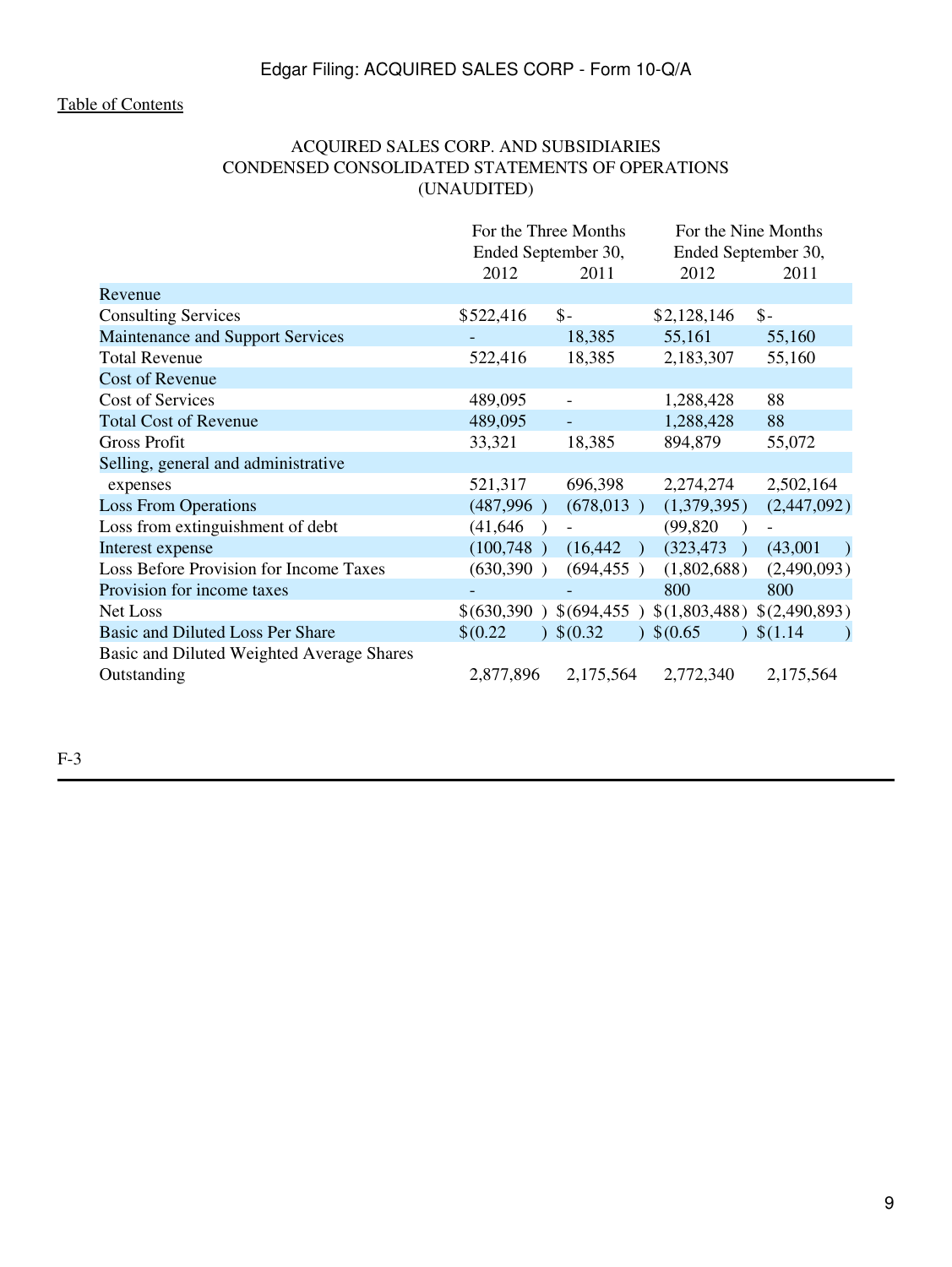# ACQUIRED SALES CORP. AND SUBSIDIARIES CONDENSED CONSOLIDATED STATEMENTS OF SHAREHOLDERS' DEFICIT FOR THE NINE MONTHS ENDED SEPTEMBER 30, 2011 and 2012 (UNAUDITED)

<span id="page-9-0"></span>

|                                     |               |         | Additional  |                                  | Total         |
|-------------------------------------|---------------|---------|-------------|----------------------------------|---------------|
|                                     | Common Stock  |         | Paid-in     | Accumulated                      | Shareholders' |
|                                     | <b>Shares</b> | Amount  | Capital     | Deficit                          | Deficit       |
| Balance, December 31, 2010          | 2,175,564     | \$2,175 | \$3,409,474 | \$(4,835,689)                    | \$(1,424,040) |
| Services contributed by             |               |         |             |                                  |               |
| shareholder,                        |               |         |             |                                  |               |
| no additional shares issued         |               |         | 187,500     |                                  | 187,500       |
| Conversion of notes payable to      |               |         |             |                                  |               |
| share-                              |               |         |             |                                  |               |
| holder, no additional shares issued |               |         | 73,319      |                                  | 73,319        |
| Share-based compensation            |               |         | 706,704     |                                  | 706,704       |
| Assumption of the Acquired Sales    |               |         |             |                                  |               |
| Corp.'s net liabilities             | 291,760       | 292     | (7, 321)    |                                  | (7,029)       |
| Net loss                            |               |         |             | (2,490,893)                      | (2,490,893)   |
| Balance, September 30, 2011         | 2,467,324     | \$2,467 | \$4,369,676 | $$(7,326,582)$ $$(2,954,439)$    |               |
|                                     |               |         |             |                                  |               |
| Balance, December 31, 2011          | 2,602,896     | \$2,603 | \$6,236,634 | $$(9,136,037)$ \; $$(2,896,800)$ |               |
| Services contributed by             |               |         |             |                                  |               |
| shareholder,                        |               |         |             |                                  |               |
| no additional shares issued         |               |         | 187,500     |                                  | 187,500       |
| Exercise of stock options           | 25,000        | 25      |             |                                  | 25            |
| Issuance of common stock for        |               |         |             |                                  |               |
| services                            | 150,000       | 150     | 149,850     |                                  | 150,000       |
| Share-based compensation            |               |         | 449,905     |                                  | 449,905       |
| Issuance of warrants to purchase    |               |         |             |                                  |               |
| common stock                        |               |         | 259,442     |                                  | 259,442       |
| Warrants issued in debt             |               |         |             |                                  |               |
| extinguishment                      |               |         | 99,820      |                                  | 99,820        |
| Acquisition of the Defense $\&$     |               |         |             |                                  |               |
| Security                            |               |         |             |                                  |               |
| Technology Group, Inc.'s net        |               |         |             |                                  |               |
| assets                              | 100,000       | 100     | 679,202     |                                  | 679,302       |
| Net loss                            |               |         |             | (1,803,488)                      | (1,803,488)   |
| Balance, September 30, 2012         | 2,877,896     | \$2,878 | \$8,062,353 | \$(10,939,525) \$(.2,874,294)    |               |

F-4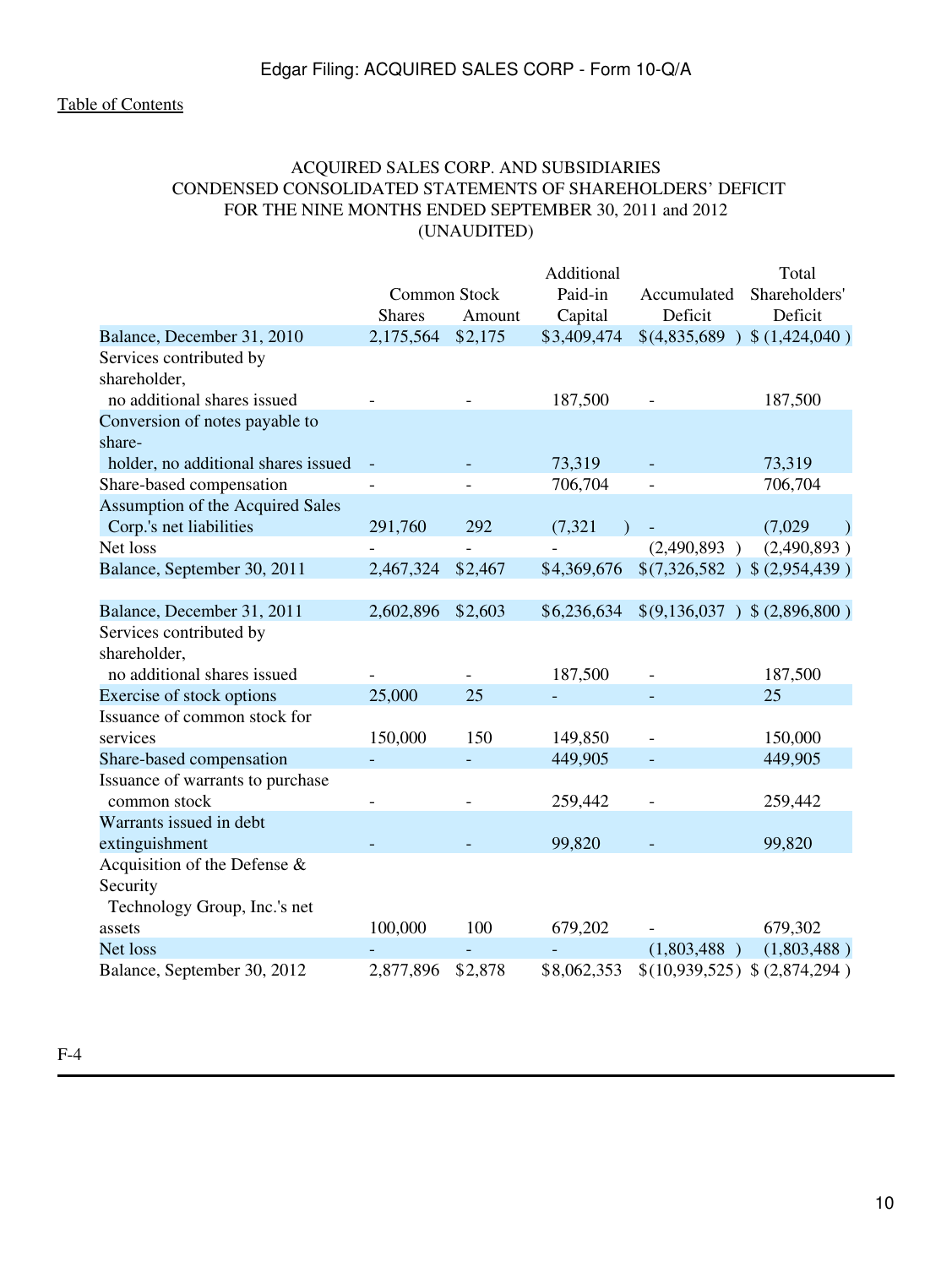# ACQUIRED SALES CORP. AND SUBSIDIARIES CONDENSED CONSOLIDATED STATEMENTS OF CASH FLOWS (UNAUDITED)

<span id="page-10-0"></span>

|                                                                             | For the Nine Months         |                             |
|-----------------------------------------------------------------------------|-----------------------------|-----------------------------|
|                                                                             | Ended September 30,         |                             |
|                                                                             | 2012                        | 2011                        |
| <b>Cash Flows from Operating Activities</b>                                 |                             |                             |
| Net loss                                                                    |                             | \$(1,803,488) \$(2,490,893) |
| Adjustments to reconcile net loss to net cash used in operating activities: |                             |                             |
| Services contributed by shareholder, no additional shares issued            | 187,500                     | 187,500                     |
| Share-based compensation                                                    | 449,905                     | 706,704                     |
| Amortization of discount on notes payable                                   | 284,051                     |                             |
| Amortization of intangible assets                                           | 187,976                     | $\equiv$                    |
| Amortization of prepaid consulting expense                                  | 105,978                     |                             |
| Acquisition related compensation                                            | 32,649                      |                             |
| Loss on extinguishment of debt                                              | 99,820                      |                             |
| Expenses paid by increase in notes payable to related party                 |                             | 3,376                       |
| Depreciation                                                                | 25,516                      | 31,184                      |
| Changes in operating assets and liabilities:                                |                             |                             |
| Accounts receivable                                                         | (7,987)<br>$\mathcal{L}$    | (615,000)                   |
| Other                                                                       | 12,035                      | 1,517                       |
| Accounts payable                                                            | (49, 394)<br>$\lambda$      | (124, 607)<br>$\rightarrow$ |
| <b>Accrued liabilities</b>                                                  | 4,173                       | 47,580                      |
| Unearned revenue                                                            | (55, 163)<br>$\lambda$      | (30, 160)<br>$\lambda$      |
| Billings in excess of costs on uncompleted contract                         | (432, 122)<br>$\rightarrow$ | 686,298                     |
| Accrued compensation                                                        | 258,942                     | 236,016                     |
| Net Cash Used in Operating Activities                                       | (699, 609)<br>$\lambda$     | (1,360,485)                 |
| Cash Flows from Investing Activities                                        |                             |                             |
| Advaces to and collection of loans to employees                             | 1,107                       | 5,418                       |
| Cash acquired with purchase of Defense & Security                           |                             |                             |
| Technology Group, Inc.                                                      | 23,611                      |                             |
| Increase in notes receivable from related party                             |                             | (10,000)<br>$\mathcal{L}$   |
| Purchase of property and equipment                                          | (2,591)<br>$\lambda$        | (14, 125)                   |
| Net Cash Flows Provided By (Used In) Investing Activities                   | \$22,127                    | \$(18,707                   |
|                                                                             |                             |                             |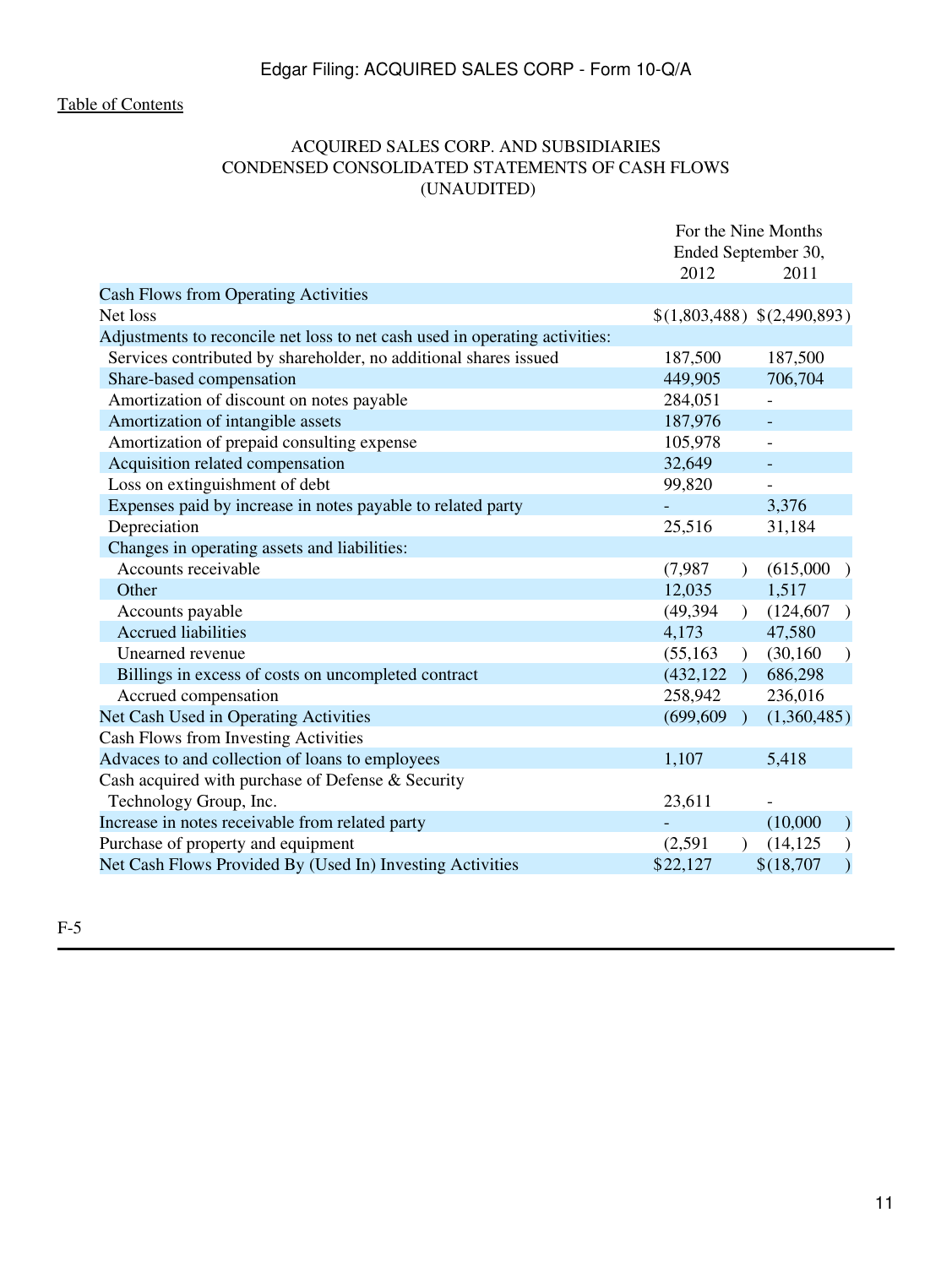# ACQUIRED SALES CORP. AND SUBSIDIARIES CONDENSED CONSOLIDATED STATEMENTS OF CASH FLOWS (CONTINUED) (UNAUDITED)

|                                                                         | For the Nine Months |                      |
|-------------------------------------------------------------------------|---------------------|----------------------|
|                                                                         | Ended September 30, |                      |
|                                                                         | 2012                | 2011                 |
| <b>Cash Flow from Financing Activities</b>                              |                     |                      |
| Proceeds from borrowing under notes payable                             | $\mathsf{\$}$ -     | \$30,500             |
| Proceeds from borrowing under notes payable to related parties          | 797,000             | 1,075,000            |
| Principal payments under notes payable                                  |                     | (5,500)<br>$\lambda$ |
| Principal payments under notes payable to related party                 | (75,000)            |                      |
| Exercise of stock options                                               | 25                  |                      |
| Net Cash Provided By Financing Activities                               | 722,025             | 1,100,000            |
| Net Increase (Decrease) in Cash                                         | 44,543              | (279, 192)           |
| Cash and Cash Equivalents at Beginning of Period                        | 65,684              | 279,532              |
| Cash and Cash Equivalents at End of Period                              | \$110,227           | \$340                |
|                                                                         |                     |                      |
| Supplemental Cash Flow Information                                      |                     |                      |
| Cash paid for taxes                                                     | \$800               | \$800                |
| Cash paid for interest                                                  | \$37,857            | \$20,720             |
|                                                                         |                     |                      |
| Supplemental Disclosure of Noncash Investing and Financing Activities   |                     |                      |
| Note receivable from Cortez acquired by issuance of note payable to     |                     |                      |
| Acquired Sales Corp.                                                    | $\mathsf{\$}$       | \$20,000             |
| Note payable to Acquired Sales Corp. issued in exchange for note        |                     |                      |
| payable to related party                                                | $\mathsf{\$}$ -     | \$200,000            |
| Note payable to Acquired Sales Corp. and related accrued interest       |                     |                      |
| exchanged for notes payable                                             | $\mathsf{\$}$ -     | \$855,534            |
| Conversion of note payable to shareholder, no additional shares issued  | $\mathsf{\$}$       | \$73,319             |
| Liabilties of Acquired Sales Corp. assumed in exchange for the issuance |                     |                      |
| of common stock, stock options and warrants                             | $\mathsf{\$}$ -     | \$7,029              |
| Acquisition of Defense & Security Technology Group, Inc.:               |                     |                      |
| Fair value of assets acquired                                           | \$794,503           | $\mathsf{\$}$        |
| Liabilities assumed                                                     | (147, 850)          | $\sim$               |
| Compensation recognized                                                 | 32,649              |                      |
| Fair value of common stock issued and stock options granted             | \$679,302           | $\mathcal{S}$ -      |
|                                                                         |                     |                      |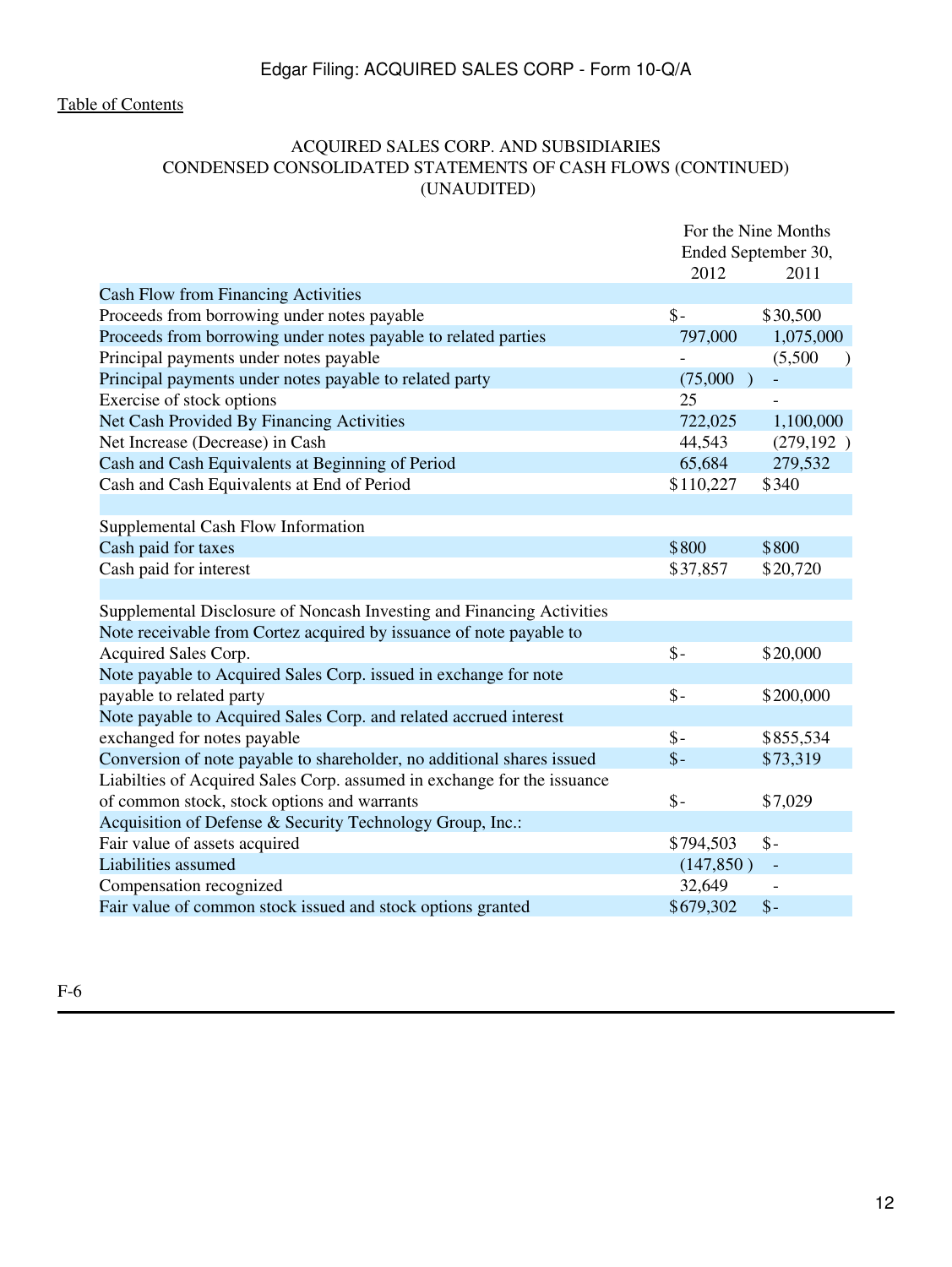#### <span id="page-12-0"></span>[Table of Contents](#page-4-0)

# ACQUIRED SALES CORP. AND SUBSIDIARIES NOTES TO CONDENSED CONSOLIDATED FINANCIAL STATEMENTS (UNAUDITED)

#### NOTE 1 – SIGNIFICANT ACCOUNTING POLICIES

Condensed Financial Statements – The accompanying financial statements are condensed and do not include all disclosures normally required by generally accepted accounting principles. These statements should be read in conjunction with the annual financial statements included in Form 10-K filed with the U.S. Securities and Exchange Commission on March 30, 2012. In particular, the nature of operations and significant accounting principles were presented in Note 1 to the annual financial statements. In the opinion of management, all adjustments necessary for a fair presentation have been included in the accompanying unaudited condensed consolidated financial statements and only consist of normal recurring adjustments, except as disclosed herein. The results of operations for the three and nine months ended September 30, 2012 are not necessarily indicative of the results that may be expected for the full year ending December 31, 2012.

Principles of Consolidation – The accompanying condensed consolidated financial statements include the accounts and operations of Cogility Software Corporation for all periods presented, the accounts and operations of Acquired Sales Corp. from September 29, 2011 and accounts and operations of Defense & SecurityTechnology Group, Inc. from February 14, 2012. These entities for these respective periods are referred to herein as "the Company." Intercompany accounts and transactions have been eliminated on consolidation.

Basic and Diluted Loss Per Share – Basic loss per share is determined by dividing net loss by the weighted-average number of common shares outstanding during the period. Diluted loss per share is calculated by dividing net loss by the weighted-average number of common shares and dilutive common share equivalents outstanding during the period. When dilutive, the incremental potential common shares issuable upon exercise of stock options and warrants are determined by the treasury stock method. There were 2,336,981 and 1,117,925 employee stock options and 868,000 and no warrants outstanding during the nine months ended September 30, 2012 and 2011, respectively, that were excluded from the computation of diluted loss per share for the three and nine months ended September 30, 2012 and 2011 because their effects would have been anti-dilutive. Additionally, there are 85,548 shares of stock potentially issuable in settlement of debt that are also excluded from the computation of diluted loss per share for the three and nine months ended September 30, 2012 because their effects would be anti-dilutive.

Fair Values of Financial Instruments – The carrying amounts reported in the condensed consolidated balance sheets for accounts receivable, accounts payable, accrued liabilities, and billings in excess of costs approximate fair value because of the immediate or short-term maturity of these financial instruments. The carrying amounts reported for notes payable approximate fair value because the underlying instruments are at interest rates which approximate current market rates.

For assets and liabilities measured at fair value, accounting principles generally accepted in the United States defined fair value as the exchange price that would be received for an asset or paid to transfer a liability (exit price) in the principal or most advantageous market for the asset or liability in an orderly transaction between market participants at the measurement date. Additionally, the inputs used to measure fair value are prioritized based on a three-level hierarchy. This hierarchy requires entities to maximize the use of observable inputs and minimize the use of unobservable inputs. The three levels on inputs used to measure fair value are as follows:

- Level 1 Quoted prices in active markets for identical assets or liabilities.
- Level 2 Observable inputs other than quoted prices included in Level 1. Assets and liabilities included in this level are valued using dealer and broker quotations, bid prices, quoted prices for similar assets and liabilities in active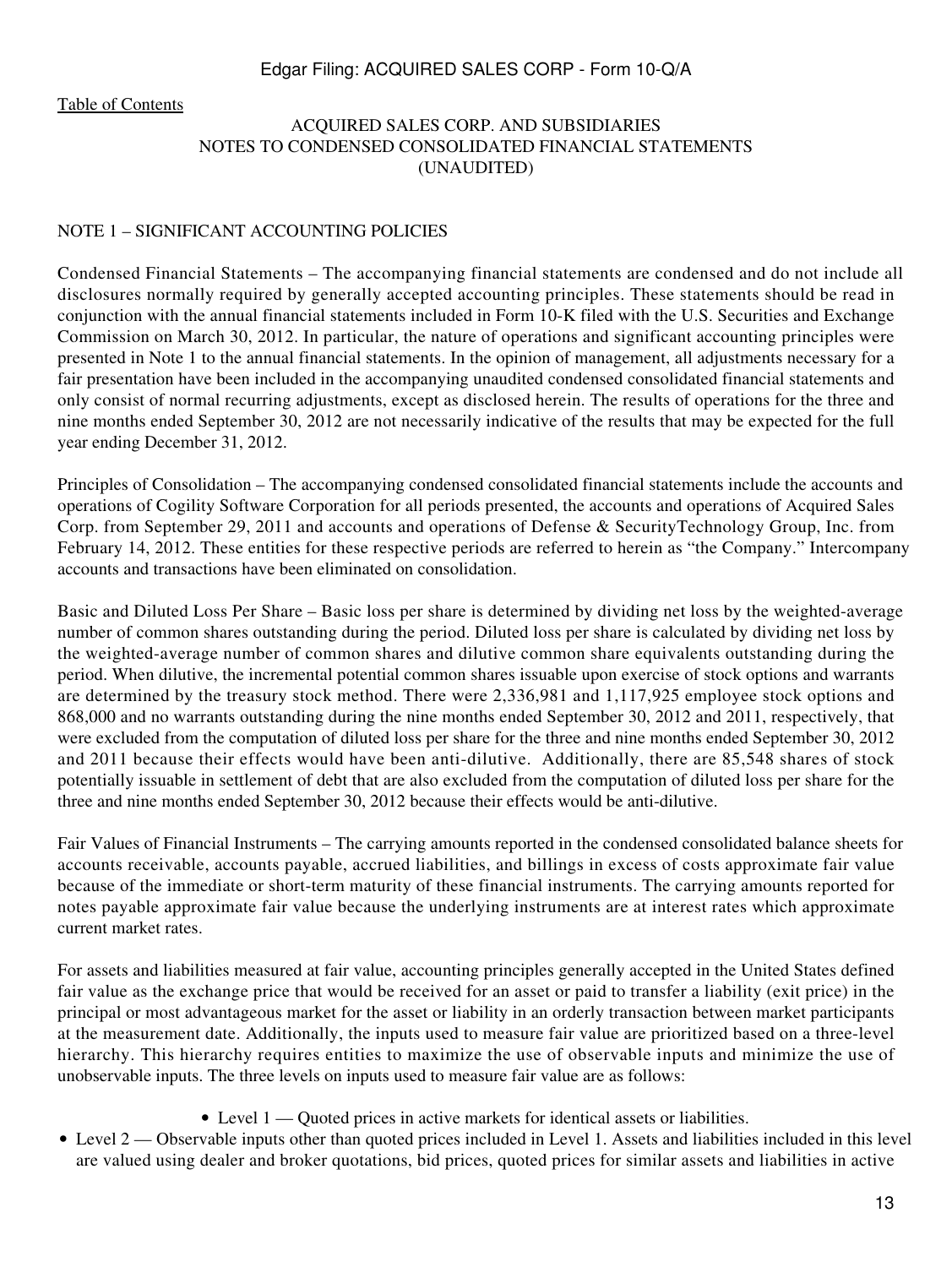markets, or other inputs that are observable or can be corroborated by observable market data.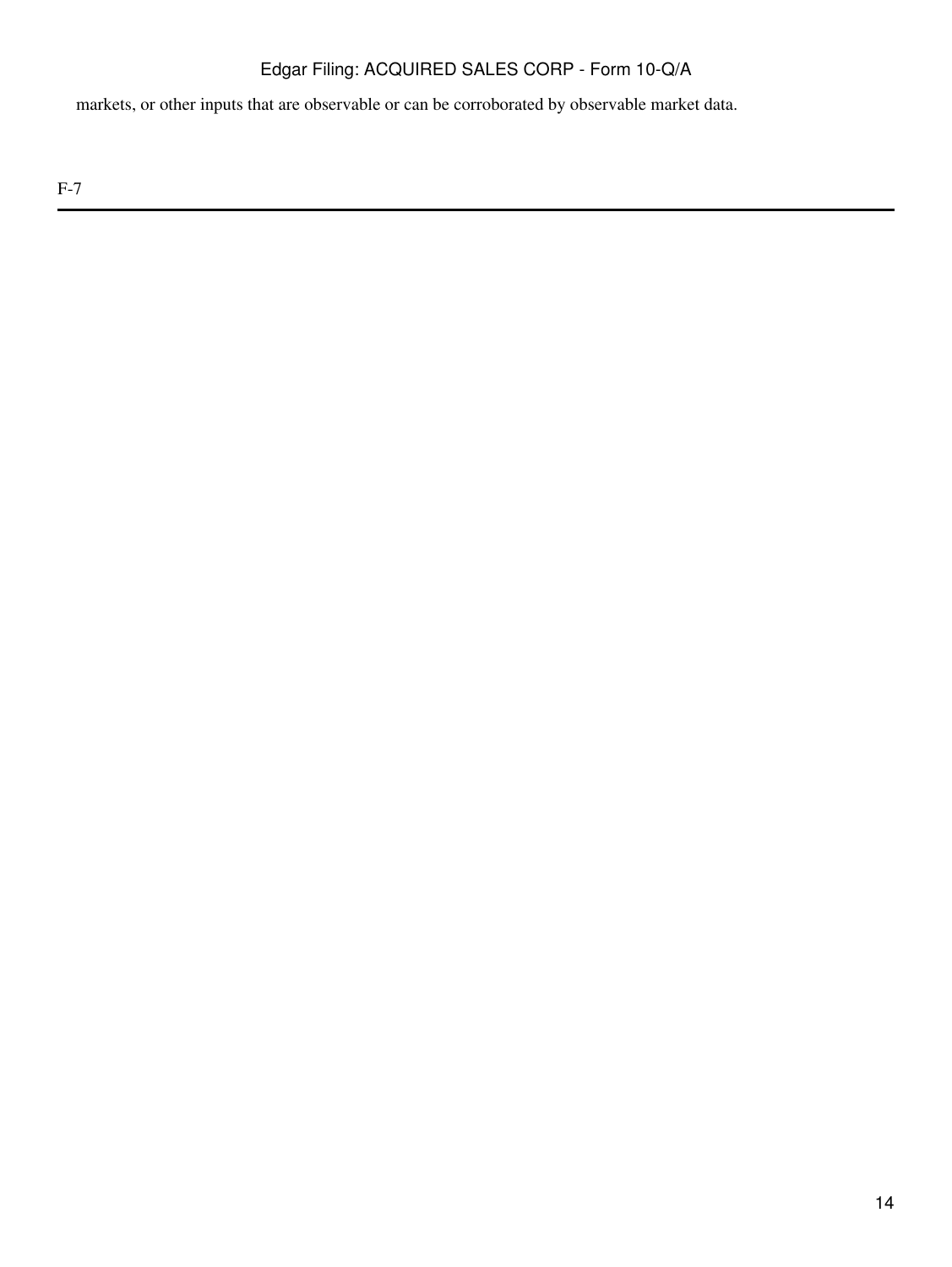[Table of Contents](#page-4-0)

# ACQUIRED SALES CORP. AND SUBSIDIARIES NOTES TO CONDENSED CONSOLIDATED FINANCIAL STATEMENTS (UNAUDITED)

• Level 3 — Unobservable inputs that are supported by little or no market activity and that are significant to the fair value of the assets or liabilities. This includes certain pricing models, discounted cash flow methodologies and similar techniques that use significant unobservable inputs.

#### NOTE 2 - RISKS AND UNCERTAINTIES

The Company has a history of recurring losses, which has resulted in an accumulated deficit of \$10,939,525 as of September 30, 2012. During the nine months ended September 30, 2012, the Company recognized \$2,183,307 of revenue, suffered a loss of \$1,803,488 and used \$699,609 of cash in its operating activities. At September 30, 2012, the Company had negative working capital of \$2,508,591and a stockholders' deficit of \$2,874,294. These conditions raise substantial doubt about the Company's ability to continue as a going concern.

In view of the matters described in the preceding paragraph, recoverability of a major portion of the recorded asset amounts shown in the accompanying condensed consolidated balance sheets is dependent upon continued operations of the Company, which in turn is dependent upon the Company's ability to meet its financing requirements on a continuing basis, to maintain or replace present financing, to obtain additional capital from investors and to succeed in its future operations. The accompanying financial statements do not include any adjustments relating to the recoverability and classification of recorded asset amounts or amounts and classification of liabilities that might be necessary should the Company be unable to continue as a going concern. In order for the Company to remain as a going concern, it will need to secure additional financing as well as enter into and complete profitable contracts.

#### NOTE 3 – ACQUISITIONS

Acquired Sales Corp. – On September 29, 2011, Acquired Sales Corp. ("Acquired Sales") completed the acquisition of Cogility Software Corporation ("Cogility") whereby Cogility was merged with and into a newly-formed subsidiary of Acquired Sales. Cogility was considered the accounting acquirer and the merger was recognized as a recapitalization of Cogility.

As of September 29, 2011, Acquired Sales had been a non-operating public shell corporation with no significant operations or assets except for notes receivable from Cogility that were eliminated in consolidation. Acquired Sales was not a business for purposes of determining whether a business combination occurred. The acquisition of Acquired Sales was recognized as the issuance of 291,760 shares of common stock, the issuance of 460,000 warrants exercisable at \$2.00 per share through September 30, 2016, and the issuance of 630,000 stock options exercisable at \$2.00 per share through September 29, 2021, in exchange for the assumption of \$7,029 of accounts payable from Acquired Sales.

Defense & Security Technology Group, Inc. – Acquired Sales purchased 100% of the equity interests of Defense & Security Technology Group, Inc. ("DSTG") on February 13, 2012. The results of DSTG's operations have been included in the consolidated financial statements since that date. DSTG collaborates with clients to help its leaders make distinctive decisions leading to substantial improvements in enterprise performance. Founded in 2007, DSTG is currently supporting a number of programs across the military, intelligence, law enforcement, and commercial communities. DSTG strategic consulting services are tightly integrated with Cogility's rapid object-oriented modeling software to provide seamless enterprise solutions for our clients.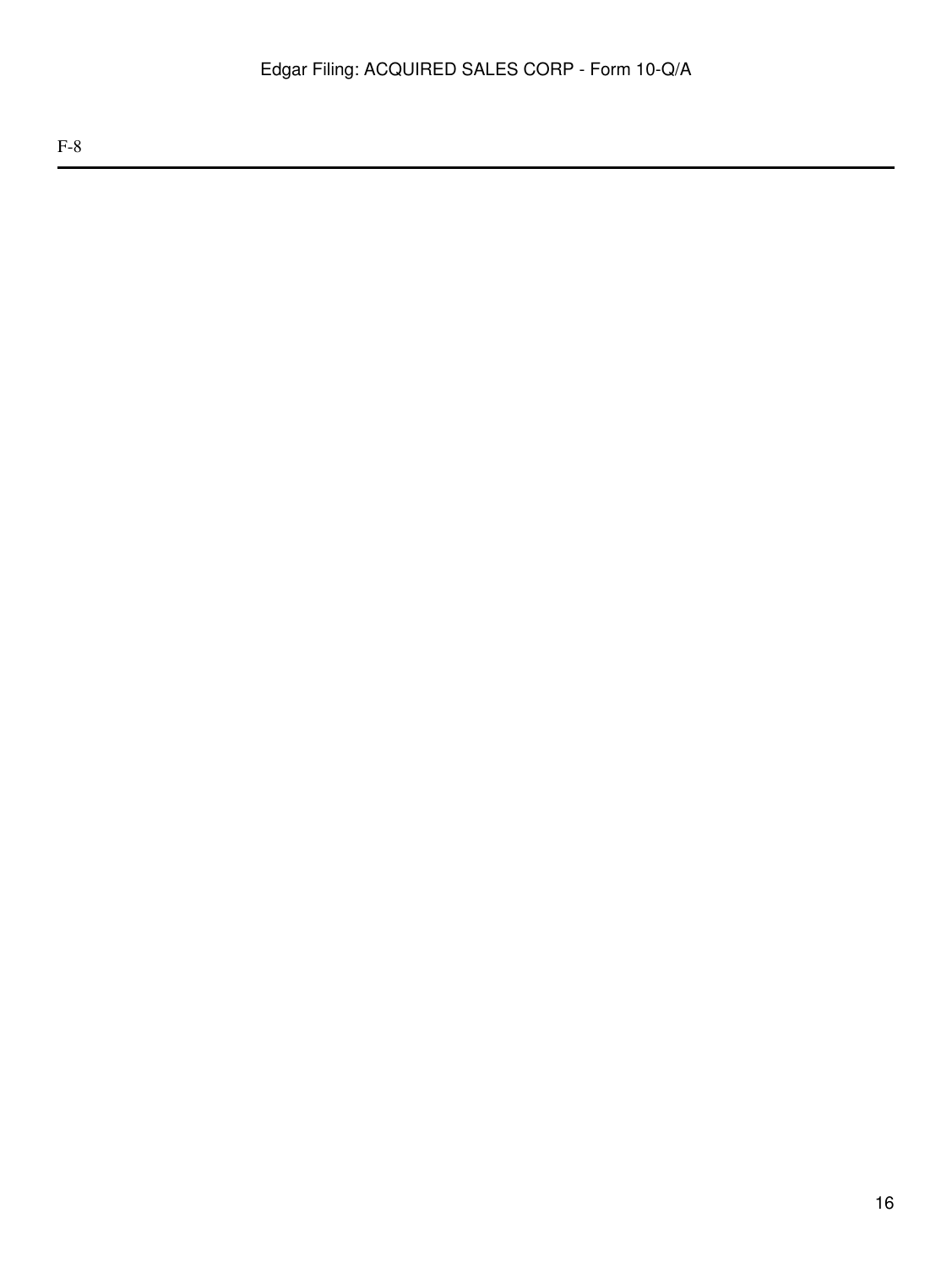[Table of Contents](#page-4-0)

# ACQUIRED SALES CORP. AND SUBSIDIARIES NOTES TO CONDENSED CONSOLIDATED FINANCIAL STATEMENTS (UNAUDITED)

DSTG was acquired in exchange for 100,000 shares of common stock, stock options to purchase 300,000 common shares at \$3.18 per share through February 13, 2017, and stock options to purchase 100,000 common shares at \$8.00 per share through May 13, 2017. The fair value of the consideration issued to acquire DSTG was \$679,302. The common shares issued were valued at \$3.18 per share based on management's estimate of their fair value, or \$318,000 in total. The fair value of the stock options granted was \$361,302 determined by the Black-Scholes option pricing model with the following weighted-average assumptions: expected future volatility of 56%; risk-free interest rate of 0.29%; dividend yield of 0% and an expected term of 2.5 years. The expected volatility was based on a peer company's volatility and the volatility of indexes of the stock prices of companies in the same industry. The risk-free interest rate was based on the U.S. Federal treasury rate for instruments due over the expected term of the options. The expected term of the options was determined based on one-half of the contractual term.

The purchase of DSTG was a business combination recognized by the acquisition method of accounting. Goodwill was not recognized on the transaction; however, Acquired Sales recognized \$32,649 of compensation to the owner of DSTG separately from the recognition of the assets acquired and the liabilities assumed in the business combination. The compensation expense and \$40,461 of acquisition-related costs were included in selling, general and administrative expense during the nine months ended September 30, 2012. The fair value of the assets acquired and the liabilities assumed were measured based on significant inputs that are not observable in the market and are considered Level 3 fair value inputs. The fair value of the assets acquired, liabilities assumed and compensation recognized was as follows:

| Cash                                                   | \$23,611   |
|--------------------------------------------------------|------------|
| Accounts receivable, net                               | 161,900    |
| Deposits                                               | 4,900      |
| Property and equipment                                 | 2,567      |
| Intangible assets                                      | 601,525    |
| Total assets acquired                                  | 794,503    |
| Accounts payable                                       | (18,393)   |
| Distributions payable to selling shareholder           | (86,000)   |
| Estimated future costs in excess of future billings on |            |
| uncompleted contracts                                  | (43, 457)  |
| Total liabilities assumed                              | (147, 850) |
| Fair value of net assets acquired                      | 646,653    |
| Compensaton expense recognized                         | 32,649     |
| Fair Value of Consideration Issued                     | \$679,302  |
|                                                        |            |

All of the \$601,525 of acquired intangible assets relate to non-contractual customer relationships with U.S. government procurement departments. The customer relationships had an estimated useful life of approximately 2 years. The Company recognized amortization expense for the customer relationships of \$75,190 and \$187,976 for the three and nine month period ended September 30, 2012, respectively.

The amounts of DSTG's revenue and loss included in the accompanying condensed consolidated statement of operations for the three and nine months ended September 30, 2012, and supplemental pro forma revenue and loss of the combined entity had the acquisition dates of Acquired Sales and DSTG been January 1, 2012 or January 1, 2011, are as follows: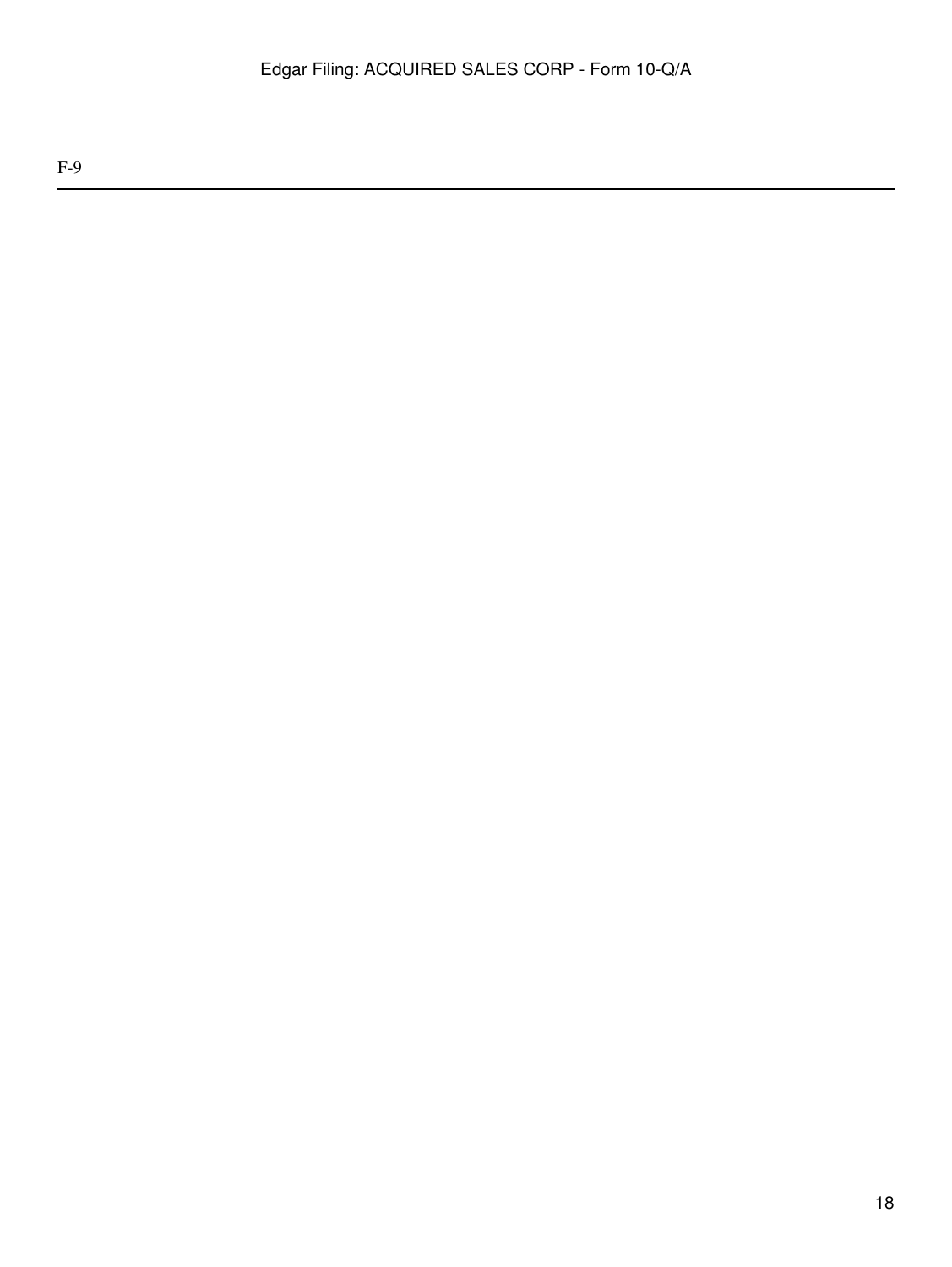#### [Table of Contents](#page-4-0)

# ACQUIRED SALES CORP. AND SUBSIDIARIES NOTES TO CONDENSED CONSOLIDATED FINANCIAL STATEMENTS (UNAUDITED)

|                         |             | For the Three Months |               | For the Nine Months                                 |  |
|-------------------------|-------------|----------------------|---------------|-----------------------------------------------------|--|
|                         |             | Ended September 30,  |               | Ended September 30,                                 |  |
|                         | 2012        | 2011                 | 2012          | 2011                                                |  |
| <b>DSTG</b> actual:     |             |                      |               |                                                     |  |
| Revenue                 | $S-$        |                      | \$250,400     |                                                     |  |
| Loss                    | \$(133,061) |                      | $$$ (368,887) |                                                     |  |
| Supplemental pro forma: |             |                      |               |                                                     |  |
| Revenue                 | \$522,416   | \$143,385            | \$2,052,311   | \$264,905                                           |  |
| Loss                    |             |                      |               | $$(630,390) $(1,390,980) $(1,579,970) $(4,365,179)$ |  |

#### NOTE 4 – EARNINGS AND COSTS ON UNCOMPLETED CONTRACTS

At September 30, 2012, the Company was in the process of providing a contracted software license, hardware and consulting services to one customer. It is anticipated that the revenue and costs on the uncompleted contract deferred at September 30, 2012 will be recognized upon completion of the contract. At December 31, 2011, the Company was in the process of providing contracted software licenses, hardware and consulting services to two customers. These two open contracts were completed during the nine months ended September 30, 2012. Contract billings in excess of contract costs on uncompleted contracts at September 30, 2012 and December 31, 2011 were as follows:

|                                                      |           | September December |
|------------------------------------------------------|-----------|--------------------|
|                                                      | 30.       | 31,                |
|                                                      | 2012      | 2011               |
| Billings to date                                     | \$300,000 | \$813,601          |
| Less: Costs incurred on uncompleted contracts        | (48, 643) | (173,579)          |
| Billings in excess of costs on uncompleted contracts | \$251,357 | \$640,022          |

#### NOTE 5 – RELATED PARTY TRANSACTIONS

At September 30, 2012 the Company had recorded accrued compensation that includes \$464,986 in deferred payroll and vacation pay, and payroll taxes payable, \$26,364 in employee reimbursements payable, and commissions payable to one current and one former employee in the aggregate amount of \$203,967.

On September 13, 2011, a key executive resigned his position and entered into a severance agreement with the Company. On September 16, 2010, the Company had signed a letter agreeing to pay the former executive officer \$47,000 in one-time commissions, with payment deferred until 30 days after the closing of a private placement of common stock or debt convertible into common stock in the total amount of at least \$2,000,000. Under the severance agreement the former executive officer is to receive a one-time bonus of \$35,000 and deferred compensation of \$18,432 payable upon the completion of a private placement of common stock or debt convertible into common stock in the total amount of at least \$2,000,000. The amounts due to the former executive officer were included in accrued compensation at September 30, 2012 on December 31, 2011.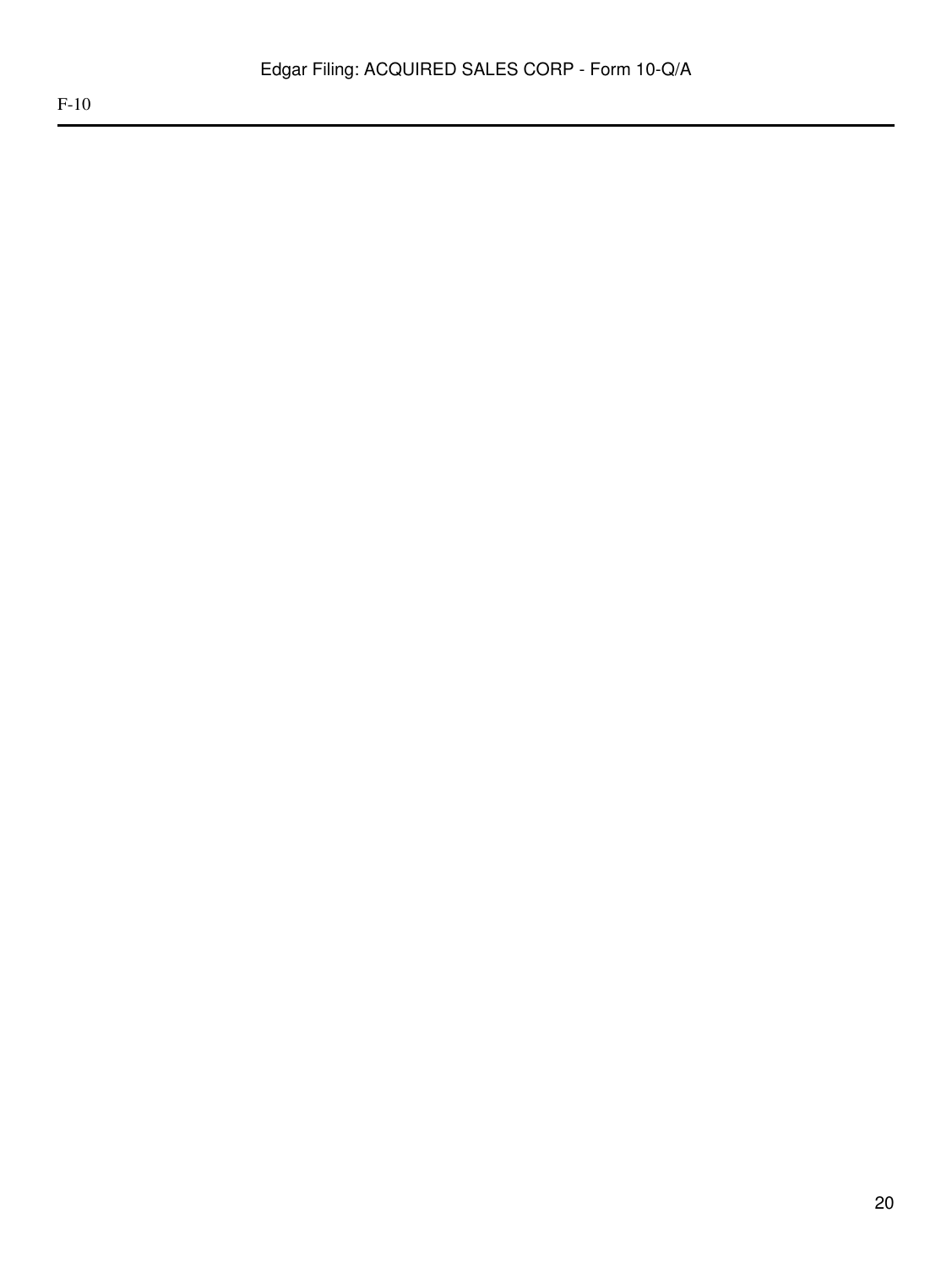[Table of Contents](#page-4-0)

# ACQUIRED SALES CORP. AND SUBSIDIARIES NOTES TO CONDENSED CONSOLIDATED FINANCIAL STATEMENTS (UNAUDITED)

#### NOTE 6 – NOTES PAYABLE

Notes Payable to Related Parties – At September 30, 2012, the Company had notes payable to a significant shareholder, affiliated with an officer of the Company for \$525,000. The notes are unsecured, non-interest bearing and due upon demand. The Company has entered into an agreement with the significant shareholder that, at such time as the Company is financially able to do so and at the reasonable discretion of the chief executive officer of the Company, the notes payable held by the significant shareholder would be extinguished in full by the payment of \$262,500 in cash and the issuance of 85,548 shares common stock. Based on the fair value of the Company's common stock on the date the agreement of \$3.18 per share, the significant shareholder received a beneficial conversion feature in connection with the agreement. If and when the Company is able to settle the notes under the terms of the agreement, the issuance of the 85,548 shares of common stock will be recorded at \$272,042.

At September 30, 2012, the Company had \$375,000 of notes payable to related parties that are secured by all the assets of the Company, bear interest at 3% per annum and are due December 31, 2014. The notes were issued with warrants to purchase common stock that resulted in the notes payable being carried at a discount to their face value. At September 30, 2012, the carrying amount of the notes payable was \$340,745, net of \$34,255 of unamortized discount.

On February 14, 2012, the Company borrowed \$200,000 from a director of the Company. Attached with the note payable were 100,000 warrants to purchase common stock at a price of \$2.00 per share. On March 13, 2012, the Company borrowed another \$25,000 from a director of the Company. Attached with this note payable were 12,500 warrants to purchase common stock at a price of \$2.00 per share. On March 29, 2012, the Company borrowed \$100,000 from an entity related to an officer of the Company. Attached with this note payable were 50,000 warrants to purchase common stock at a price of \$2.00 per share. All of the related notes payable bear interest at 6% per annum, payable quarterly, and are due upon demand. All of the warrants expire 5 years from their respective issuance dates.

In association with the aggregate notes payable of \$325,000, the fair value of the 162,500 warrants issued was estimated to be \$252,102 using the Black-Scholes option pricing model using the following weighted-average assumptions: estimated future volatility of 52.62%; risk-free interest rate of 0.33%; dividend yield of 0% and an estimated term of 2.5 years. The warrants qualify to be recognized as stockholders' equity; therefore, the consideration received was allocated to the notes payable and the warrants based on their relative fair values and resulted in \$183,027 being allocated to the notes payable and \$141,973 allocated to the warrants. Because the notes are due on demand, the \$141,973 discount to the notes payable was immediately recognized as interest expense.

On June 4, 2012 the Company borrowed \$100,000 from an officer of the Company. Attached with this note payable were 50,000 warrants to purchase common stock at a price of \$2.00 per share. The related notes payable bear interest at 6% per annum, payable quarterly, and is due upon demand. All of the warrants expire 5 years from their respective issuance dates. In association with the aggregate notes payable of \$100,000, the fair value of the 50,000 warrants issued was estimated to be \$75,010 using the Black-Scholes option pricing model using the following weighted-average assumptions: estimated future volatility of 46.64%; risk-free interest rate of 0.25%; dividend yield of 0% and an estimated term of 2.5 years. The warrants qualify to be recognized as stockholders' equity; therefore, the consideration received was allocated to the notes payable and the warrants based on their relative fair values and resulted in \$57,134 being allocated to the notes payable and \$42,866 allocated to the warrants. Because the notes are due on demand, the \$42,866 discount to the notes payable was immediately recognized as interest expense.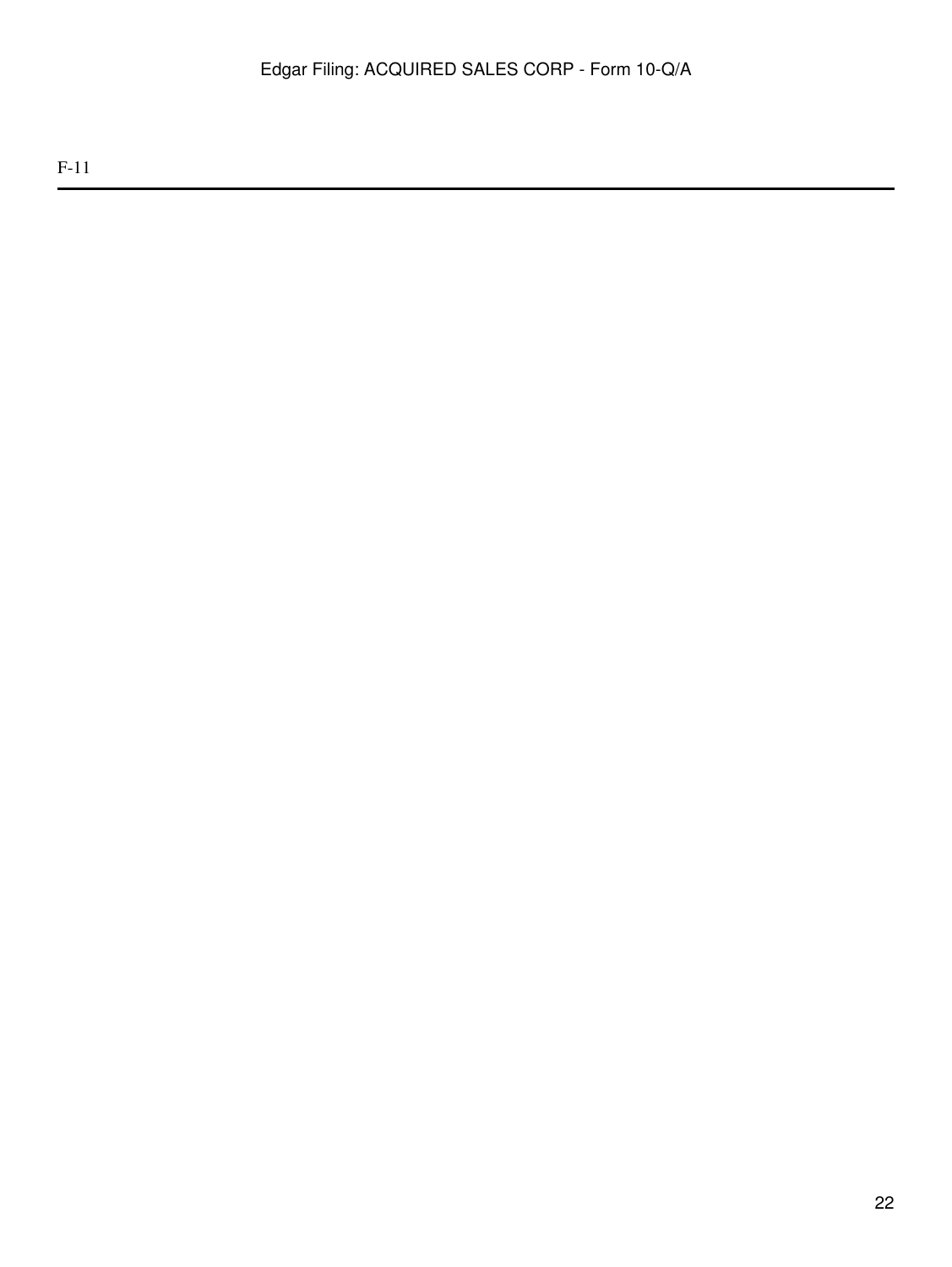[Table of Contents](#page-4-0)

# ACQUIRED SALES CORP. AND SUBSIDIARIES NOTES TO CONDENSED CONSOLIDATED FINANCIAL STATEMENTS (UNAUDITED)

On January 30, 2012 an officer advanced the Company \$75,000 for short term working capital needs. The loan was without interest, unsecured and due upon demand. On April 1, 2012, the terms of the loan were renegotiated such that the loan bears interest at 6% per annum, payable quarterly, and is due upon demand. In addition the officer was awarded 37,500 warrants to purchase common stock at a price of \$2.00 per share. All of the warrants expire 5 years from their respective issuance dates. The fair value of the 37,500 warrants issued was estimated to be \$58,174 using the Black-Scholes option pricing model using the following weighted-average assumptions: estimated future volatility of 50.62%; risk-free interest rate of 0.33%; dividend yield of 0% and an estimated term of 2.5 years. The renegotiation was treated as an extinguishment of debt. The Company recognized a loss on the extinguishment of debt of \$58,174.

On March 31, 2012 a significant shareholder advanced the Company \$60,000 for short-term working capital needs. The loan was without interest, unsecured and due upon demand. The note payable was paid in full on April 13, 2012.

On July 16 and 25, 2012 the Company borrowed \$50,000 and \$50,000, respectively, from an officer of the Company. Attached to the notes payable were a total of 50,000 warrants to purchase common stock at a price of \$3.25 per share. On July 9, 2012, the Company borrowed another \$30,000 from a director of the Company. Attached with this note payable were 15,000 warrants to purchase common stock at a price of \$3.25 per share. On July 13, 2012, the Company borrowed \$100,000 from an entity related to an officer of the Company. Attached with this note payable were 50,000 warrants to purchase common stock at a price of \$3.25 per share. All of the related notes payable bear interest at 6% per annum, payable quarterly, and are due upon demand. All of the warrants expire 5 years from their respective issuance dates.

In association with the aggregate notes payable of \$230,000, the fair value of the 115,000 warrants issued was estimated to be \$110,417 using the Black-Scholes option pricing model using the following weighted-average assumptions: estimated future volatility of 47.58%; risk-free interest rate of 0.25%; dividend yield of 0% and an estimated term of 2.5 years. The warrants qualify to be recognized as stockholders' equity; therefore, the consideration received was allocated to the notes payable and the warrants based on their relative fair values and resulted in \$155,397 being allocated to the notes payable and \$74,603 allocated to the warrants. Because the notes are due on demand, the \$74,603 discount to the notes payable was immediately recognized as interest expense.

In connection with the acquisition of DSTG on February 13, 2012, the Company assumed an \$86,000 distribution payable to the former DSTG shareholder. The liability is without interest, due upon demand and unsecured. On July 25, 2012, the terms of the loan were renegotiated such that the loan bears interest at  $6\%$  per annum, payable quarterly, and is due upon demand. In addition the officer was awarded 43,000 warrants to purchase common stock at a price of \$3.25 per share. All of the warrants expire 5 years from their respective issuance dates. The fair value of the 43,000 warrants issued was estimated to be \$41,646 using the Black-Scholes option pricing model using the following weighted-average assumptions: estimated future volatility of 47.80%; risk-free interest rate of 0.25%; dividend yield of 0% and an estimated term of 2.5 years. The renegotiation was treated as an extinguishment of debt. The Company recognized a loss on the extinguishment of debt of \$41,646.

On September 26, 2012 a party related to an officer of the Company advanced the Company \$7,000 for short-term working capital needs. The loan was without interest, unsecured and due upon demand. The note payable was paid in full on October 8, 2012.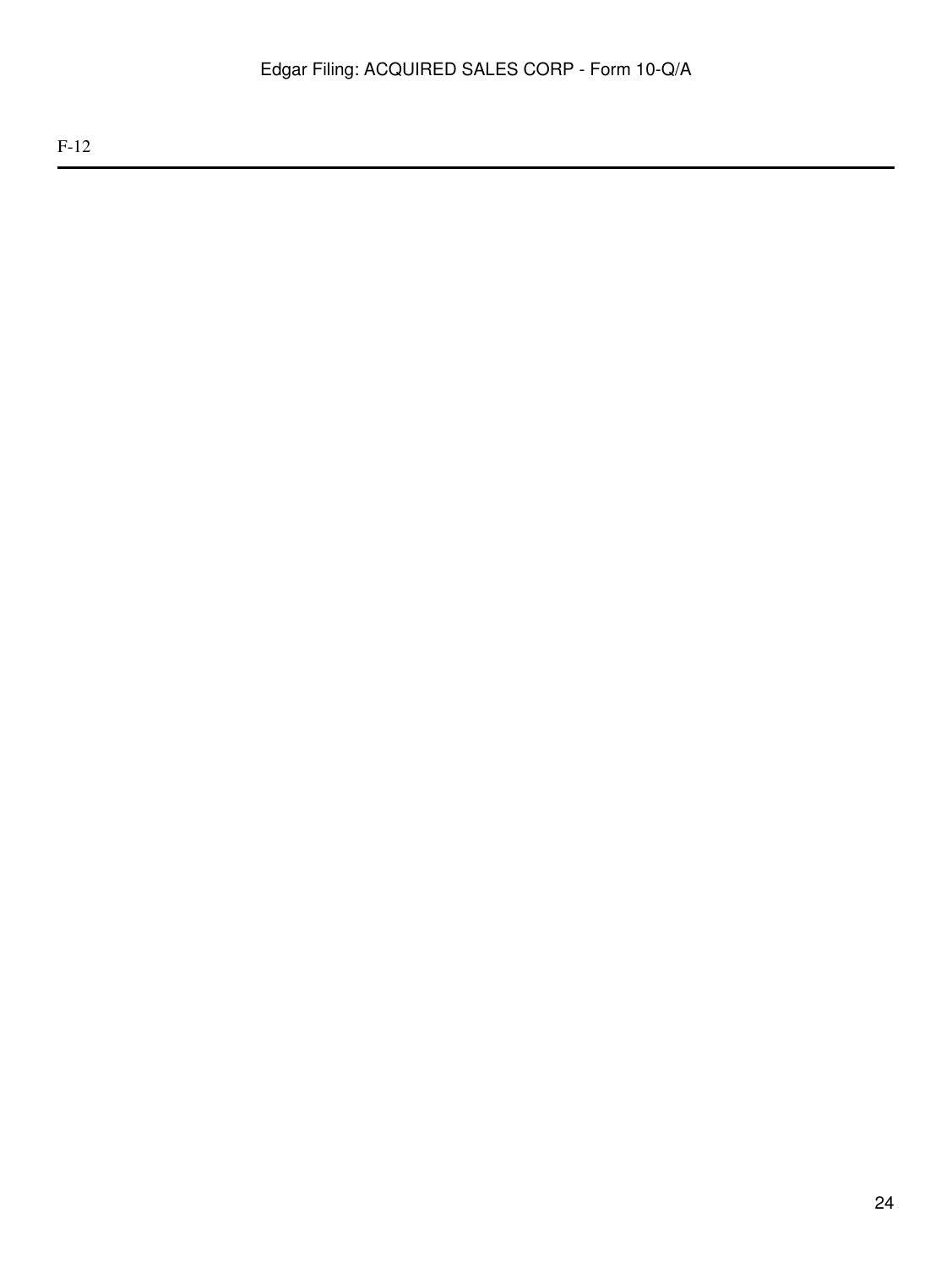[Table of Contents](#page-4-0)

# ACQUIRED SALES CORP. AND SUBSIDIARIES NOTES TO CONDENSED CONSOLIDATED FINANCIAL STATEMENTS (UNAUDITED)

The details of the terms of the notes payable to related parties and their carrying amounts were as follows at September 30, 2012 and December 31, 2011:

|                                                                              | September   | December    |
|------------------------------------------------------------------------------|-------------|-------------|
|                                                                              | 30.<br>2012 | 31,<br>2011 |
| Non-interest bearing notes payable to an entity related to an officer of the |             |             |
| Company; unsecured; due on demand                                            | \$525,000   | \$525,000   |
| 3% \$375,000 Notes payable to related parties; due December 31, 2014;        |             |             |
| interest payable quarterly; secured by all of the assets of the Company; net |             |             |
| of \$34,255 unamortized discount based on imputed interest rate of 7.60%     | 340,745     | 331,330     |
| 6% Notes payable to related parties; due upon demand;                        |             |             |
| interest payable quarterly                                                   | 730,000     |             |
| 10% \$15,000 Notes payable to an entity related to an officer of the Company |             |             |
| paid in full in July, 2012                                                   |             | 15,829      |
| Non-interest bearing notes payable to an entity related to an officer of the |             |             |
| Company; unsecured; due on demand                                            | 7,000       |             |
| Distribution payable to the former DSTG shareholder                          | 86,000      |             |
|                                                                              |             |             |
| <b>Total Notes Payable - Related Parties</b>                                 | 1,688,745   | 872,159     |
| Less: Current portion                                                        | (1,348,000) | (540, 829)  |
| Long-Term Notes Payable - Related Parties                                    | \$340,745   | \$331,330   |

Notes Payable – At September 30, 2012, notes payable to a lending company totaled \$130,070, are unsecured, non-interest bearing and due on demand. The Company has not imputed interest on the loans as such imputed interest would not have been material to the accompanying financial statements.

At September 30, 2012, the Company had \$520,000 of notes payable to third parties that are secured by all the assets of the Company, bear interest at 3% per annum and are due December 31, 2014. The notes were issued with warrants to purchase common stock that resulted in the notes payable being carried at a discount to their face value. At September 30, 2012, the carrying amount of the notes was \$475,468, net of \$44,532 of unamortized discount.

The details of the terms of the notes payable and their carrying amounts were as follows at September 30, 2012 and December 31, 2011:

|                                                                         | September<br>30,<br>2012 | December<br>31,<br>2011 |
|-------------------------------------------------------------------------|--------------------------|-------------------------|
| Non-interest bearing notes payable to a lending company; unsecured;     |                          |                         |
| due on demand                                                           | \$130,070                | \$130,070               |
| 3% \$520,000 Notes payable; due December 31, 2014; interest payable     |                          |                         |
| quarterly; secured by all of the assets of the Company; net of \$44,532 |                          |                         |
| unamortized discount based on imputed interest rate of 7.60%            | 475,468                  | 459,445                 |
| <b>Total Notes Payable</b>                                              | 605,538                  | 589,515                 |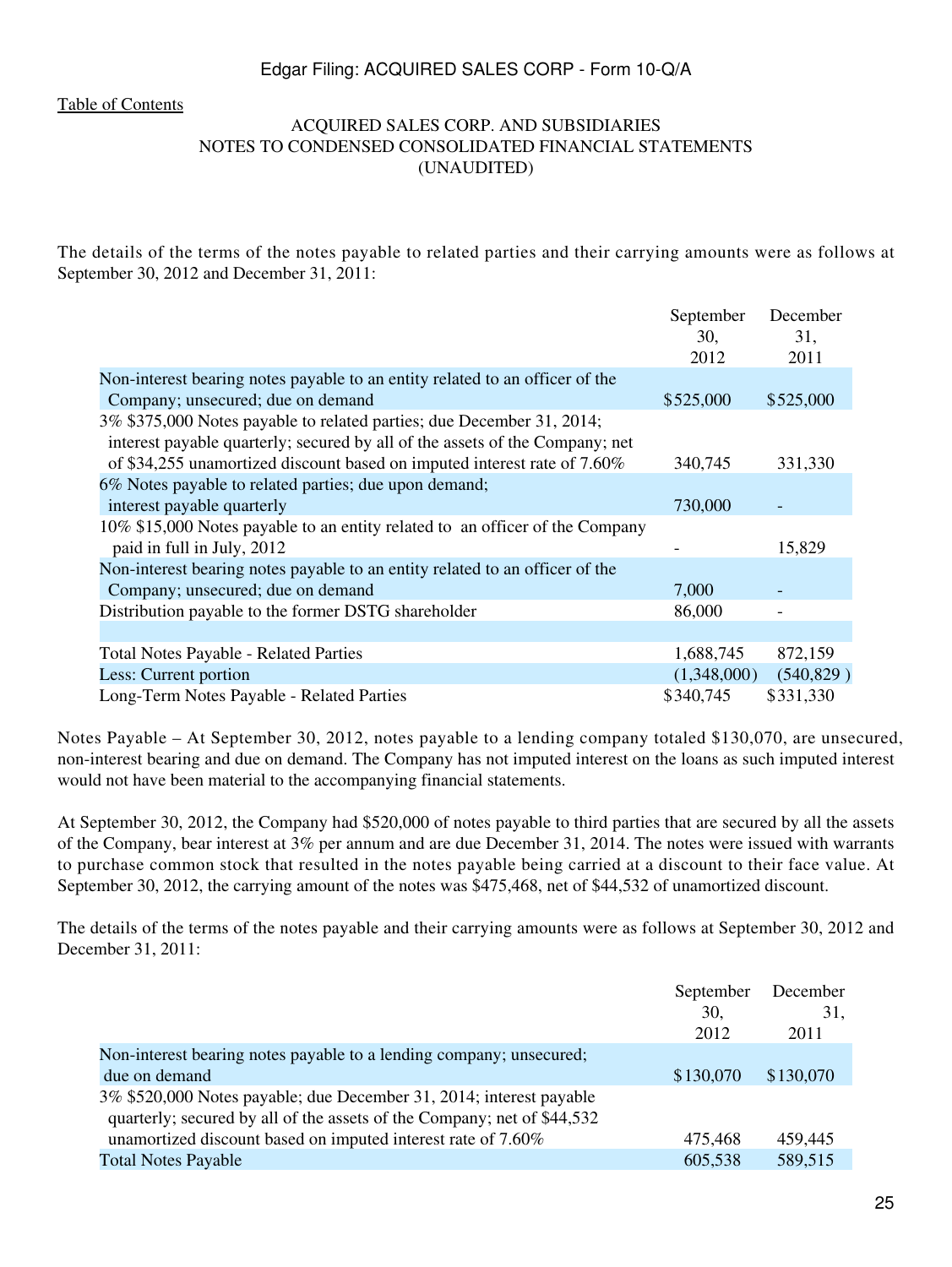| Less: Current portion   |                     | $(130,070)$ $(130,070)$ |
|-------------------------|---------------------|-------------------------|
| Long-Term Notes Payable | \$475,468 \$459,445 |                         |

F-13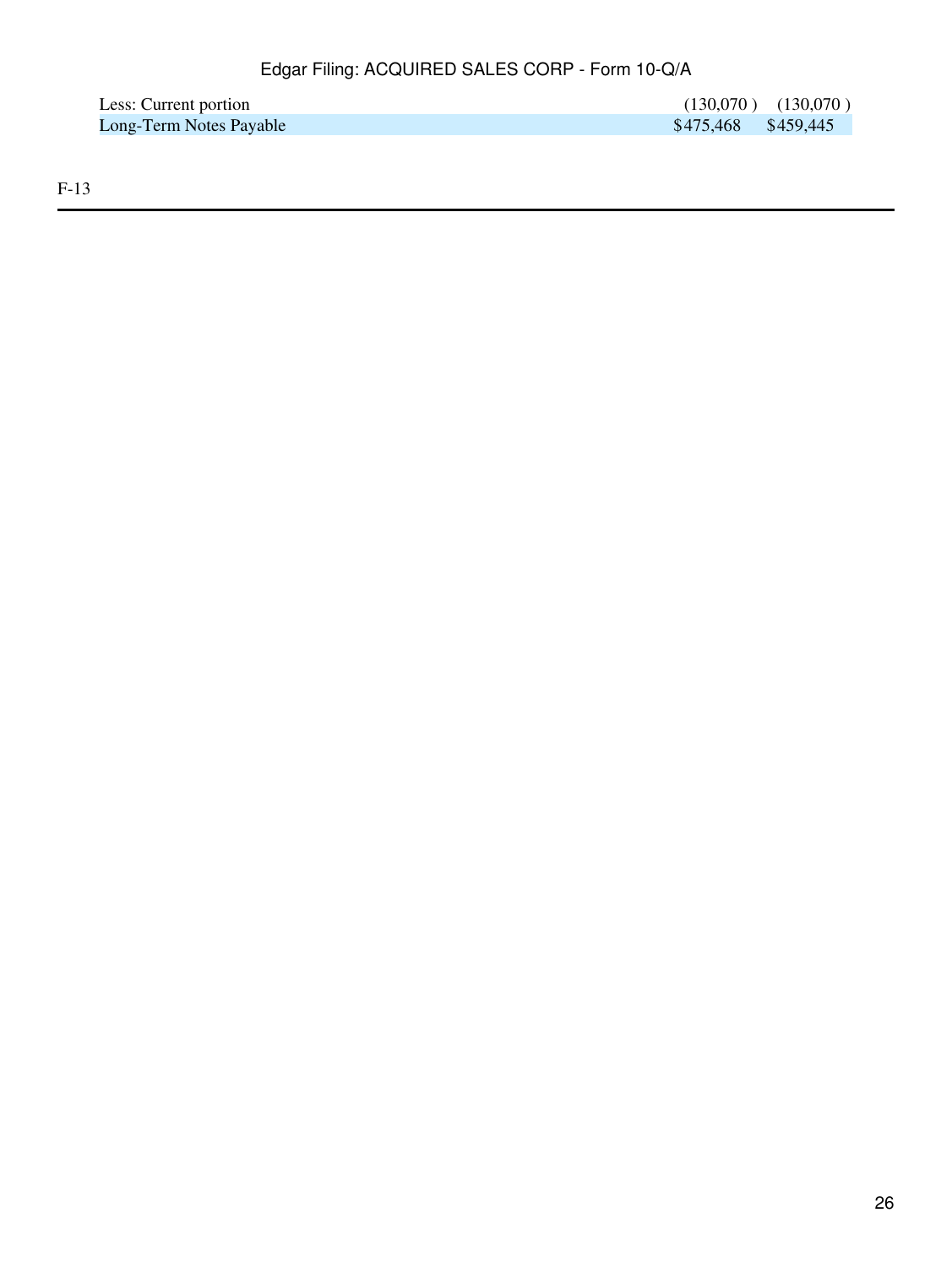[Table of Contents](#page-4-0)

# ACQUIRED SALES CORP. AND SUBSIDIARIES NOTES TO CONDENSED CONSOLIDATED FINANCIAL STATEMENTS (UNAUDITED)

#### NOTE 7 – SHAREHOLDERS' DEFICIT

During the nine months ended September 30, 2012 and September 30, 2011, the chief executive officer and shareholder of the Company provided services to the Company, which services were determined by the board of directors to have had a fair value of \$187,500 for each period. The Company has recognized a capital contribution of \$187,500 during each of the nine months ended September 30, 2012 and September 30, 2011 for the services provided by the executive officer.

On March 31, 2012, the Company granted stock options to directors for the purchase of 290,000 shares of common stock at \$2.00 per share. The options vested on the date granted. The grant-date fair value of these options was \$449,905, or a weighted-average fair value of \$1.55 per share, determined by the Black-Scholes option pricing model using the following weighted-average assumptions: expected future volatility of 53%; risk-free interest rate of 0.33%; dividend yield of 0% and an expected term of 2.5 years. The expected volatility was based on a peer company's volatility and the volatility of indexes of the stock prices of companies in the same industry. The risk-free interest rate was based on the U.S. Federal treasury rate for instruments due over the expected term of the options. The expected term of the options was determined based on one half of the contractual term. Additionally, the Company granted 400,000 options in association with the acquisition of DSTG, which is described in Note 3.

Following is a summary of stock option activity as of September 30, 2012 and changes during the nine months then ended:

|                            |                     |                   | Weighted-    |            |           |
|----------------------------|---------------------|-------------------|--------------|------------|-----------|
|                            |                     | Weighted          |              |            |           |
|                            |                     |                   | Average      |            |           |
|                            |                     | Average           | Remaining    | Aggregate  |           |
|                            |                     | Exercise          | Contractual  | Instrinsic |           |
|                            | <b>Shares</b>       | Price             | Term (Years) | Value      |           |
| Outstanding, December 31,  |                     |                   |              |            |           |
| 2011                       | 1,785,126 \$1.82    |                   |              |            |           |
| Granted                    | 690,000             | \$3.38            |              |            |           |
| Forfeited                  | $(113, 145)$ \$1.65 |                   |              |            |           |
| Exercised                  | (25,000)            | $\rightarrow$ \$- |              |            |           |
| Outstanding, September 30, |                     |                   |              |            |           |
| 2012                       | 2,336,981           | \$2.29            | 7.33         | \$         | 2,088,338 |
| Exercisable, September 30, |                     |                   |              |            |           |
| 2012                       | 2,336,981           | \$2.29            | 7.33         | \$         | 2,088,338 |

Share-based compensation expense charged against operations during the nine months ended September 30, 2012 and 2011 was \$449,905 and \$706,704, respectively, and was included in selling, general and administrative expenses. There was no income tax benefit recognized. As of September 30, 2012, all compensation expense related to stock options had been recognized.

On May 23, 2012, the Company entered into a nine month consulting agreement with a third party to provide institutional market awareness and public relations services. The value of these services were valued at \$150,000 and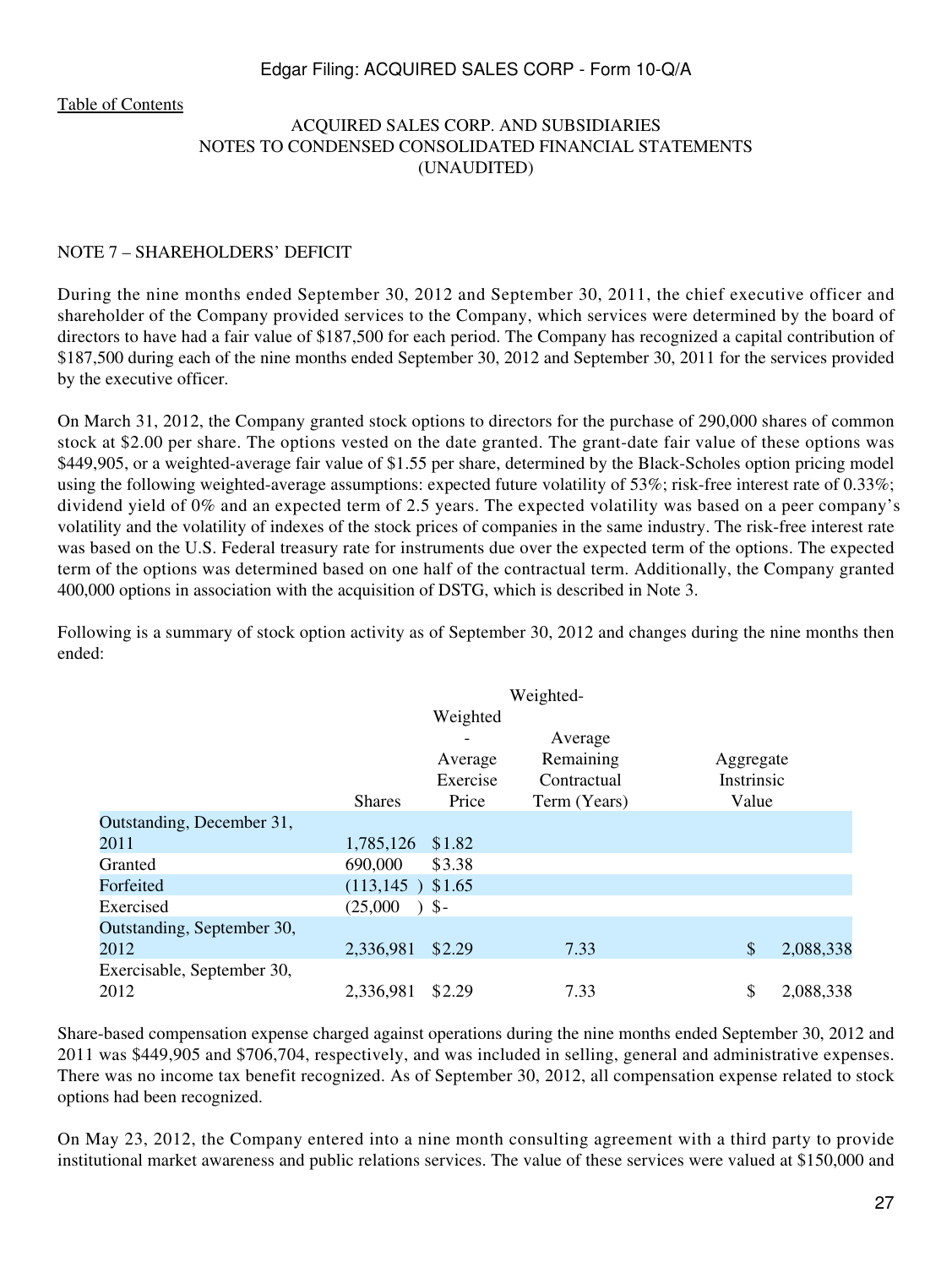were paid with 150,000 shares of its common stock at a negotiated price \$1.00 per share. The Company determined that the fair value of the services were more readily determinable than the fair value of the common stock issued.

On May 14, 2012 a consultant exercised 25,000 stock options at a price of \$ 0.001 per option. The aggregate intrinsic value of the options exercised was \$79,475.

The Company also has 868,000 warrants outstanding to purchase common stock at September 20, 2012 that were issued with notes payable as described in Note 6. All of the warrants outstanding are fully vested, have exercise prices ranging from \$2.00 - \$3.25 per share and expire five years from their grant dates.

F-14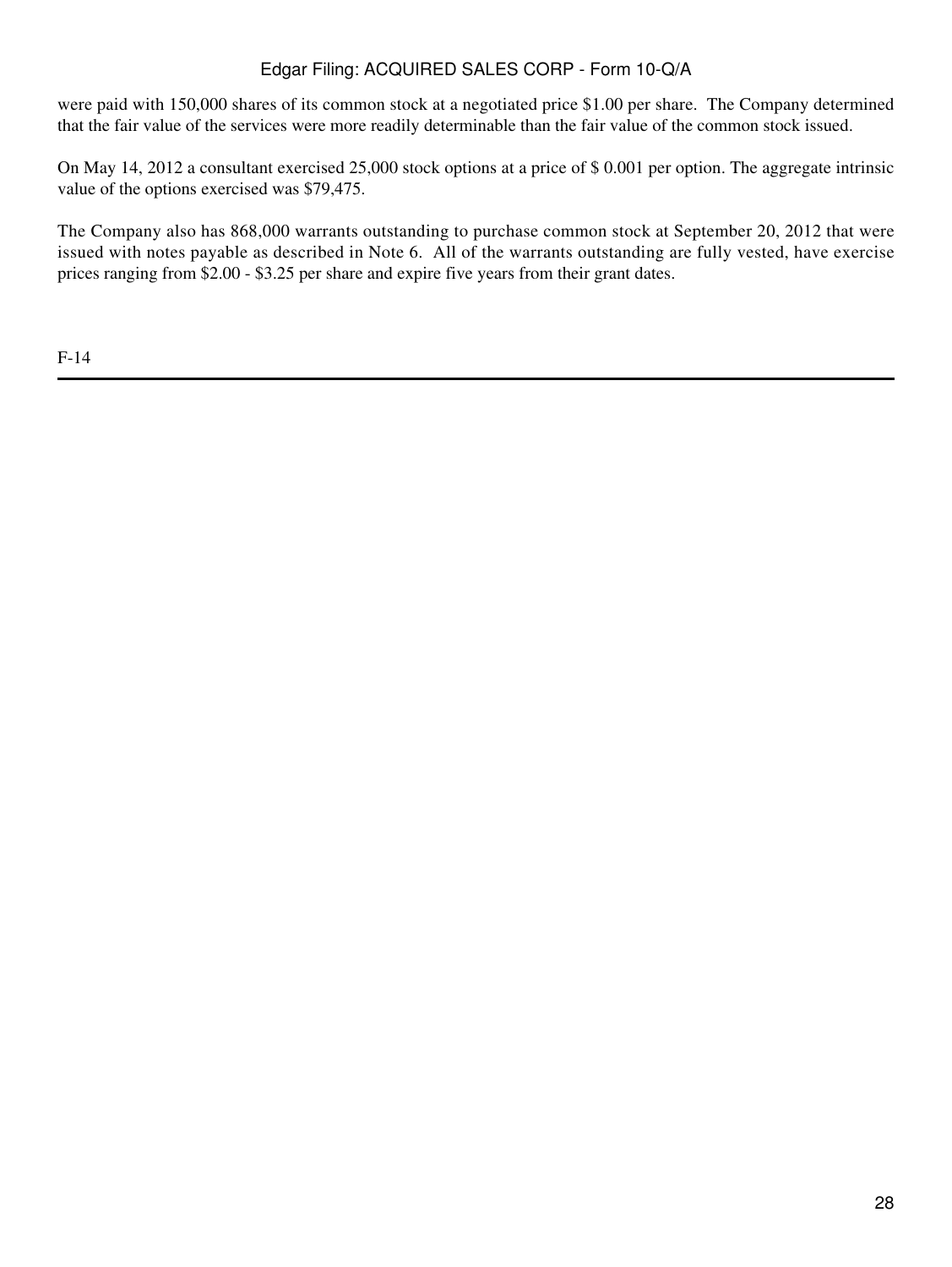[Table of Contents](#page-4-0)

# ACQUIRED SALES CORP. AND SUBSIDIARIES NOTES TO CONDENSED CONSOLIDATED FINANCIAL STATEMENTS (UNAUDITED)

#### NOTE 8 – COMMITMENTS AND CONTINGENCIES

The Company leases one facility in Providence, Rhode Island under an operating lease. The lease runs through January 15, 2013. Monthly rental payments are \$500 per month. Future minimum lease payments under the terms of the lease agreement are \$2,000.

The Company entered into an agreement with a consultant on February 18, 2011 whereby the Company agreed to pay the consultant a fee based on net revenue received from two potential new software products. The fee would be equal to 5% of the net revenue received, after deducting software licensing and equipment costs from third parties, from two potential contracts and, for a period of five years, any subsequent revenue from reselling the work product that may result from providing software and services under either of the two potential contracts. No fees were paid or accrued under this agreement during the nine months ended September 30, 2012 or September 30, 2011. In addition, the Company agreed to pay the third party a fee of 7% on any new capital raised that results from their services.

F-15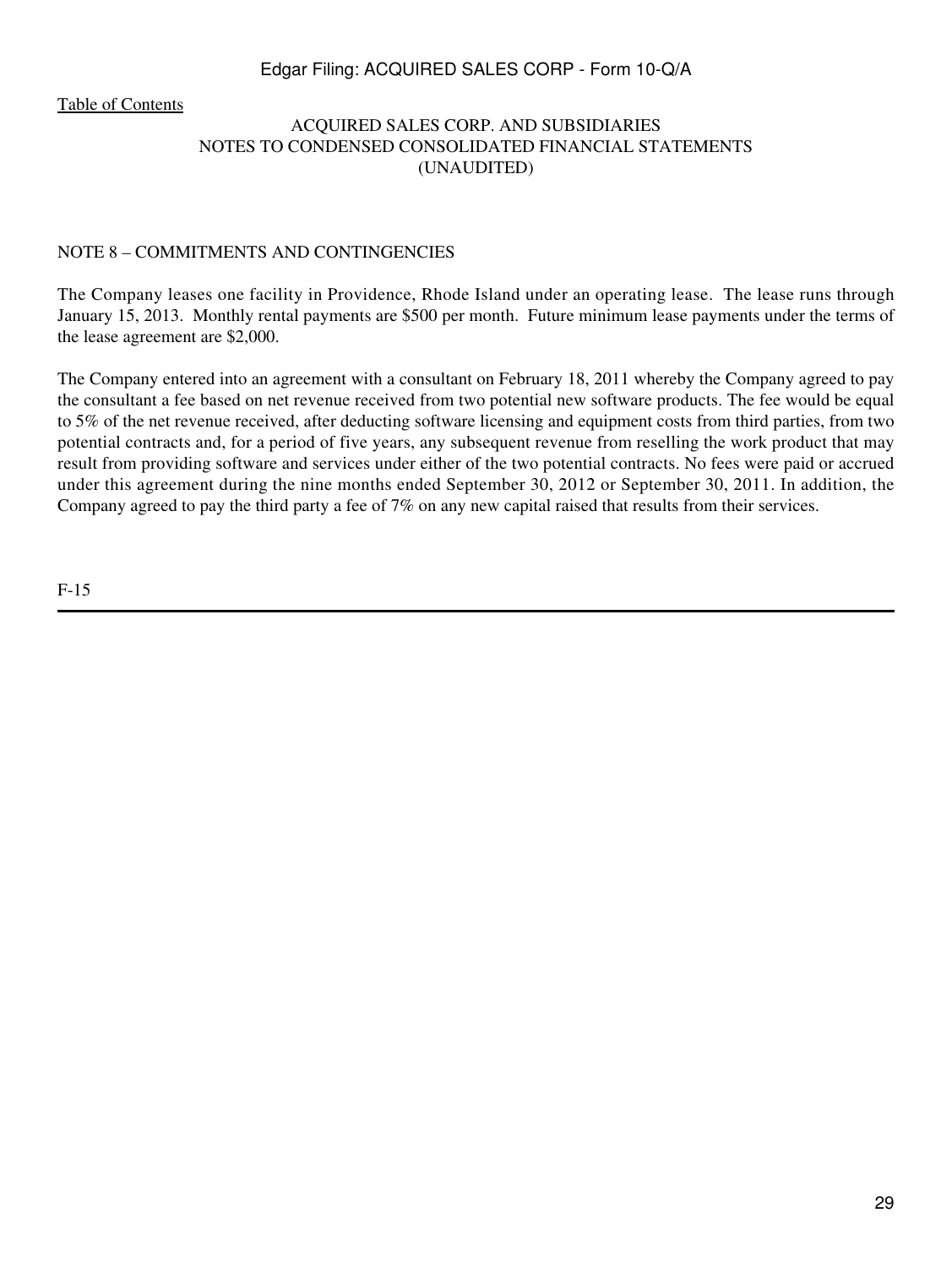#### [Table of Contents](#page-4-0)

<span id="page-29-0"></span>Item 2. Management's Discussion and Analysis of Financial Condition and Results of Operations.

As used in this 10Q, references to the "Company," "Acquires Sales," "we," "our" or "us" refer to Acquired Sales Corp., unl the context otherwise indicates.

On November 4, 2010, Acquired Sales Corp. ("AQSP") entered into an agreement with Cogility Software Corporation ("Cogility") that was closed on September 29, 2011, whereby Cogility was merged with and into a newly-formed subsidiary of Acquired Sales. To effect the merger, Cogility shareholders owning 100% of the 11,530,493 Cogility common shares outstanding received 2,175,564 Acquired Sales common shares, or one Acquired Sales common share for each 5.3 Cogility common shares outstanding. Acquired Sales reverse split its common shares outstanding on a 1-for-20 basis, which results in the 5,832,482 Acquired Sales pre-split common shares outstanding before the merger becoming 291,760 common shares. In addition, Cogility had stock options outstanding that would have permitted the holders thereof to purchase 5,724,666 Cogility common shares at prices ranging from \$0.001 to \$1.40 per share. In the merger transaction, the Cogility option holders exchange these stock options for 1,080,126 Acquired Sales stock options exercisable at prices ranging from \$0.001 to \$5.00 per share.

The Cogility shareholders received 88.2% of the common shares outstanding after the merger and the shareholders and management of Cogility gained ownership and operating control of the combined company after the merger. Accordingly, Cogility was considered the accounting acquirer under current accounting guidance and the merger was recognized as a recapitalization of Cogility. The results of operations prior to the merger are those of Cogility, restated on a retroactive basis for all periods presented for the effects of the 5.3-for-1 reverse stock split. The exchange of the stock options was considered to be part of the recapitalization of Cogility and was not a modification of the Cogility stock options.

On February 13, 2012 (the "Acquisition Date"), pursuant to the terms and conditions of the Agreement and Plan of Merger dated as of January 12, 2012 ("the "Merger Agreement") among Defense & Security Technology Group, Inc. ("DSTG"), a Virginia corporation and Acquired Sales Corp. ("AQSP), a Nevada corporation and a newly-formed, wholly-owned subsidiary of AQSP, Acquired Sales Corp. Merger Sub, Inc., a Virginia corporation ("Merger Sub"), AQSP completed its acquisition of DSTG, which held no material assets other than its pipeline of future work and the expertise of its sole shareholder, through the merger of Merger Sub with and into DSTG, with DSTG as the surviving corporation (the "Merger"). Upon completion of the Merger, the separate corporate existence of Merger Sub ceased and DSTG became a wholly-owned subsidiary of AQSP.

As part of the Merger Agreement the 100 shares of DSTG stock were converted into 100,000 shares of AQSP shares at a price of \$3.18 per share. AQSP issued options to purchase 300,000 shares of newly issued AQSP stock vesting immediately and exercisable at any time on or before the fifth anniversary of the Closing Date at an exercise price of \$3.18 per share. AQSP also issued additional options to purchase 100,000 shares of newly issued AQSP stock vesting immediately and exercisable at any time on or before the 21st full calendar quarter following the Closing Date at an exercise price of \$8.00 per share. The total consideration paid by AQSP in connection with the Merger, totaled \$679,302.

At September 30, 2012 our current liabilities exceeded our current assets by \$2,508,591 and Acquired Sales Corp. had a capital deficiency of \$2,874,294 accordingly, Acquired Sales Corp. was insolvent at September 30, 2012. The Company completed several contracts during the nine months ended September 30, 2012, for total revenue net of costs of \$894,879. The Company had one significant contract in process at September 30, 2012 for estimated billings of \$1,000,000. The Company has billed approximately \$300,000 on this contract through September 30, 2012 and expects the remainder to be realized through the first quarter of 2013. In addition, subsequent to September 30, 2012, the Company signed two more contracts for a total estimated billing of \$640,000. However, the Company continues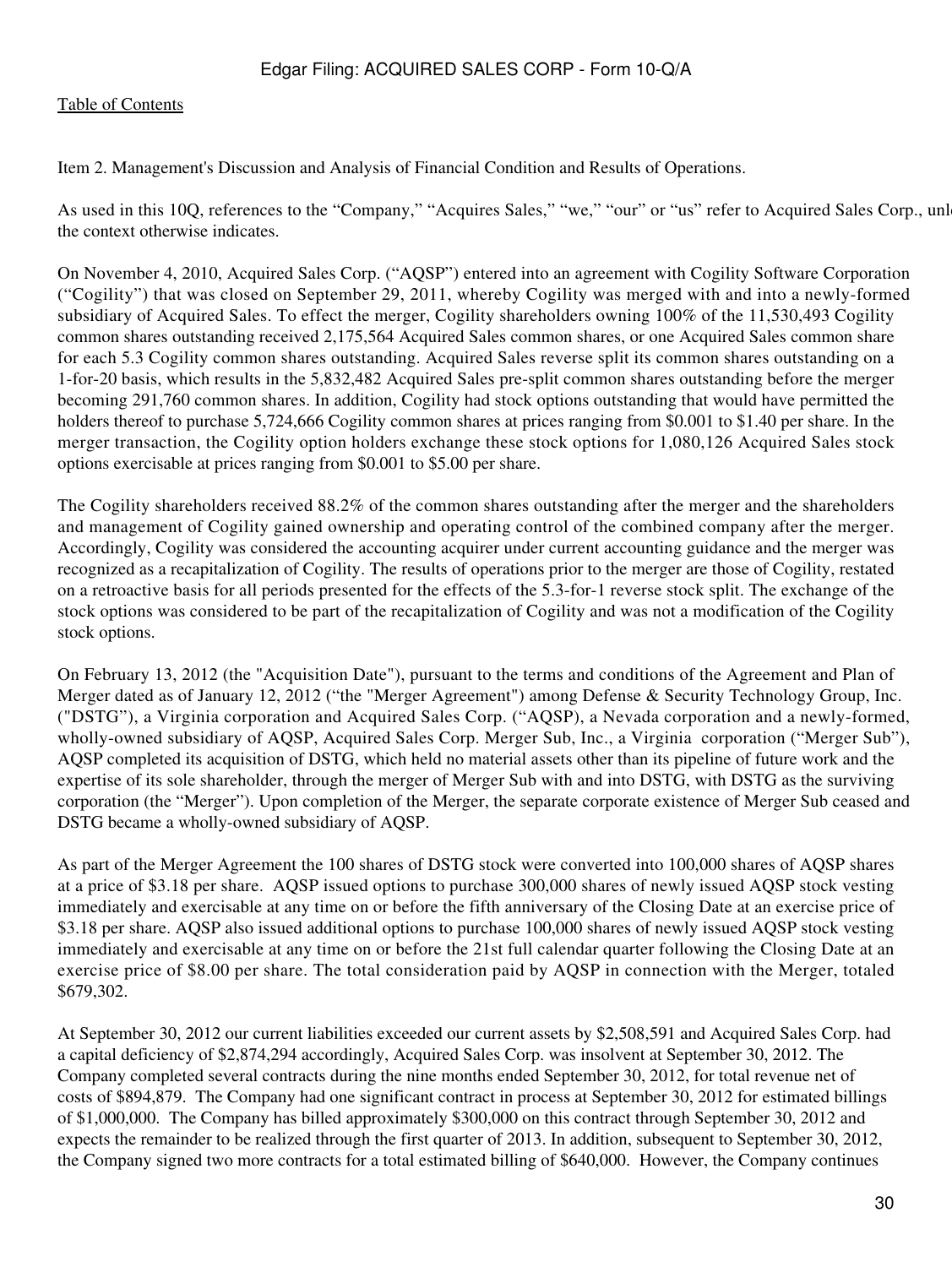to be insolvent. The current contracts closed and in process are not substantial enough to alleviate the Company's lack of cash flow. Acquired Sales Corp. currently has operating liabilities that it cannot pay and without an additional infusion of cash it is unlikely that the Company will be able to continue as a going concern.

In addition, without a significant capital infusion it will be very difficult for the Company to perform on any new material contracts or multiple simultaneous contracts, as the Company does not have the necessary infrastructure in place due to the lack of cash flow. Significant lead time is necessary to hire and train employees on the Cogility Software platform. In addition, material capital expenditures are needed to enable the Company to perform under a new single material contract or multiple simultaneous contracts.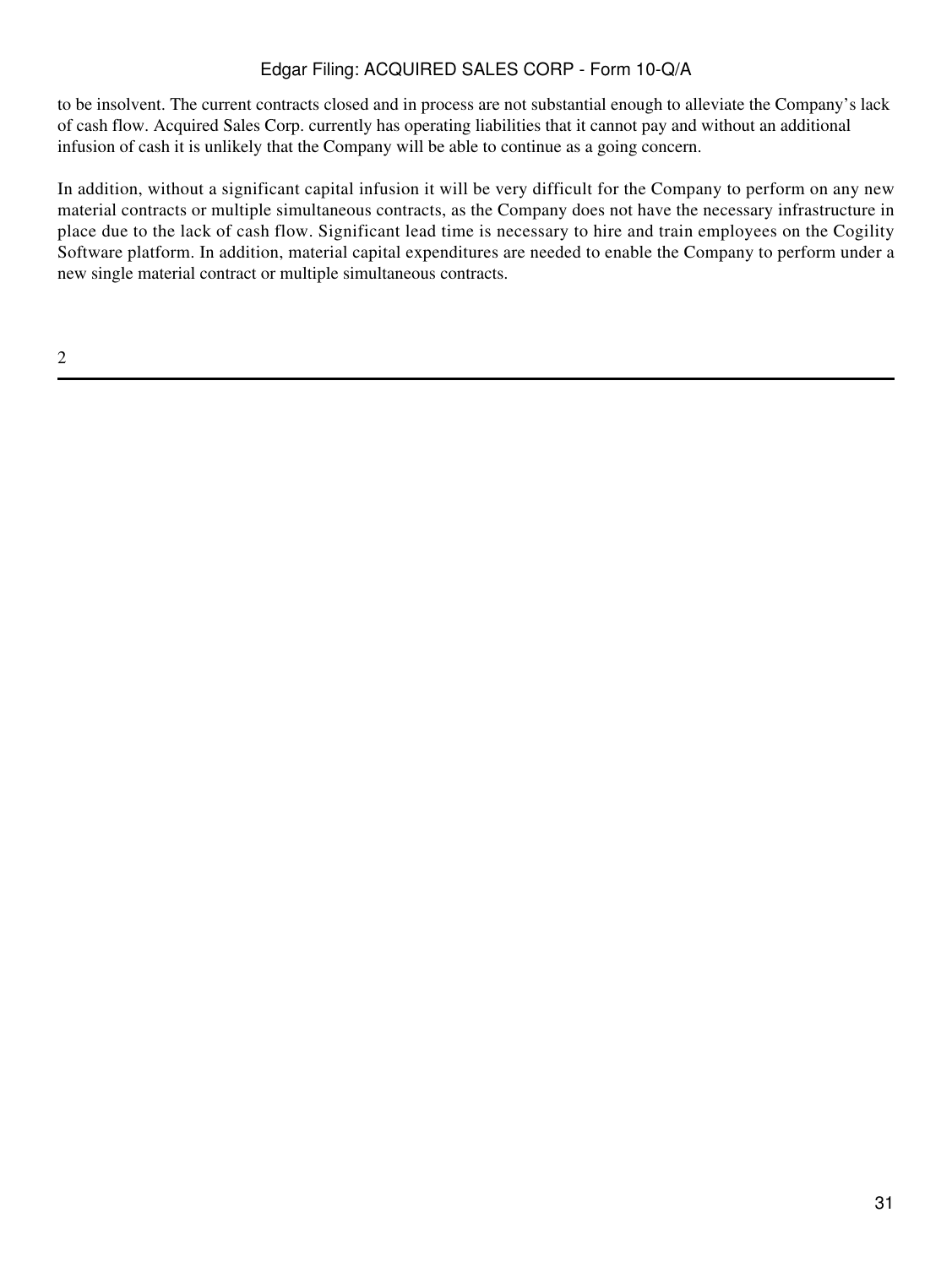During the nine months ended September 30, 2012, the Company received \$797,000 in loans from related parties for working capital needs. Without additional capital or the generation of profits through sales, there can be no assurance whatsoever that Acquired Sales Corp. will be able to overcome its current financial problems, and bankruptcy is a distinct possibility.

This Management's Discussion and Analysis of Financial Condition and Results ("MD&A") section discusses our results of operations, liquidity and financial condition, contractual relationships and certain factors that may affect our future results. You should read this MD&A in conjunction with our financial statements and accompanying notes included for Acquired Sales Corp.

#### Forward-Looking Statements

This discussion contains forward-looking statements that involve risks and uncertainties. Our actual results could differ materially from those anticipated in these forward-looking statements as a result of various factors discussed elsewhere in this report, and the"Risk Factors" included in our Form 10-K filed with the U.S. Securities and Exchange Commission on March 30, 2012 (the "Risk Factors").

Certain information included herein contains statements that may be considered forward-looking statements, such as statements relating to our anticipated revenues and operating results, future performance and operations, plans for future expansion, capital spending, sources of liquidity and financing sources. Such forward-looking information involves important risks and uncertainties that could significantly affect anticipated results in the future, and accordingly, such results may differ from those expressed in any forward-looking statements made herein. These risks and uncertainties include "the Risk Factors" included in herein, such as those relating to our present condition of insolvency with risk of bankruptcy, failure of our marketing and sales activities to obtain sufficient contracts during the past few months, vigorous competition in the software industry, dependence on existing management, leverage and debt that cannot be served at current income levels, budgetary constraints affecting the U.S. defense and intelligence communities, negative domestic and global economic conditions, and other Risk Factors.

#### **Overview**

Acquired Sales Corp. is incorporated under the laws of the State of Nevada. Acquired Sales Corp. through its wholly owned subsidiary, Cogility Software Corporation ("Cogility"), has developed software technology that is solving mission-critical problems facing the U.S. defense and intelligence communities and many corporations today. Our software technology allows our customers to quickly access and analyzes the avalanche of data being generated by disparate sources and stored in many different databases. Cogility provides Model Driven Complex Event Processing software technology for the U.S. defense and intelligence communities and private sector corporations with complex information management requirements. Cogility addresses the pressing organizational need for speed, agility and competitive differentiation. Cogility's website can be reviewed at www.Cogility.com.

Cogility's software technology is so uniquely capable, that during the past two years -- without any advertising or promotional campaigns -- Cogility has gained significant traction within the U.S. defense and intelligence communities.

However, the Company has continued to realize operating losses and negative working capital because of its inability to generate a consistent and significant revenue stream. The company completed several contracts during the nine months ended September 30, 2012 for total revenue net of costs of \$894,879. The Company had one significant contract in process at September 30, 2012 for estimated billings of \$1,000,000. The Company has billed approximately \$300,000 on this contract through September 30, 2012 and expects the remainder to be realized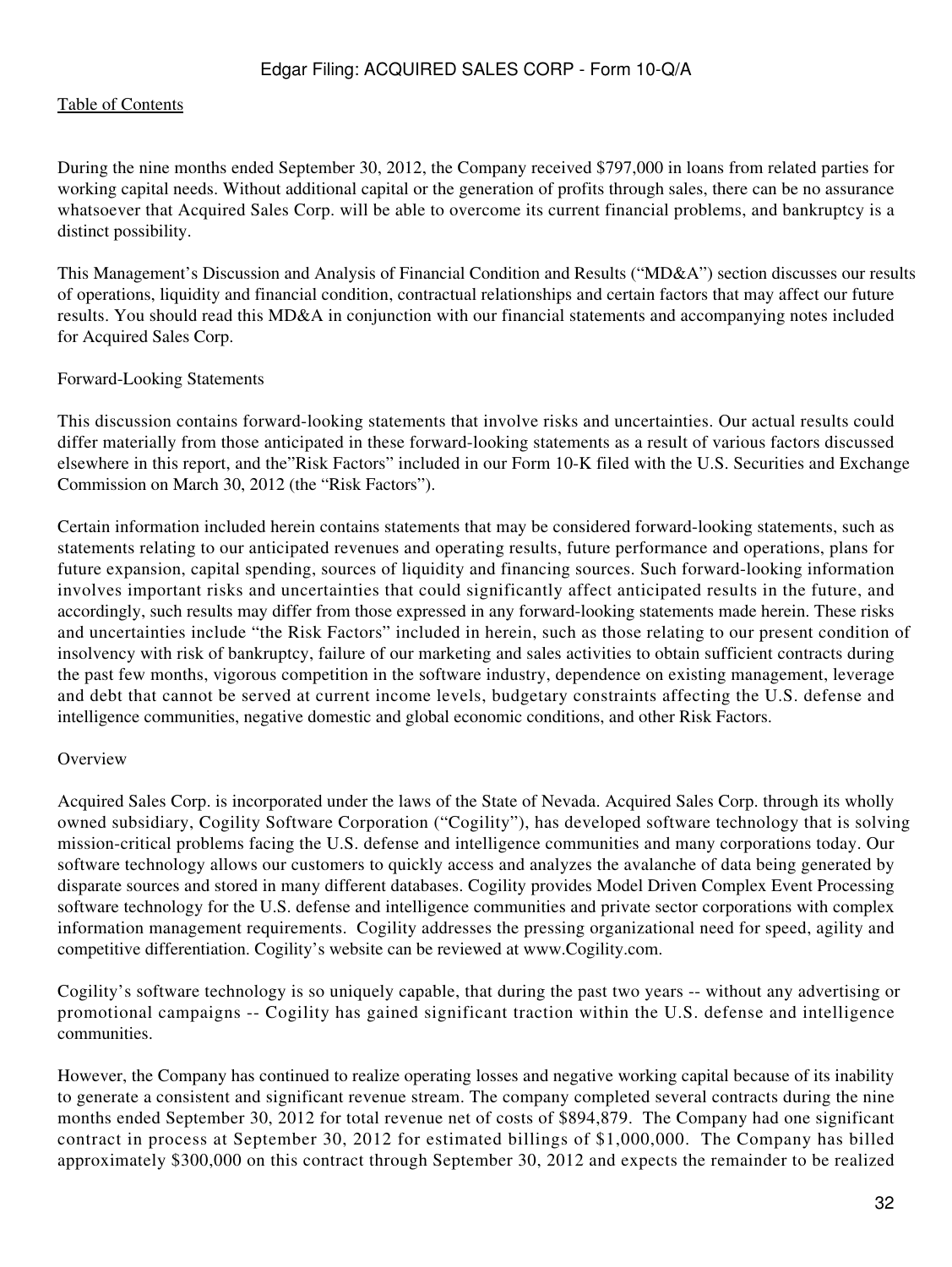through the first quarter of 2013. In addition the Company signed two new contracts subsequent to September 30, 2012 for an estimated total billing of \$640,000. The current contracts closed and in process were not substantial enough to alleviate the Company's lack of cash flow.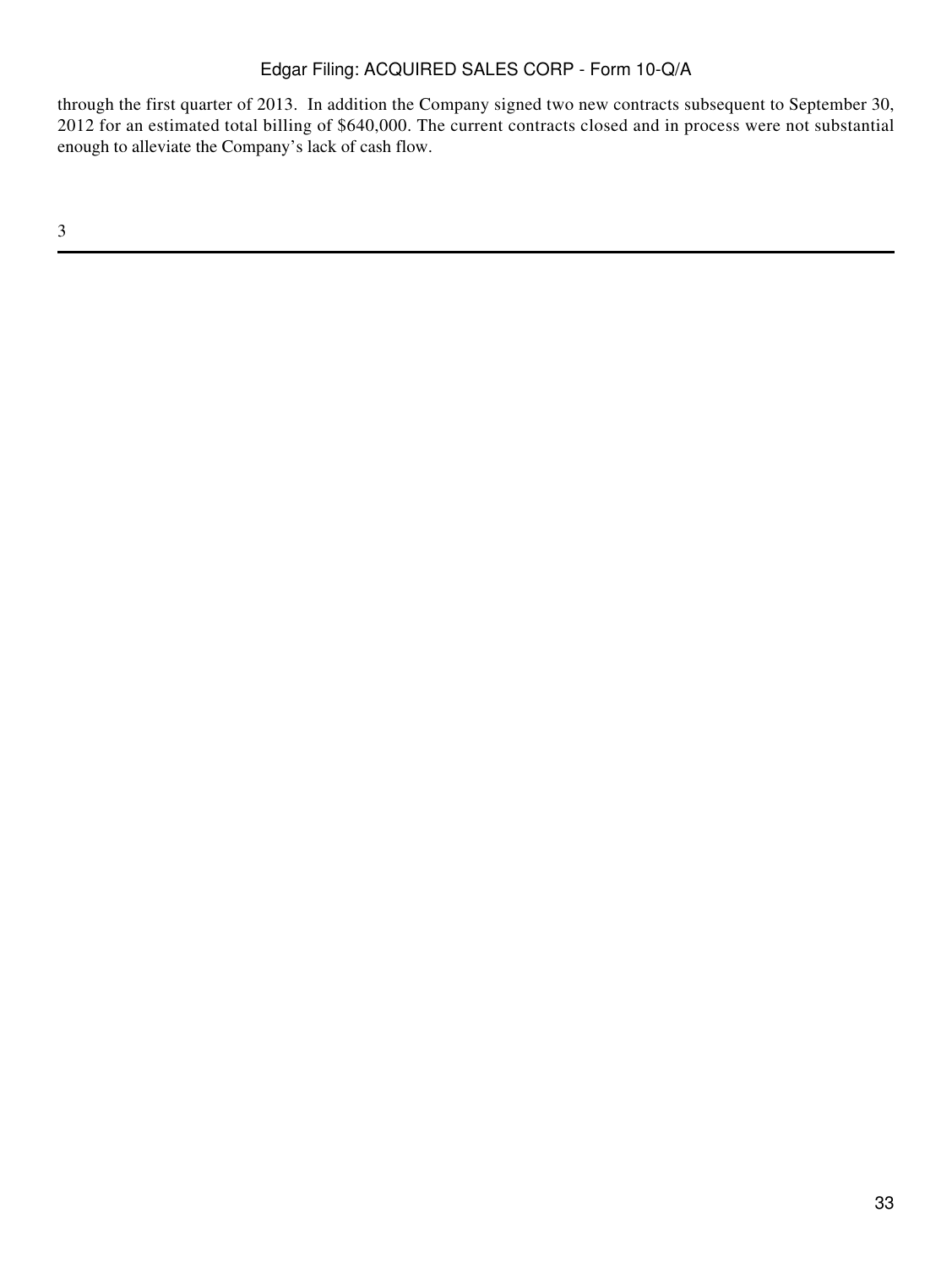#### [Table of Contents](#page-4-0)

Because of the complex and sophisticated nature of Cogility's applications, the Company has found that there is a significant lead time in the sales cycle because Cogility's product requires substantial education of, and conceptual buy-in from, a potential customer's executive operations and information technology professionals. This long sales cycle adversely affects the Company, in regards to closing sales to the government and commercial markets.

Potential customers frequently require us to build demonstration systems to assist the potential customers' executive, operations and information technology professionals in understanding how Cogility's software might change their business processes and how the software might integrate with their existing systems. These factors add significant costs and time to complete a potential sale

The Company is new to the government sector and we do not yet have the experience or qualifications to act as a prime contractor in the federal contracting arena, and as a result, we must expend considerable time and effort trying to find organizations or companies that will act as the prime contractor or partner on Cogility's projects. The prime contractor collects and distributes funding and communicates with the end user. This adds risk and uncertainty, as we lose control over the projects and do not typically have direct communication with the customer. This inability to act as the prime contractor also can delay the closing of potential contracts and further lengthen the sales cycle.

All of the above factors have materially affected the Company's business. Our lack of any substantial revenue has caused the Company to continue to be insolvent. We currently have operating liabilities that we cannot pay and without an additional infusion of cash it is unlikely that the Company will be able to continue as a going concern. There can be no assurance whatsoever that the Company will be able to overcome its current financial problems and bankruptcy is a distinct possibility unless additional capital is raised promptly.

In addition to our focus on the government sector, we continue to market our product to the commercial sector. We believe that some of our commercial projects will result in the creation of software work product that can be re-sold multiple times within the same industries. We are currently exploring commercial projects that we believe may have such re-sale potential.

On February 13, 2012 Acquired Sales Corp. closed an Agreement and Plan of Merger with Defense & Security Technology Group, Inc. (DSTG), a Virginia corporation. Management believes the acquisition of DSTG will expand the opportunities for Cogility software solutions to assist clients in making accurate and cost-effective decisions on programs that often involve Big Data management or Complex Event Processing analytics. DSTG strategic consulting services are tightly integrated with Cogility rapid modeling software and will provide seamless enterprise solutions available to our clients.

However, there can be no assurance whatsoever that we will be able to overcome our current financial problems and bankruptcy is still a distinct possibility unless additional capital is raised promptly.

#### Liquidity and Capital Resources

The following table summarizes the Company's cash and cash equivalents, working capital and long-term debt as of September 30, 2012 and December 31, 2011, as well as cash flows for the nine months ended September 30, 2012 and 2011.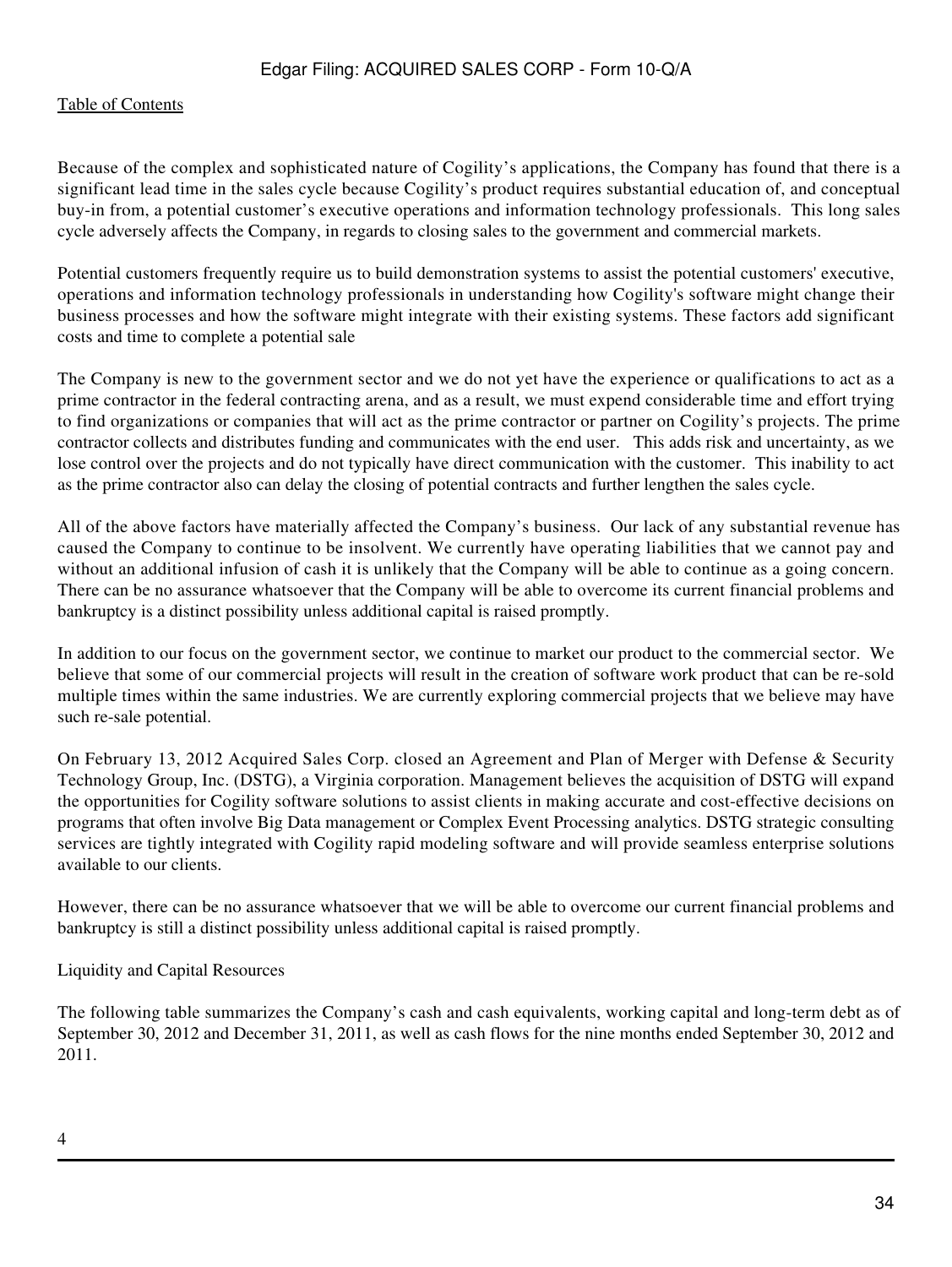|                           | September   | December    |
|---------------------------|-------------|-------------|
|                           | 30.         | 31,         |
|                           | 2012        | 2011        |
| Cash and cash equivalents | \$110,227   | \$65,684    |
| Working capital           | (2,508,591) | (2,170,479) |
| Long-term debt            | 816,213     | 790,775     |

|                                                 |             | For the Nine Months<br>Ended September 30, |  |
|-------------------------------------------------|-------------|--------------------------------------------|--|
|                                                 | 2012        | 2011                                       |  |
| Cash used in operating activities               | \$(699,609) | \$(1,360,485)                              |  |
| Cash provided by (used in) investing activities | 22,127      | (18, 707)                                  |  |
| Cash provided by financing activities           | 722,025     | 1,100,000                                  |  |

At September 30, 2012 the Company had cash of \$110,227 and \$257,884 of accounts receivable. Total current assets at September 30, 2012 were \$412,133 an amount far below what is necessary to fund operations and fulfill corporate obligations. Current liabilities at September 30, 2012 included \$370,224 of accounts payable; \$121,711 of accrued liabilities; \$251,357 of billings in excess of costs on uncompleted contracts; \$130,070 of notes payable; \$1,348,000 of notes payable to related parties and \$695,317 of accrued employee compensation. Billings in excess of costs on uncompleted contracts represent deferred revenues net of costs on contracts that are currently in process and accounted for under the completed contract method of accounting. Notes payable and notes payable to related party represents debt incurred by the Company to fund operating activities. Amounts owed to employees represent deferred payroll and payroll taxes, commissions and reimbursable expenses.

During the year ended December 31, 2011, the Company issued several promissory notes payable to Acquired Sales Corp. in the aggregate principal amount of \$845,000 in exchange for \$625,000 in cash, and the assumption of a \$200,000 note payable by the Company to an entity related to an officer of the Company and a \$20,000 note receivable from Cortez. The notes payable bore interest at 5% per annum payable quarterly beginning March 31, 2011, were due December 31, 2014 and were secured by all of the assets of the Company.

On September 29, 2011, Cogility exchanged \$845,000 of notes payable to Acquired Sales and \$10,534 of related accrued interest for \$448,000 of notes payable to related parties and \$520,000 of notes payable to third parties. The transaction was evaluated to determine whether it qualified as an extinguishment of debt under current accounting guidance. Under that guidance, an exchange of debt instruments with substantially different terms is a debt extinguishment. Debt is deemed to have substantially different terms if the present value of the cash flows under the terms of the new debt is a least 10% different from the present value of the remaining cash flows under the terms of the original debt instruments. The present value of the cash flows did not change by 10%; therefore, the new debt was not substantially different from the original debt and the transaction was recognized as an exchange of debt rather than an extinguishment of debt.

The new debt was recorded at the carrying amount of original debt and accrued interest on the date of the exchange of \$855,534 by adjusting the effective interest rate applied to the future payments due under the terms of the notes payable and, as a result, no gain or loss was recognized on the exchange of the liabilities. The resulting discounts and premiums are being amortized over the term of the new notes payable. At September 30, 2012, the carrying amount of the notes payable to related parties was \$340,745, net of \$34,255 of unamortized discounts and premiums, and the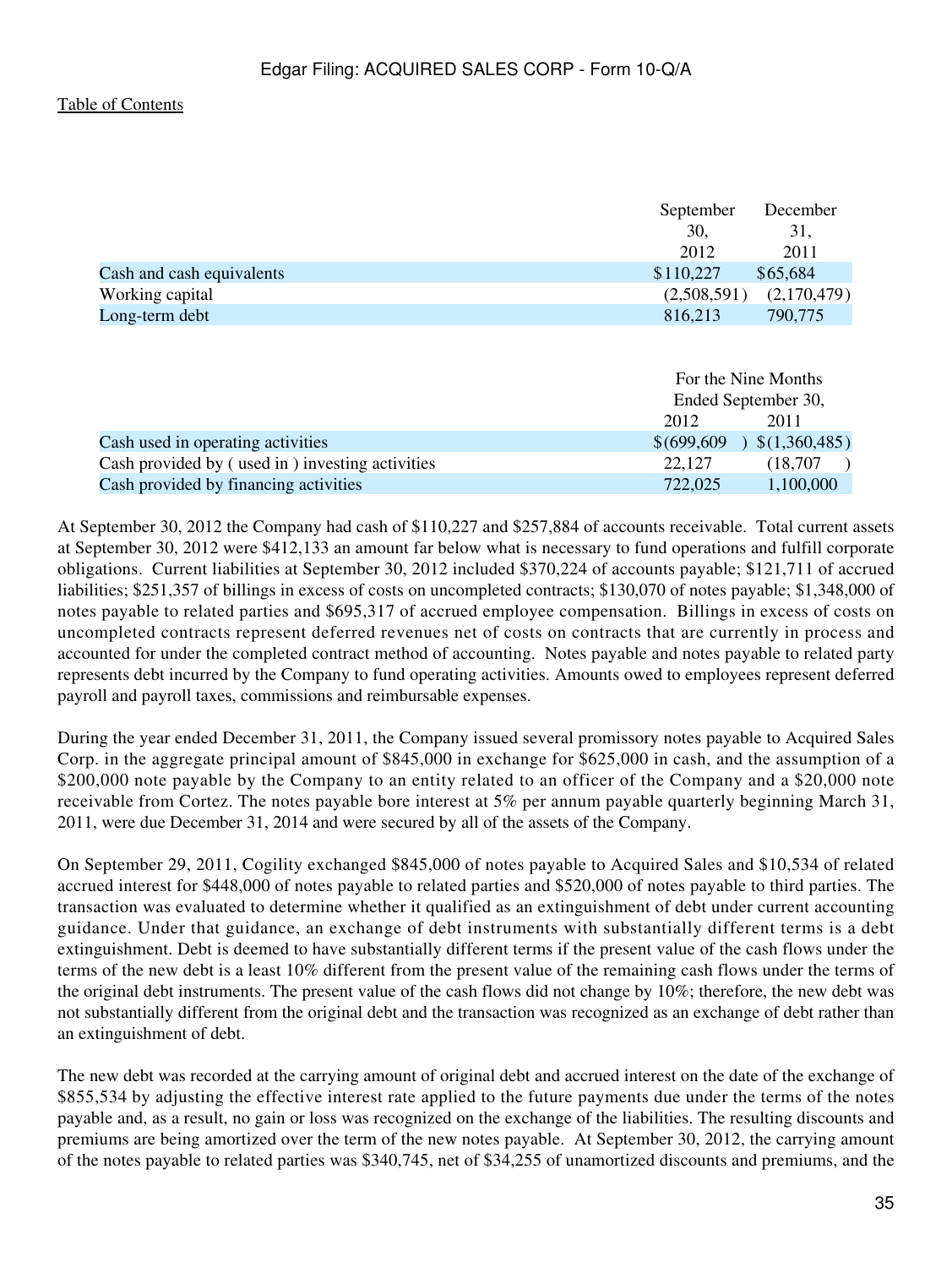carrying amount of the notes payable to third parties was \$475,468, net of \$44,532 of unamortized discount.

In addition, during the nine months ended September 30, 2012 the Company issued notes payable in the amounts of \$797,000 to related parties to help fund operations.

Despite these borrowings, the Company still has not solved its lack of liquidity and capital resources. Although the Company has closed several contracts during the nine months ended September 30, 2012, these contracts have yet to generate significant cash flow and the Company has had to rely on financing arrangements to fund operations for the first nine months of 2012. There can be no assurance whatsoever that Acquired Sales Corp. will be able to permanently overcome its financial problems. Unless and until Acquired Sales Corp. is able to permanently overcome its financial problems, Acquired Sales Corp. will remain at risk of going bankrupt.

5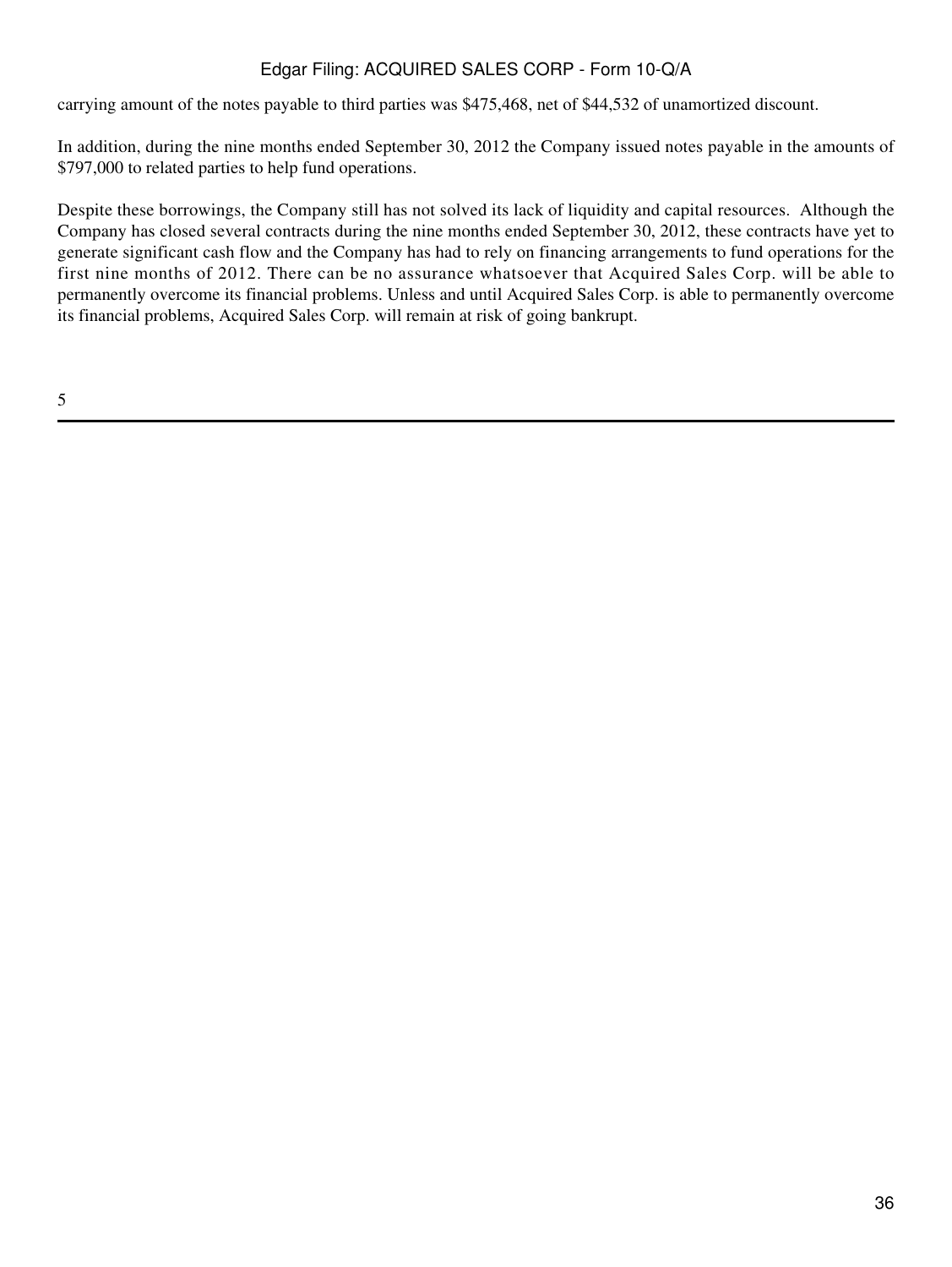Comparison of September 30, 2012 and September 30, 2011

The Company incurred a net loss of \$1,803,488 for the nine months ended September 30, 2012 mainly due to the revenues generated for the period less than an amount necessary to cover fixed overhead, interest expense and stock option and stock warrant expense. Under the completed contract method of accounting revenues for contract in progress are deferred net of costs, until such time the contract is completed. The nature of the Company's operations makes it difficult to scale back costs in periods of reduced revenue. The Company's labor force is our largest cost, the employees are specifically trained and extremely difficult to replace. In addition as the Company continues to rely on debt to help fund operations the cost of the debt continues to rise. At September 30, 2012, the Company had current liabilities in excess of current assets of \$2,508,591, an accumulated deficit of \$10,939,525 and a shareholders' deficit of \$2,874,294.

The Company utilized cash from operations of \$699,609 during the nine months ended September 30, 2012 compared to utilizing cash from operations of \$1,360,485 during the nine months ended September 30, 2011. The Company continues to utilize cash from operations because the income generated is not enough to cover the Company's operating expenses.

The Company had net cash provided by investing activities of \$22,127, mainly due to the acquisition of cash as part of the DSTG purchase. This is compared to \$18,707 of cash used in investing activities for the nine months ended September 30, 2011, mainly for the acquisition of property and equipment.

The Company borrowed \$797,000 from related parties during the nine months ended September 30, 2012 for net cash provided by financing activities of \$722,025. This as compared to \$1,100,000 of cash provided by financing activities during the nine months ended September 30, 2011.

During the nine months ended September 30, 2012, cash increased by \$44,543 leaving the Company with \$110,227 in cash at September 30, 2012. This is compared to a \$279,192 decrease in cash during the nine months ended September 30, 2011.

The Company incurred a net loss for the nine months ended September 30, 2012 of \$1,803,488 as compared to a net loss of \$2,490,893 for that same period ended September 30, 2011. The Company closed several contracts in progress during the nine months ended September 30, 2012, which generated revenue of \$2,183,307. During the nine months ended September 30, 2011, the Company had several contracts in progress, but was unable to recognize the billings net of costs until such time as those contracts closed.

The Company has one contract in process at September 30, 2012, with anticipated billings of approximately \$1,000,000, and subsequent to September 30, 2012 the Company signed two contracts for total estimated revenue of \$640,000. However, there can be no assurance whatsoever that the Company will continue to generate significant income in the future. The Company continues to pursue new contracts from both the U.S. defense and intelligence communities and from commercial customers, however, there can be no assurance whatsoever that such effort will be successful or will result in revenues to Acquired Sales Corp. on any particular timetable or in any particular amounts. The Company has a history of losses as evidenced by the accumulated deficit at September 30, 2012 of \$10,939,525.

Comparison of the three and nine months ended September 30, 2012 to the three and nine months ended September 30, 2012

The Company through its wholly owned subsidiary enters into contractual arrangements with end-users of its products to sell software licenses, hardware, consulting services and maintenance services, either separately or in various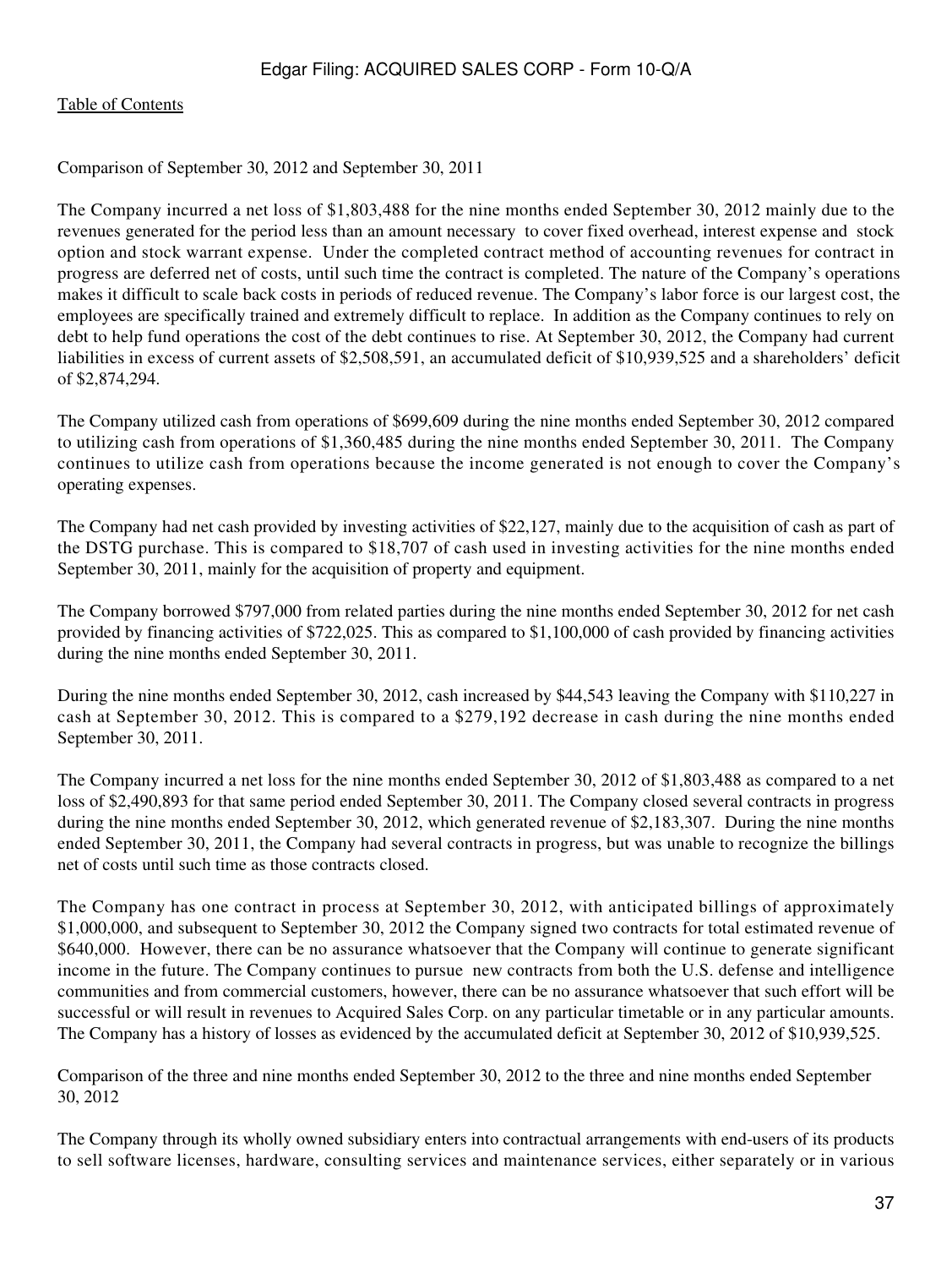combinations thereof. For each arrangement, revenue is recognized when persuasive evidence of an arrangement exists, the fees to be paid by the customer are fixed or determinable, collection of the fees is probable, and delivery of the product or services has occurred. See additional revenue recognition disclosure under "Critical Accounting Policies."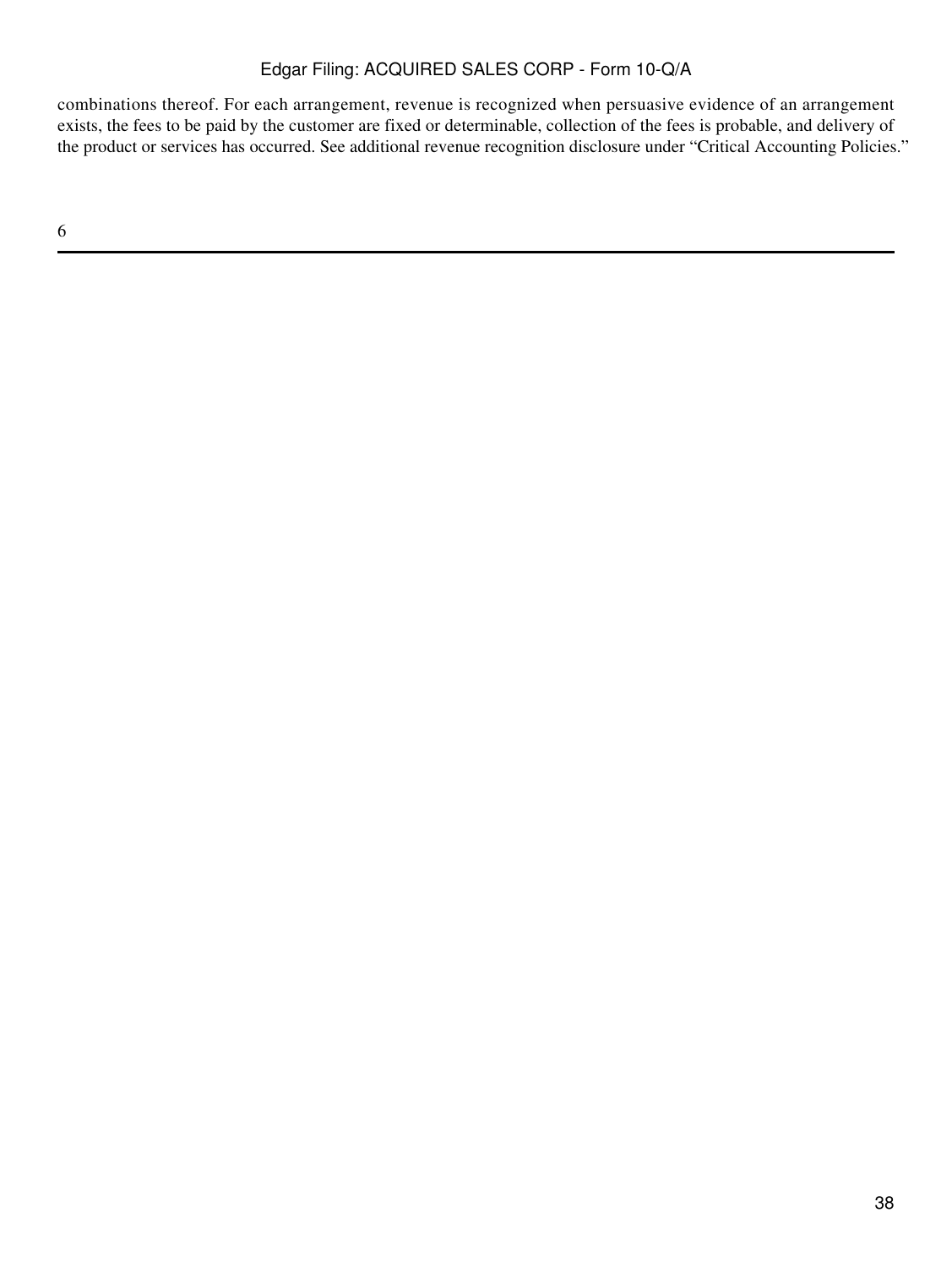#### [Table of Contents](#page-4-0)

Cost of revenue consists primarily of the cost of hardware and software and the cost of services provided to customers. Cost of services includes direct costs of labor, employee benefits and related travel.

Selling, general and administrative expenses primarily consist of professional fees, salaries and related costs for accounting, administration, finance, human resources, information systems and legal personnel.

Revenue – Revenue was \$522,419 and \$18,385 for the three months ended September 30, 2012 and 2011, respectively, representing an increase of \$504,031, or 2741.5%. Revenue, net of costs, on contracts in progress is deferred until such time the contracts are completed. The Company closed one contract in progress during the three months ended September 30, 2012 and as such recognized the revenue net of costs at that time. At September 30, 2012, we had one contract in progress whose billings in excess of cost are being deferred. During the three months ended September 30, 2011 we had not completed any contracts; Revenue consisted of only maintenance and support services.

Revenue was \$2,183,307 and \$55,160 for the nine months ended September 30, 2012 and 2011, respectively, representing an increase in revenue of \$2,128,147, or 3858.1%. Revenue, net of costs, on contracts in progress is deferred until such time the contracts are completed. At September 30, 2012, we had one contract in progress whose billings in excess of cost are being deferred. We closed several contracts during the nine months ended September 30, 2012 and as such recognized the revenue net of costs at that time. During the nine months ended September 30, 2011 we had not completed any contracts; Revenue consisted of only maintenance and support services.

Cost of Revenue – Our cost of services was \$489,095 for the three months ended September 30, 2012, compared to \$0 for the three months ended September 30, 2011, representing an increase of \$489,095 or 100%. Cost of services for the three months ended September 30, 2012, represent direct labor and travel on the contracts completed during the three months then ended.

Our cost of services was \$1,288,428 for the nine months ended September 30, 2012, compared to \$88 for the nine months ended September 30, 2011, representing an increase of \$1,288,340. Costs associated with the contract in process were deferred and will be recognized at such time the contract is completed. Cost of services for the nine months ended September 30, 2012, represent direct labor and travel on contracts completed during the nine months then ended.

The changes with respect to our revenues and our cost of revenue for the three and nine months ended September 30, 2012 and 2011 are summarized as follows: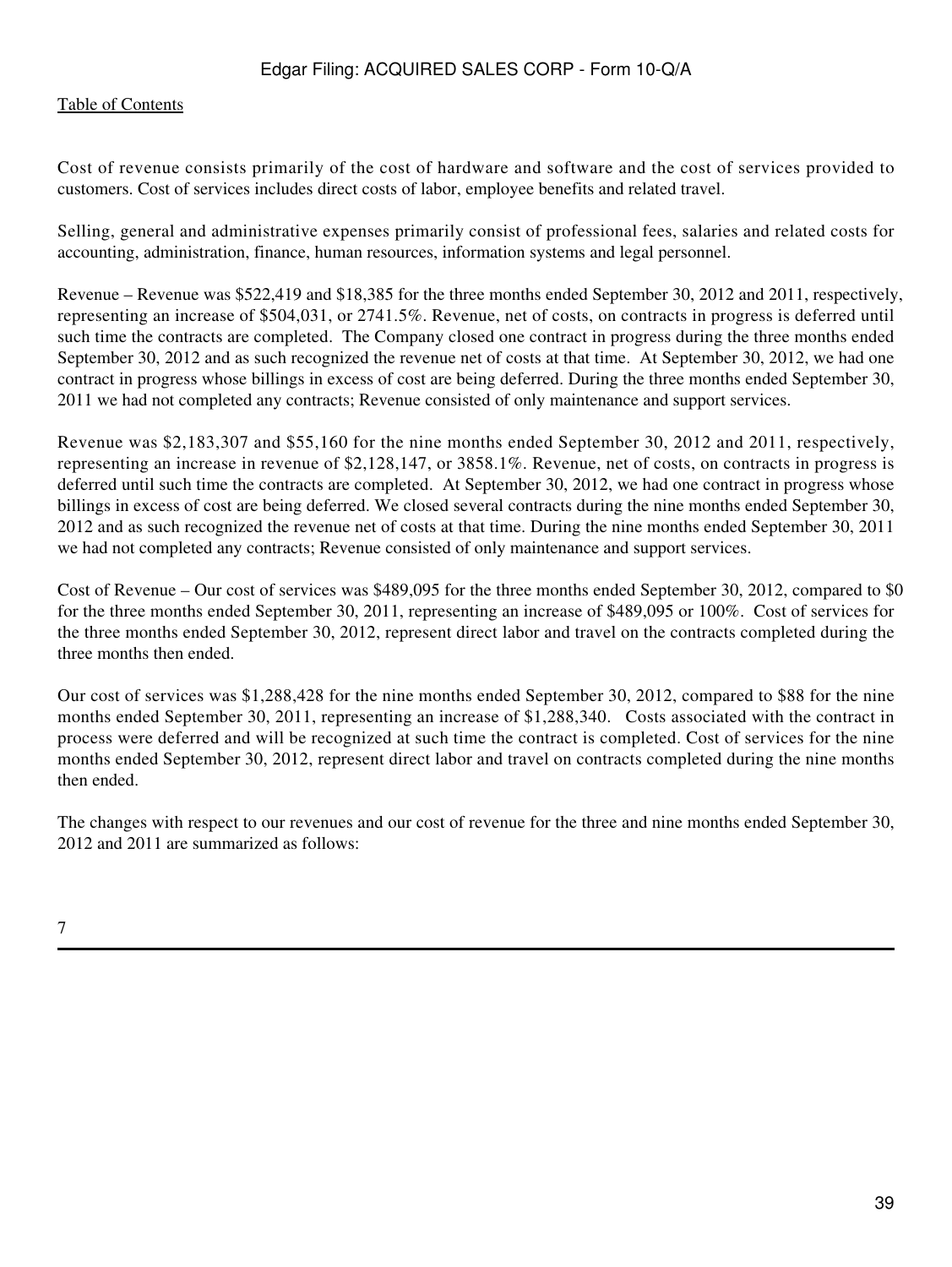|                                  |                     | For the Three Months<br>Ended September 30, |                            |
|----------------------------------|---------------------|---------------------------------------------|----------------------------|
|                                  | 2012                | 2011                                        | Change                     |
| <b>REVENUE</b>                   |                     |                                             |                            |
| <b>Consulting Services</b>       | 522,416             |                                             | 522,416                    |
| Maintenance and support services |                     | 18,385                                      | (18, 385)<br>$\rightarrow$ |
| <b>Total Revenue</b>             | \$522,416           | \$18,385                                    | \$504,031                  |
|                                  |                     |                                             |                            |
| <b>COST OF REVENUE</b>           |                     |                                             |                            |
| <b>Cost of Services</b>          | 489,095             |                                             | 489,095                    |
| <b>Total Cost of Revenue</b>     | 489,095             |                                             | 489,095                    |
| <b>Gross Profit</b>              | \$33,321            | \$18,385                                    | \$14,936                   |
|                                  |                     |                                             |                            |
|                                  | For the Nine Months |                                             |                            |
|                                  |                     | Ended September 30,                         |                            |
|                                  | 2012                | 2011                                        | Change                     |
| <b>REVENUE</b>                   |                     |                                             |                            |
| <b>Consulting Services</b>       | 2,128,146           |                                             | 2,128,146                  |
| Maintenance and support services | 55,161              | 55,160                                      |                            |
| <b>Total Revenue</b>             | \$2,183,307         | \$55,160                                    | \$2,128,147                |
|                                  |                     |                                             |                            |
| <b>COST OF REVENUE</b>           |                     |                                             |                            |
| Cost of Services                 | 1,288,428           | 88                                          | 1,288,340                  |
| <b>Total Cost of Revenue</b>     | 1,288,428           | 88                                          | 1,288,340                  |
| <b>Gross Profit</b>              | \$894,879           | \$55,072                                    | \$839,807                  |

Although the preceding table summarizes the net changes with respect to our revenues and our cost of revenue for the three and nine months ended September 30, 2012 and 2011, the trends contained therein are limited and should not be viewed as a definitive indication of our future results.

Selling, General and Administrative Expense – Selling, general and administrative expense, including non-cash compensation expense, was \$521,317 for the three months ended September 30, 2012, compared to \$696,398 for the three months ended September 30, 2011, representing a decrease of \$175,081, or 25.1%. The decrease in our selling, general and administrative expense related to an increase in salaries and wages allocable to contracts and recorded in cost of services.

Selling, general and administrative expense, including non-cash compensation expense, was \$2,274,274 for the nine months ended September 30, 2012, compared to \$2,502,164 for the nine months ended September 30, 2011, representing a decrease of \$227,890, or 9.1%. The decrease in our selling, general and administrative expense related to an increase in salaries and wages allocable to contracts and recorded in cost of services, or billings in excess of costs on uncompleted contracts.

Net Loss – We realized a net loss of \$630,390 for the three months ended September 30, 2012, compared to a net loss of \$694,455 during the three months ended September 30, 2011. The resulting decrease in the net loss of \$64,065 or 9.2% was primarily related to an increase in revenue. We may continue to incur losses in the future as contracts close and new contracts are not entered into.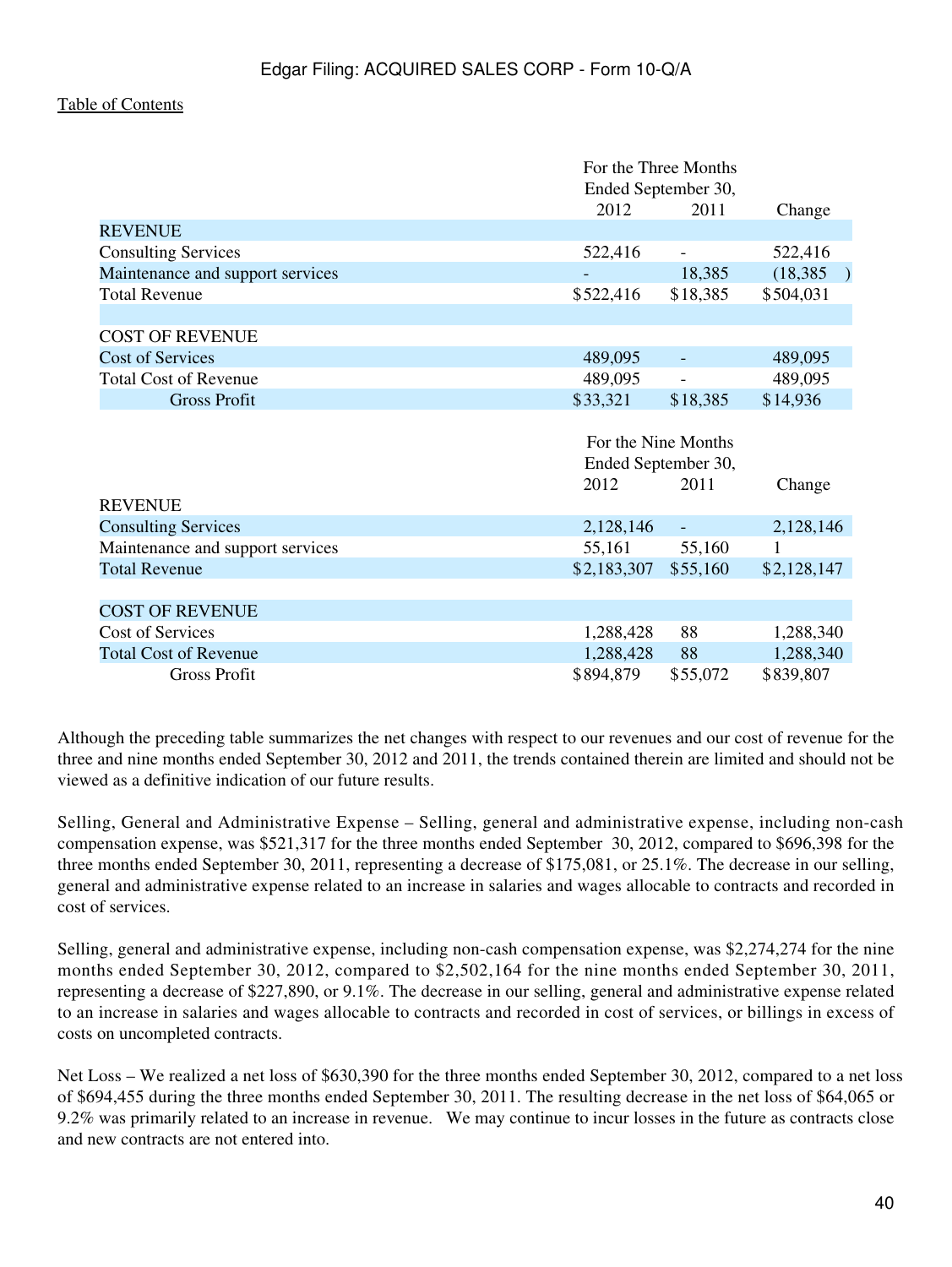We realized a net loss of \$1,803,488 for the nine months ended September 30, 2012, compared to a net loss of \$2,490,893 during the nine months ended September 30, 2011. The resulting decrease in the net loss of \$687,405 or 27% was primarily related to the increase in revenue recognized on completed contracts. We may continue to incur losses in the future as contracts close and new contracts are not entered into.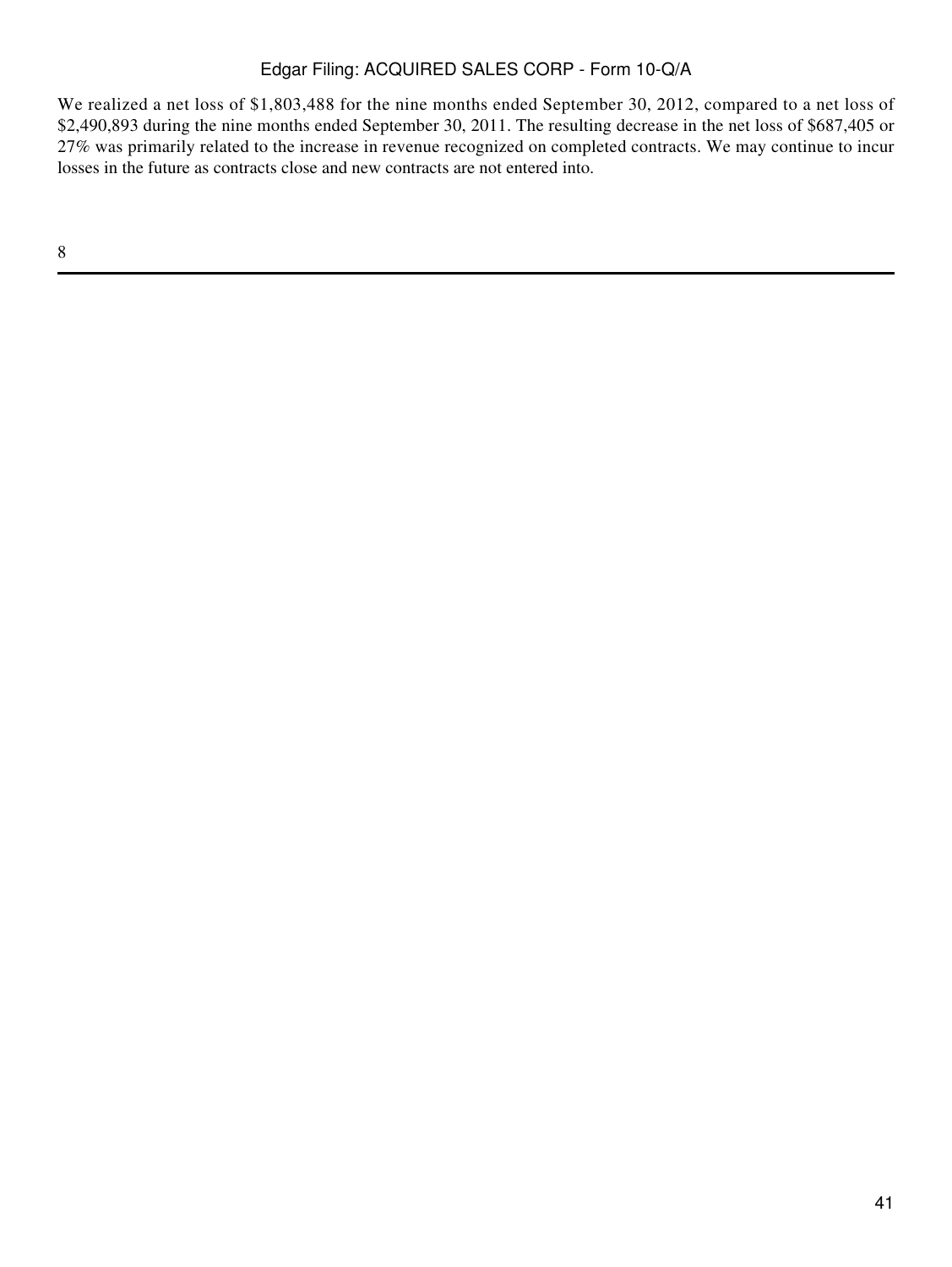#### Critical Accounting Policies

Use of Estimates – The preparation of financial statements in conformity with accounting principles generally accepted in the United States of America requires management to make estimates and assumptions that affect the reported amounts of assets, liabilities, revenue, and expenses. Significant estimates include share-based compensation forfeiture rates and the potential outcome of future tax consequences of events that have been recognized for financial reporting purposes. Actual results and outcomes may differ from management's estimates and assumptions.

Accounts Receivable – Accounts receivable are stated at the amount billed to customers, net an allowance for doubtful accounts. The Company evaluates the collectability of the amount receivable from each customer and provides an allowance for those amounts estimated to be uncertain of collection. Accounts determined to be uncollectible are written off against the allowance for doubtful accounts.

Property and Equipment – Property and equipment are recorded at cost less accumulated depreciation. Maintenance, repairs, and minor replacements are charged to expense as incurred. When depreciable assets are retired, sold, traded in or otherwise disposed, the cost and related accumulated depreciation are removed from the accounts and the resulting gain or loss is reflected in operations. Depreciation is calculated on the straight-line method over the estimated useful lives of the assets, which are three to five years. Depreciation expenses for the nine months ended September 30, 2012 and 2011 was \$25,516 and \$31,184, respectively.

Software Development Costs – Software development costs consist primarily of compensation of development personnel, related overhead incurred to develop new products and upgrade and enhance the Company's current products and fees paid to outside consultants. Software development costs incurred subsequent to the determination of technological feasibility and marketability of a software product are capitalized. Capitalization of costs ceases and amortization of capitalized software development costs commences when the products are available for general release. For the nine months ended September 30, 2012 and 2011, no software development costs were capitalized because the time period and cost incurred between technological feasibility and general release for all software product releases was insignificant.

Revenue Recognition – The Company enters into contractual arrangements with end-users of its products to sell software licenses, hardware, consulting services and maintenance services, either separately or in various combinations thereof. For each arrangement, revenue is recognized when persuasive evidence of an arrangement exists, the fees to be paid by the customer are fixed or determinable, collection of the fees is probable, and delivery of the product or services has occurred. When the Company is the primary obligor or bears the risk of loss, revenue and costs are recorded on a gross basis. When the Company receives a fixed transactional fee, revenue is recorded under the net method based on the net amount retained.

In contractual arrangements where services are essential to the functionality of the software or hardware, or payment of the license fees are dependent upon the performance of the related services, revenue for the software license, hardware and consulting fees are recognized on the completed-contract method when the contract is substantially completed and all related deliverables have been provided to and accepted by the customer. This method is used because the Company is unable to accurately estimate total cost of individual contracts until the contracts are substantially complete. Provisions for estimated losses on uncompleted contracts are made in the period in which such losses are determined. Claims for additional compensation are recognized during the period such claims are resolved and collected.

Costs of software, hardware and costs incurred in performing the contract services are deferred until the related revenue is recognized. Contract costs include all purchased software and hardware, subcontract and labor costs and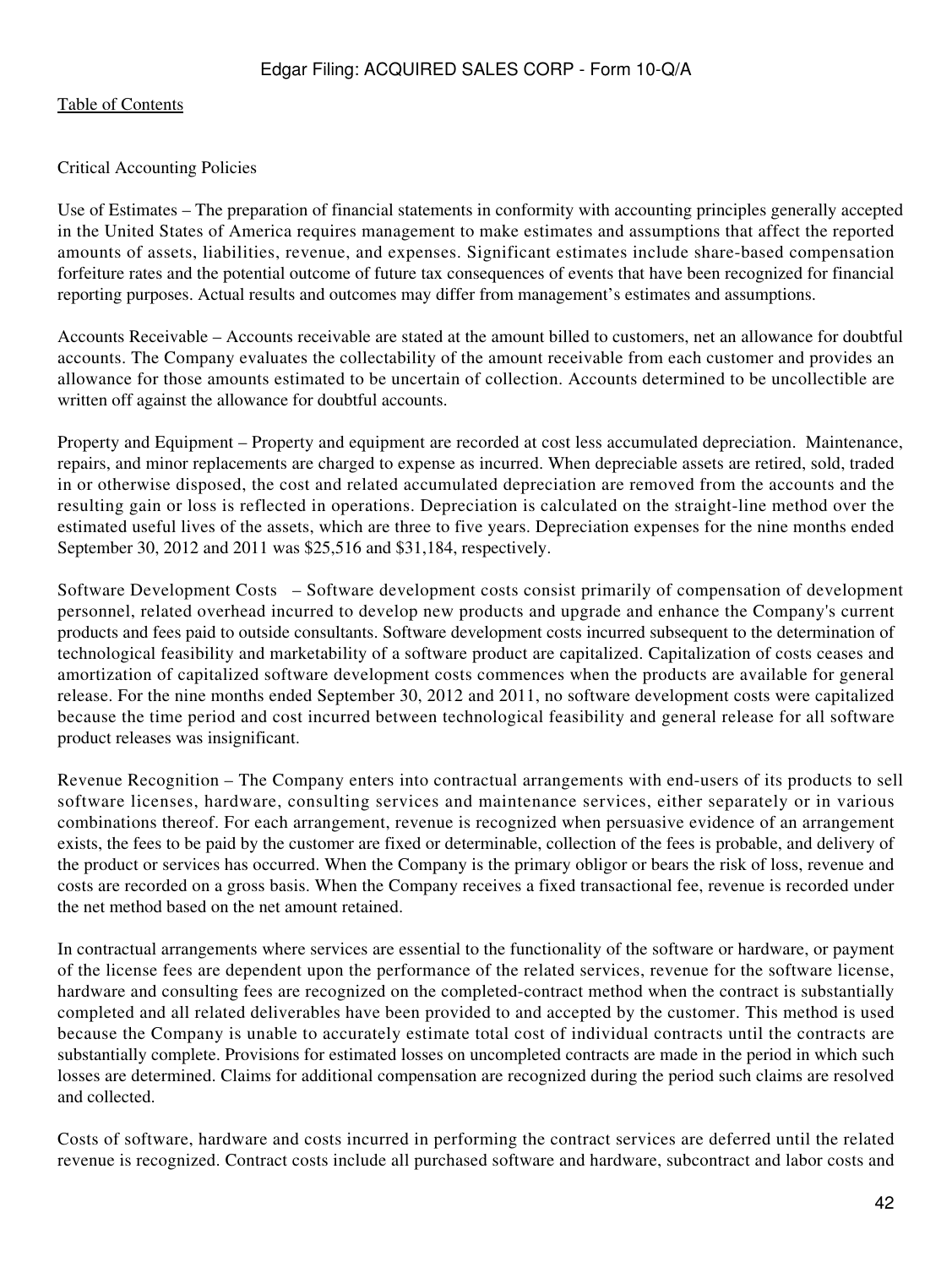those indirect costs related to contract performance, such as indirect labor, supplies, equipment, and travel costs as well as depreciation on equipment used in performance of the contractual arrangements. Depreciation on administrative assets and selling, general and administrative costs are charged to expense as incurred.

Costs in excess of amounts billed are classified as current assets under the caption Costs in excess of billings on uncompleted contracts. Billings in excess of costs are classified as current liabilities under the caption Billings in excess of costs on uncompleted contracts. Contract retentions are included in accounts receivables.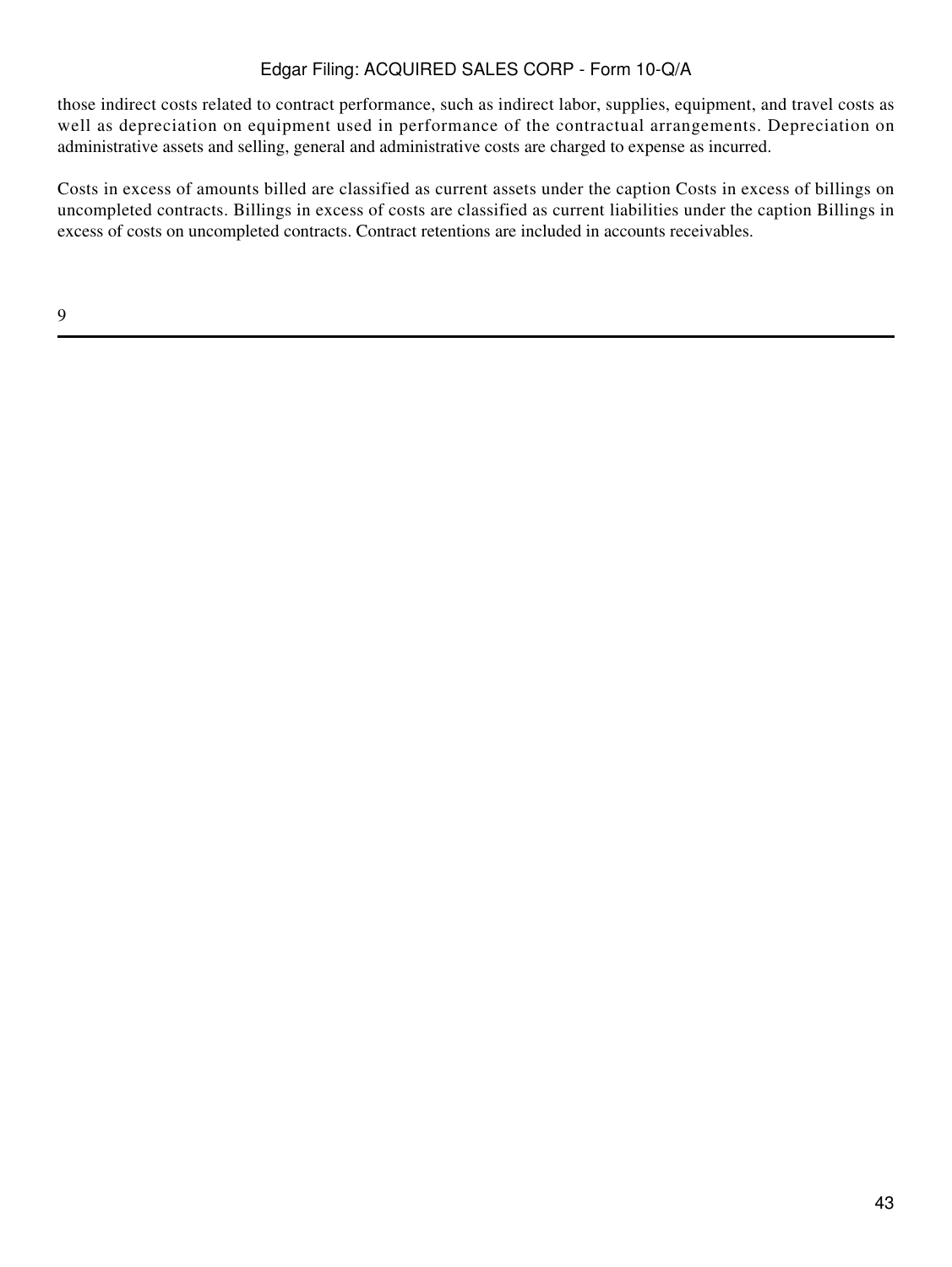#### [Table of Contents](#page-4-0)

Software Licensing and Hardware Sales: When software licensing and/or hardware functionality are not dependent upon performance of services, the amount of revenue under the arrangement is allocated to the deliverable elements based on prices the Company sells the separate elements, if objectively determinable. If so determinable, the amounts allocated to the software licensing are recognized as revenue at the time of shipment of the software to the customer. Such sales occur when the Company resells third-party software and hardware systems and related peripherals as part of an end-to-end solution to its customers. The Company considers delivery to occur when the product is shipped and title and risk of loss have passed to the customer.

Consulting Services: Consulting services are comprised of consulting, implementation, software installation, data conversion, building interfaces to allow the software to operate in integrated environments, training and applications. Consulting services are sold on a fixed-fee and a time-and-materials basis, with payment normally due upon achievement of specific milestones. Consulting services revenue is recognized under the completed-contract method as described above.

Maintenance and Support Services: Maintenance and support services consist primarily of fees for providing unspecified software upgrades on a when-and-if-available basis and technical support over a specified term, which is typically twelve months. Maintenance revenues are recognized ratably over the term of the related agreement.

Concentration of Significant Customers –At September 30, 2012, accounts receivables from two customers accounted for 95% of total accounts receivable. Revenue from six customers was 89% of total revenue for the nine months ended September 30, 2012. Revenue from two customers totaled 100% of total revenue for the nine months ended September 30, 2011.

Income Taxes – Provisions for income taxes are based on taxes payable or refundable for the current year and deferred income taxes. Deferred income taxes are provided on differences between the tax bases of assets and liabilities and their reported amounts in the financial statements and on tax carry forwards. Deferred tax assets and liabilities are included in the financial statements at currently enacted income tax rates applicable to the period in which the deferred tax assets and liabilities are expected to be realized or settled. As changes in tax laws or rates are enacted, deferred tax assets and liabilities are adjusted through the provision for income taxes. A valuation allowance is provided against deferred income tax assets when it is not more likely than not that the deferred income tax assets will be realized.

Basic and Diluted Loss Per Share – Basic loss per common share is determined by dividing net loss by the weighted-average number of common shares outstanding during the period. Diluted loss per common share is calculated by dividing net loss by the weighted-average number of common shares and dilutive common share equivalents outstanding during the period. When dilutive, the incremental potential common shares issuable upon exercise of stock options and warrants are determined by the treasury stock method. There were 2,336,981 and 1,117,925 employee stock options and 868,000 and zero warrants outstanding during the nine months ended September 30, 2012 and 2011, respectively, that were excluded from the computation of the diluted loss per share for the three and nine months ended September 30, 2012 and 2011 because their effects would have been anti-dilutive.

Share-Based Compensation Plan – Stock-based compensation to employees and consultants is recognized as a cost of the services received in exchange for an award of equity instruments and is measured based on the grant date fair value of the award or the fair value of the consideration received, whichever is more reliably measureable. Compensation expense is recognized over the period during which service is required to be provided in exchange for the award (the vesting period).

Contractual Cash Obligations and Commercial Commitments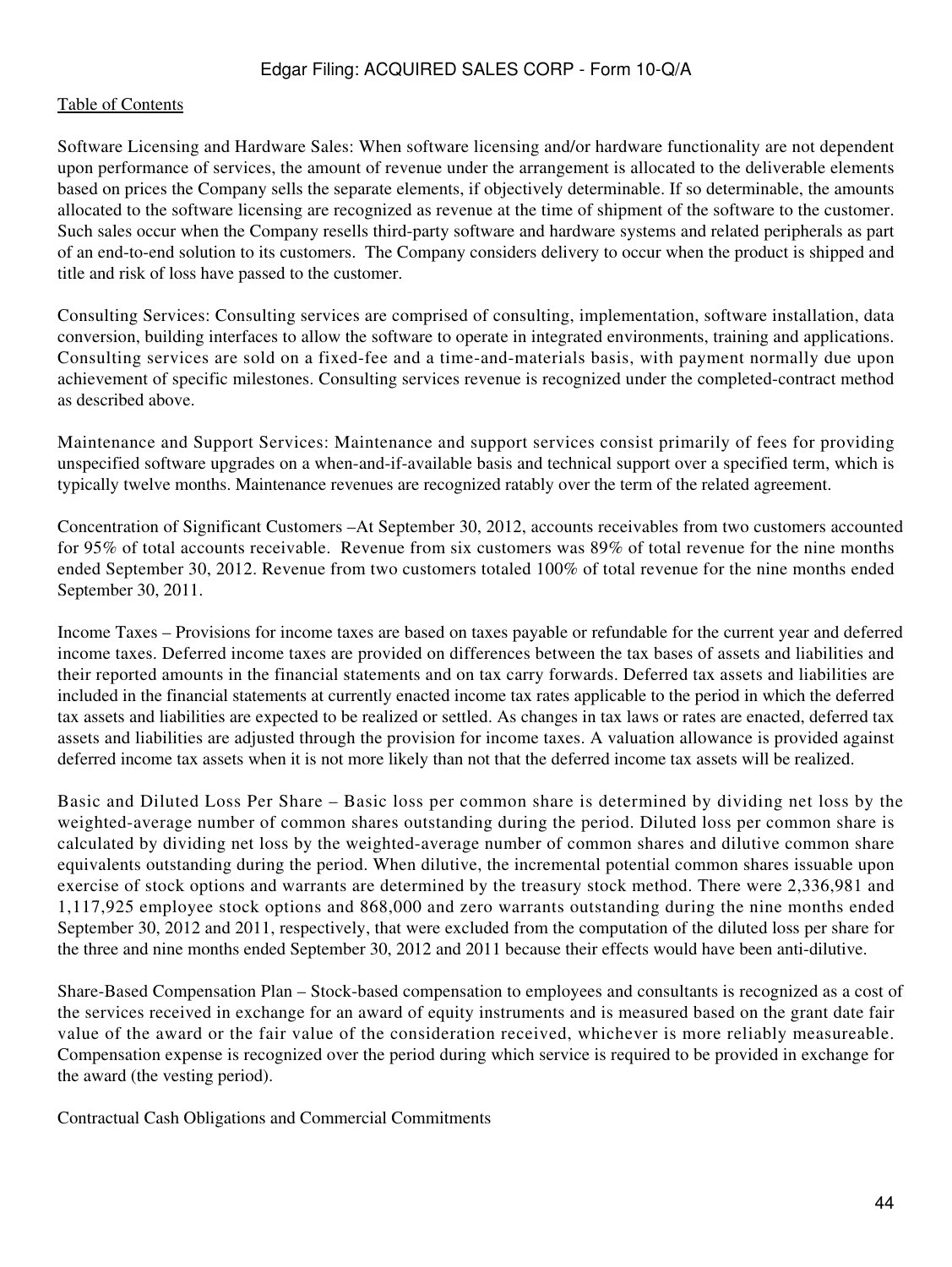The Company leases one facility in Providence, Rhode Island under an operating lease. The lease runs through January 15, 2013. Monthly rental payments are \$500 per month. Future minimum lease payments under the terms of the lease agreement are \$2,000.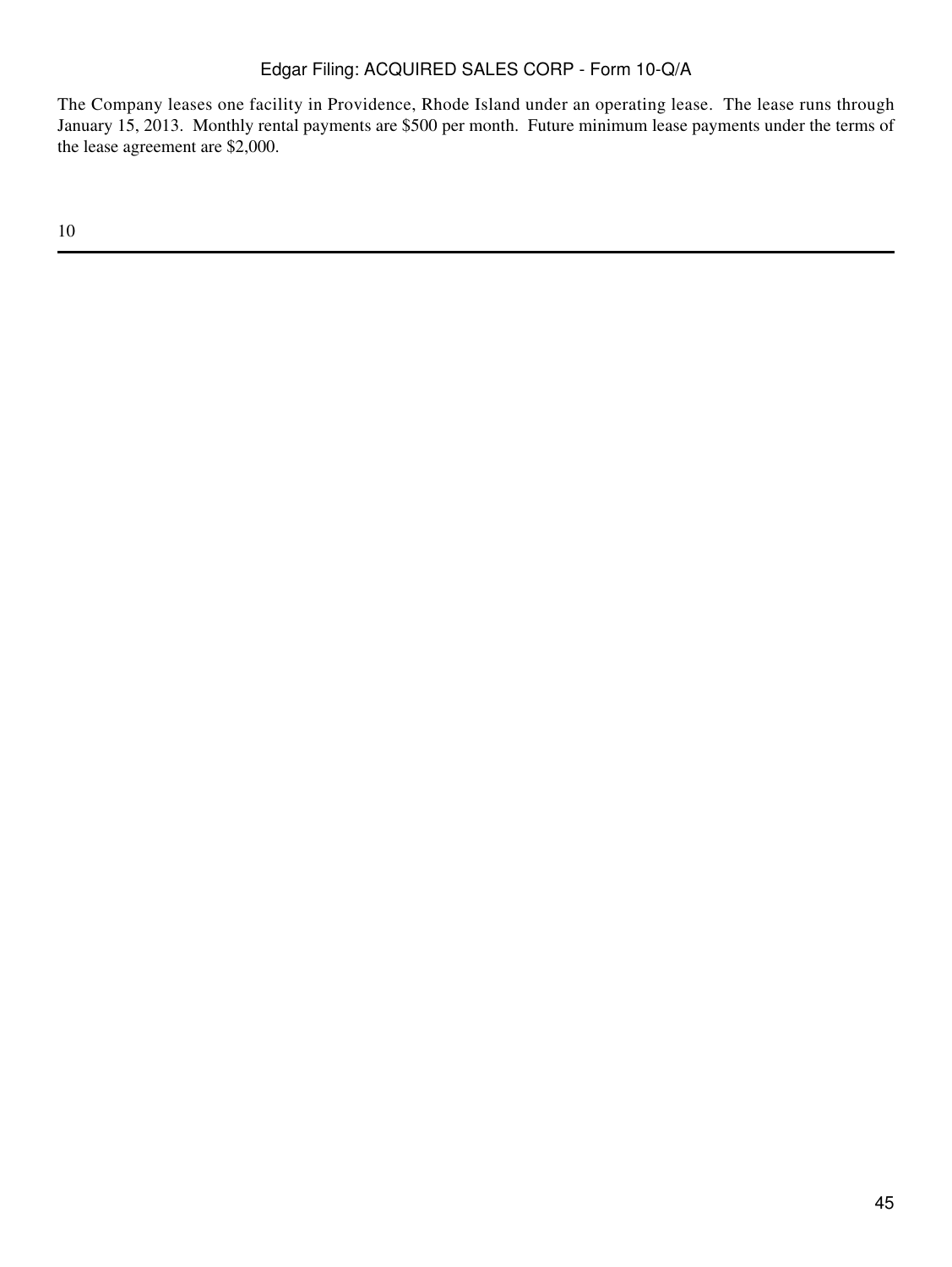During the year ended December 31, 2011, we borrowed \$525,000 in various installments from an officer of the Company. The related notes payable are unsecured, non-interest bearing and are due upon demand. On October 17, 2011, a significant shareholder, affiliated with a third officer of the Company sold 597,000 shares of the Company's common stock to this officer in exchange for the \$525,000 of promissory notes from the Company, for an equivalent price of \$0.88 per share. This significant shareholder transaction resulted in the Company recognizing \$1,373,460 of share-based compensation expense, based upon the price at which common shares were issued for cash at that same date of \$3.18 per share. The Company entered into an agreement with this same significant shareholder on October 17, 2011 such that, at such time as the Company is financially able to do so and at the reasonable discretion of the chief executive officer of the Company, but no earlier than November 18, 2011, the notes payable held by the significant shareholder would be extinguished in full by the payment of \$262,500 in cash and the issuance of 85,548 shares common stock at a price of \$3.18 per share.

On September 29, 2011, Cogility exchanged \$845,000 of notes payable to Acquired Sales and \$10,534 of related accrued interest for \$448,000 of notes payable to related parties and \$520,000 of notes payable to third parties. The transaction was evaluated to determine whether it qualified as an extinguishment of debt under current accounting guidance. Under that guidance, an exchange of debt instruments with substantially different terms is a debt extinguishment. Debt is deemed to have substantially different terms if the present value of the cash flows under the terms of the new debt is a least 10% different from the present value of the remaining cash flows under the terms of the original debt instruments. The present value of the cash flows did not change by  $10\%$ ; therefore, the new debt was not substantially different from the original debt and the transaction was recognized as an exchange of debt rather than an extinguishment of debt.

The new debt was recorded at the carrying amount of original debt and accrued interest on the date of the exchange of \$855,534 by adjusting the effective interest rate applied to the future payments due under the terms of the notes payable and, as a result, no gain or loss was recognized on the exchange of the liabilities. The resulting discounts and premiums are being amortized over the term of the new notes payable. At September 30, 2012, the carrying amount of the notes payable to related parties was \$340,745, net of \$34,255 of unamortized discounts and premiums, and the carrying amount of the notes payable to third parties was \$475,468, net of \$44,532 of unamortized discount.

The Company has borrowed cash from a lending company. At March 31, 2012, notes payable to the lender totaled \$130,070, are unsecured, non-interest bearing and due on demand. The Company has not imputed interest on the loans as such imputed interest would not have been material to the accompanying financial statements.

The Company entered into an agreement with a consultant on February 18, 2011 whereby the Company has agreed to pay the consultant a fee based on net revenue received from a potential new software product. The fee would be equal to 5% of the net revenue received, after deducting software licensing and equipment costs from third parties, from two potential contracts and, for a period of five years, any subsequent revenue from reselling the work product that may result from providing software and services under either of the two potential contracts.

On June 13, 2011, a key executive resigned his position and entered into a severance agreement with the Company. On September 16, 2010, the Company had signed a letter agreeing to pay the former executive officer \$47,000 in one-time commissions, with payment deferred until 30 days after the closing of a private placement of common stock or debt convertible into common stock in the total amount of at least \$2,000,000. Under the severance agreement the former executive officer will receive a one-time bonus of \$35,000 and deferred compensation of \$18,432 payable upon the completion of a private placement of common stock or debt convertible into common stock in the total amount of at least \$2,000,000. The former executive officer was also to be paid additional deferred compensation of \$9,662 by September 30, 2011, but this amount was paid on November 3, 2011. In addition, the severance agreement modified the terms of stock options held by the former executive officer for the purchase 12,578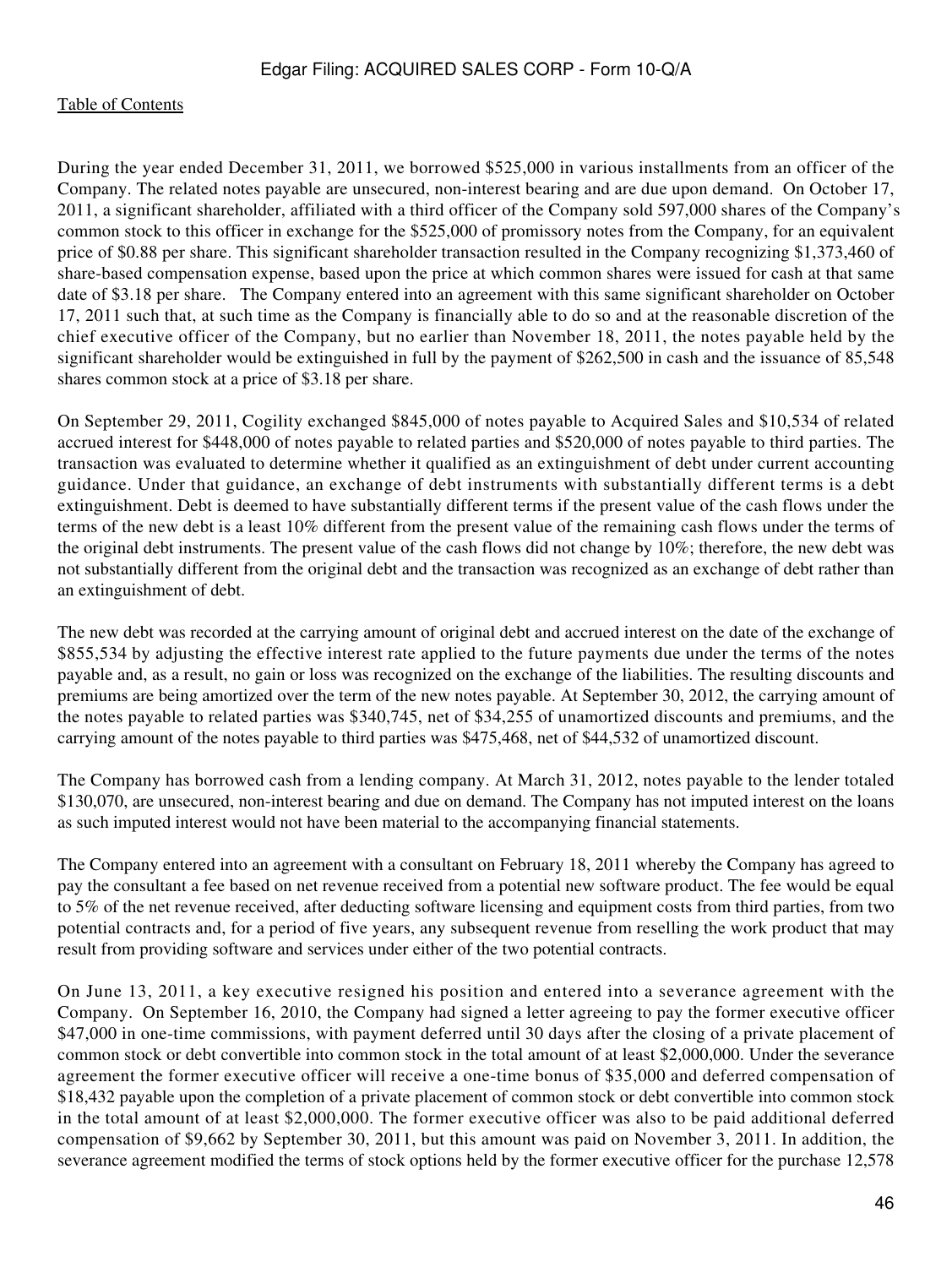common shares which expired on June 14, 2012. Stock options for the purchase of 25,157 common shares were forfeited under the agreement.

On June 24, 2011 an employee resigned and entered into a severance agreement with the Company. Under the severance agreement, payment of \$8,224 of vacation pay was deferred and to be paid the earlier of the completion of a \$2,000,000 private placement offering or September 23, 2011. The amount has not yet been paid. In addition, the severance agreement modified the terms of stock options held by the former employee for the purchase of 25,094 common shares which expired June 24, 2012. Stock options for the purchase of 12,641 common shares were forfeited under the terms of the agreement.

11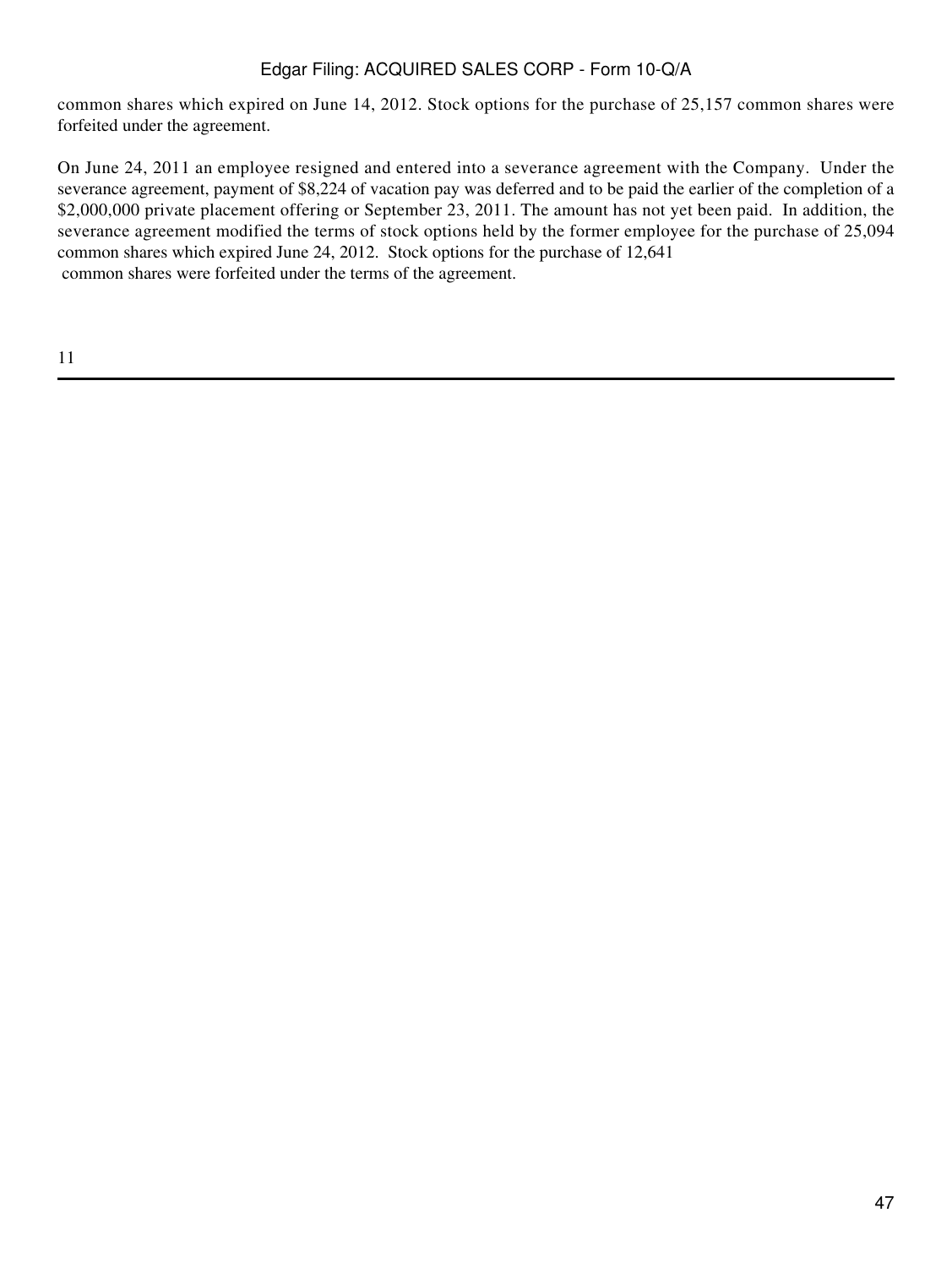#### [Table of Contents](#page-4-0)

In addition, the severance agreement modified the terms of stock options held by the former employee for the purchase of 25,094 common shares which expired June 24, 2012. Stock options for the purchase of 12,641 common shares were forfeited under the terms of the agreement.

During the nine months ended September 30, 2012, the Company borrowed \$737,000 in various installments from parties related to the Company. The notes bear interest at 6% per annum and are due upon demand. The notes payable have attached warrants to purchase 293,000 shares of common stock with an exercise prices ranging from \$2.00 to \$3.25 per share which expire five years from their respective loan date.

Off Balance Sheet Arrangements – We have no off-balance sheet arrangements.

#### <span id="page-47-0"></span>ITEM 3. QUANTITATIVE AND QUALITATIVE DISCLOSURES ABOUT MARKET RISK

As a "smaller reporting company" as defined by Item 10 of Regulation S-K, the Company is not required to provide information required by this Item.

ITEM 4. CONTROLS AND PROCEDURES

Evaluation of Disclosure Controls and Procedures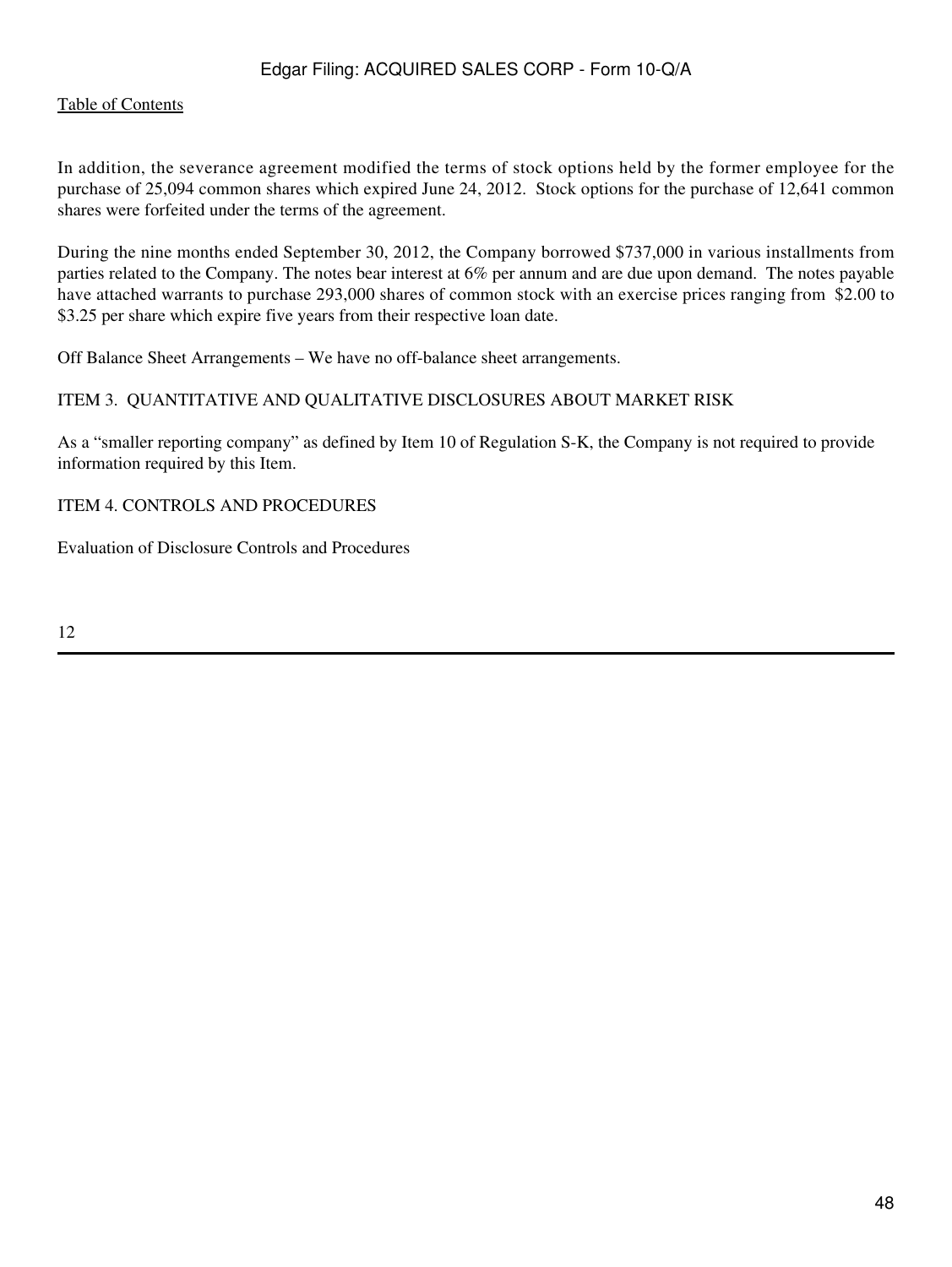Our management, with the participation of our chief executive officer and chief financial officer, evaluated the effectiveness of our disclosure controls and procedures as defined in Rule 13a-15(e) under the Exchange Act as of the end of the period covered by this Quarterly Report on Form 10-Q. In designing and evaluating the disclosure controls and procedures, our management recognized that any controls and procedures, no matter how well designed and operated, can provide only reasonable assurance of achieving the desired control objectives. In addition, the design of disclosure controls and procedures must reflect the fact that there are resource constraints and that management is required to apply its judgment in evaluating the benefits of possible controls and procedures relative to their costs. The design of any disclosure controls and procedures also is based in part upon certain assumptions about the likelihood of future events and there can be no assurance that any design will succeed in achieving its stated goals under all potential future conditions.

Based on that evaluation, our chief executive officer and chief financial officer concluded that, as of September 30, 2012, our disclosure controls and procedures were effective to provide reasonable assurance that information we are required to disclose in reports that we file or submit under the Exchange Act is recorded, processed, summarized and reported within the time periods specified in Securities and Exchange Commission rules, regulations and forms, and that such information is accumulated and communicated to our management, including our chief executive officer and chief financial officer, as appropriate, to allow timely decisions regarding required disclosure.

Changes in Internal Control over Financial Reporting

Our management, with the participation of the chief executive officer and chief financial officer, has concluded there were no significant changes in our internal controls over financial reporting that occurred during our last fiscal quarter that has materially affected, or is reasonably likely to materially affect, our internal control over financial reporting.

#### PART II — OTHER INFORMATION

<span id="page-48-0"></span>Item 1. Legal Proceedings.

To the best knowledge of the officers and directors, the Company is not a party to any legal proceeding or litigation.

Item 1A. Risk Factors.

Not required.

Item 2. Unregistered Sales of Equity Securities and Use of Proceeds.

On July 16 and 25, 2012 the Company borrowed \$50,000 and \$50,000, respectively, from Minh Le, an officer of the Company. Attached to the notes payable were a total of 50,000 warrants to purchase common stock at a price of \$3.25 per share. On July 9, 2012, the Company borrowed another \$30,000 from Vincent J. Mesolella, a director of the Company. Attached with this note payable were 15,000 warrants to purchase common stock at a price of \$3.25 per share. On July 13, 2012, the Company borrowed \$100,000 from Roberti Jacobs Family Trust, an entity related to Gerard M. Jacobs, an officer of the Company. Attached with this note payable were 50,000 warrants to purchase common stock at a price of \$3.25 per share. All of the related notes payable bear interest at 6% per annum, payable quarterly, and are due upon demand. All of the warrants expire 5 years from their respective issuance dates.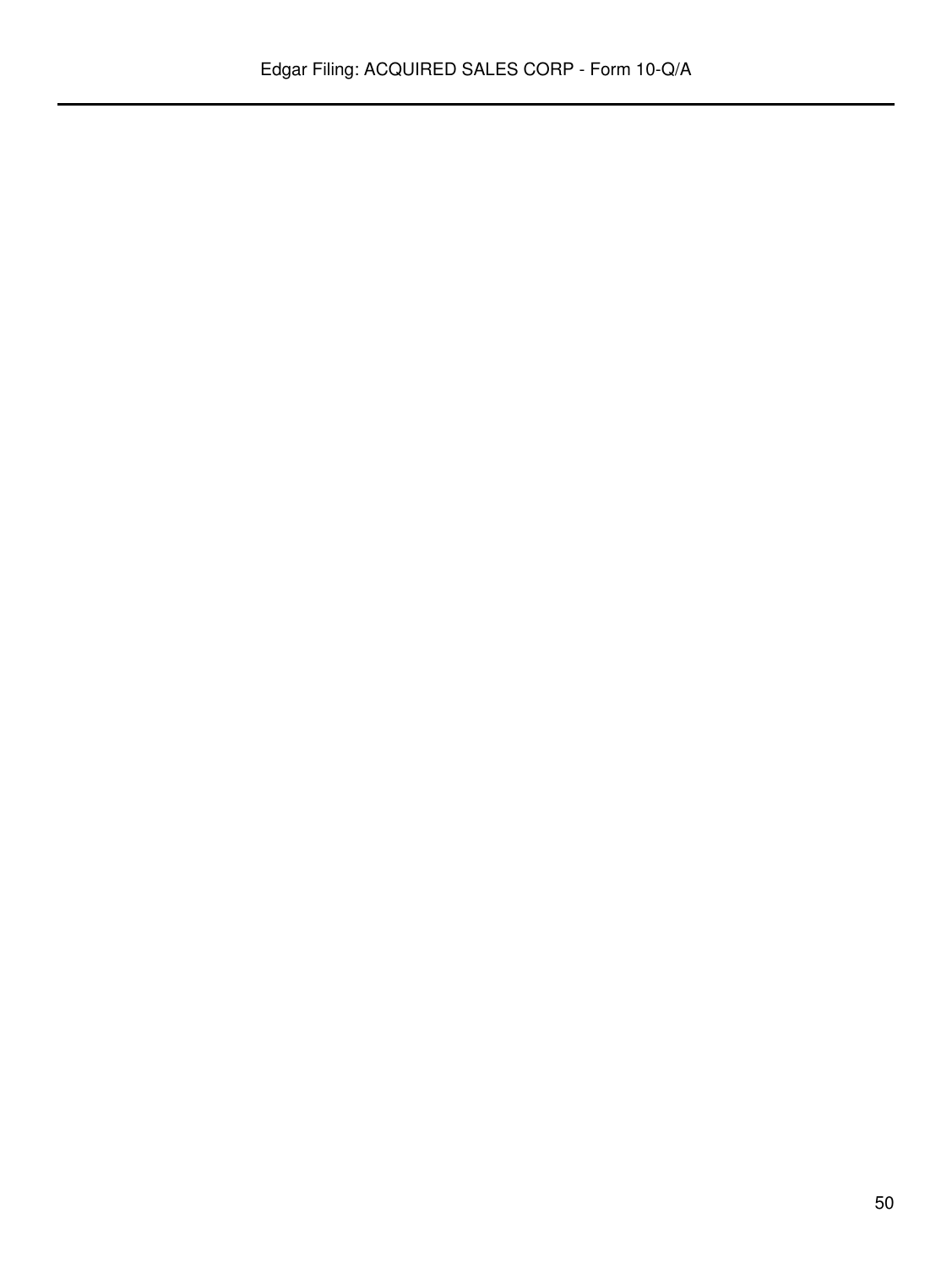#### [Table of Contents](#page-4-0)

On July 25, 2012, the Company's wholly owned DSTG subsidiary issued a note for \$86,000 payable to Minh Le, an officer of the Company. Attached to the note payable were a total of 43,000 warrants to purchase common stock at a price of \$3.25 per share.

All of the issuances of securities described above were restricted share issuances and deemed to be exempt from registration in reliance on Rule 506 of Regulation D, Rule 701 of the Securities Act of 1933, and/or Section 4(2) of the Securities Act as transactions by an issuer not involving a public offering. Each investor represented that they were accredited investors, as defined in Rule 501 of Regulation D and, there was no general solicitation or general advertising used to market the securities. We made available to each investor with disclosure of all aspects of our business, including providing the investor with press releases, access to our auditors, and other financial, business, and corporate information. All securities issued were restricted with an appropriate restrictive legend on certificates for notes and warrants issued stating that the securities (and underlying shares) have not been registered under the Securities Act and cannot be sold or otherwise transferred without an effective registration or an exemption therefrom.

<span id="page-50-0"></span>Item 3. Defaults Upon Senior Securities.

None; not applicable.

Item 4. Mine Safety Disclosures.

None, not applicable.

Item 5. Other Information.

None; not applicable.

Item 6. Exhibits.

The following Exhibits have been previously filed in the below referenced filings or have been attached hereto, and in any case, as is stated on the cover of this Report, all of the below Exhibits are incorporated herein by reference.

Form 10-SB March 23, 2007

| 3.1      | Articles of Incorporation dated December 12, 1985           |
|----------|-------------------------------------------------------------|
| 3.2      | Amended Articles of Incorporation Dated July 1992           |
| 3.3      | Amended Articles of Incorporation Dated November<br>1996    |
| 3.4      | Amended Articles of Incorporation Dated June 1999           |
| 3.5      | Amended Articles of Incorporation Dated January 25,<br>2006 |
| 3.6      | <b>Amended Bylaws</b>                                       |
| Form 8-K | August 2, 2007                                              |
| 5.01     | Shareholder Agreement                                       |
| Form 10Q | May 18, 2009                                                |
| 10.1     | Private Merchant Banking Agreement-Anniston Capital,        |
|          | Inc.                                                        |
| 10.2     | Warrant Agreement #1-Anniston Capital, Inc.                 |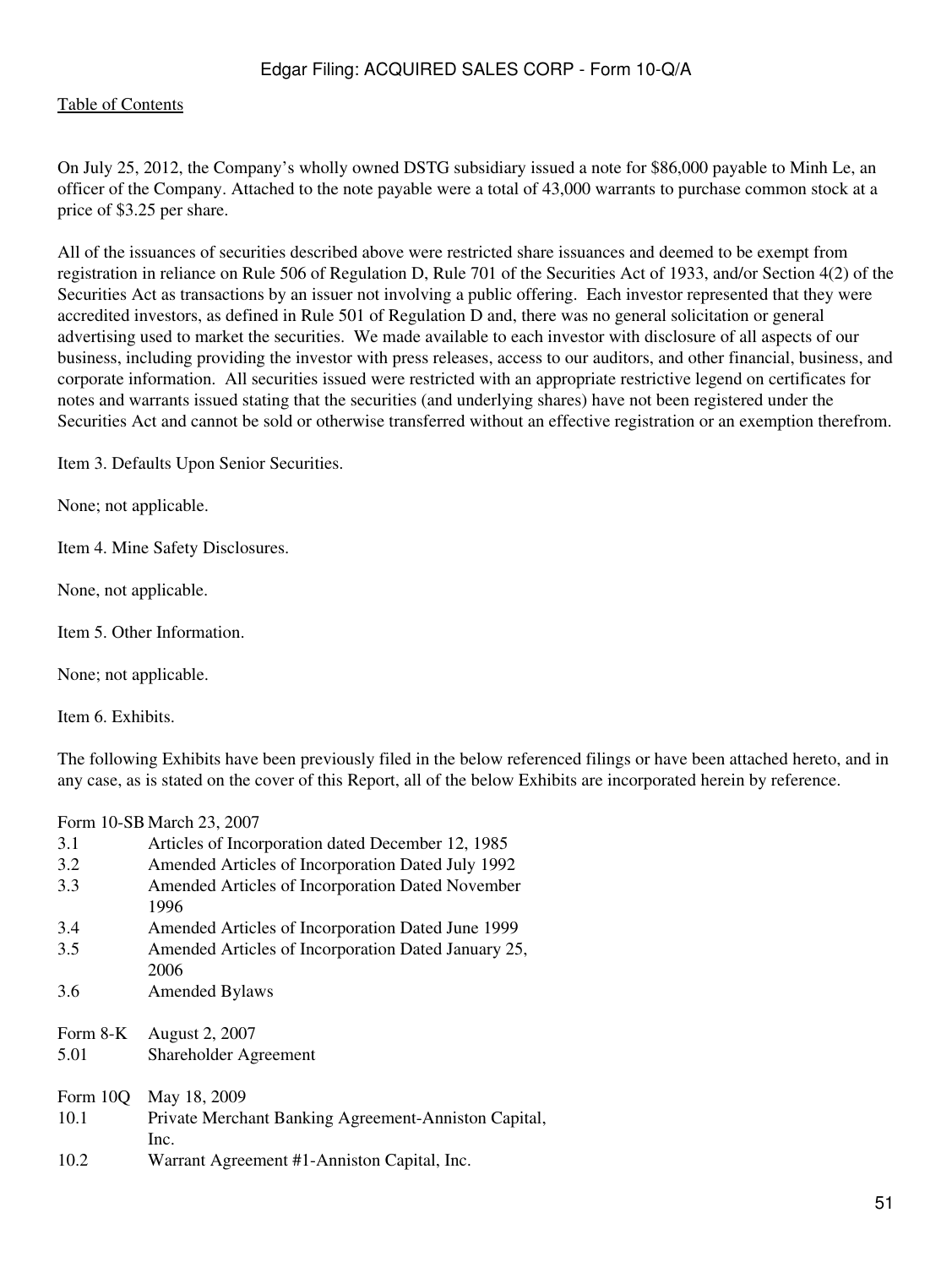- 10.3 Warrant Agreement #2-Anniston Capital, Inc.<br>10.4 \$100,000 Promissory Note December 1, 200
- 10.4 \$100,000 Promissory Note December 1, 2007
- 10.5 \$10,000 Promissory Note January 30, 2008

14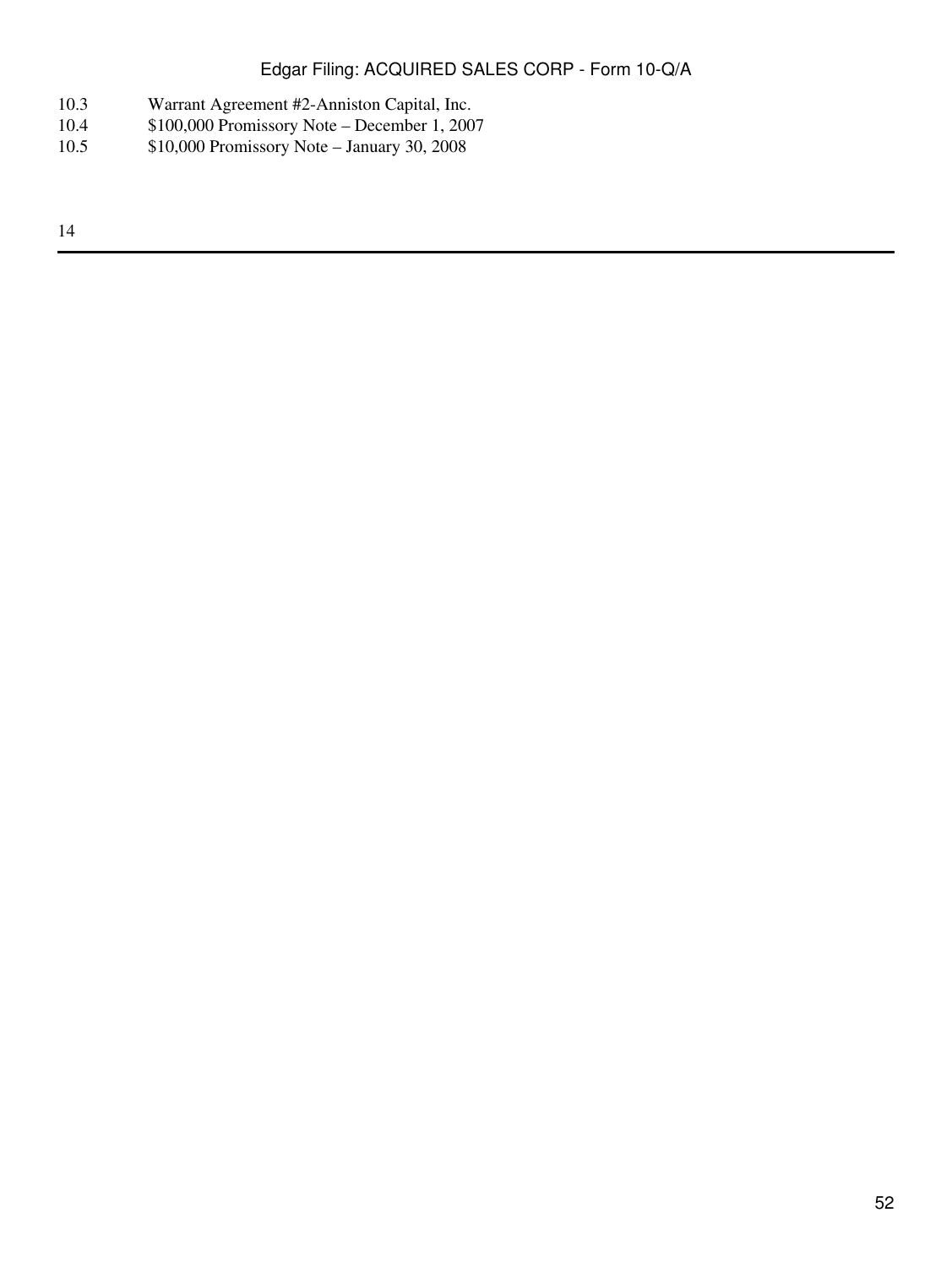# [Table of Contents](#page-4-0)

| 10.6                                       | \$10,000 Promissory Note – November 9, 2008                                                                                                                                         |
|--------------------------------------------|-------------------------------------------------------------------------------------------------------------------------------------------------------------------------------------|
| 10.7                                       | Form 10-K August 20, 2010<br>\$4,000 Promissory Note - April 19, 2010                                                                                                               |
| Form 8-K<br>10.1                           | November 5, 2010<br>Letter of Intent Agreement Cogility Software dated<br>November 4, 2010                                                                                          |
| 99.1                                       | <b>Press Release</b>                                                                                                                                                                |
| 10.8                                       | Form 10-K December 17, 2010<br>\$20,000 Promissory Note - October 12, 2010                                                                                                          |
|                                            | Form 10-K September 30, 2011                                                                                                                                                        |
| 4.1                                        | Form of Note 3%                                                                                                                                                                     |
| 4.2<br>10.10                               | Form of Warrant<br><b>Subscription Agreement</b>                                                                                                                                    |
| Schedule<br><b>DEF 14-C</b><br>Information | August 9, 2011                                                                                                                                                                      |
| Statement                                  |                                                                                                                                                                                     |
| 10.11                                      | The Johns Hopkins University Applied Physics<br>Laboratory Firm Fixed Price-Time And Material Contract<br>No. 961420, dated October 20, 2009 (filed as Exhibit<br>$(E)(i)$ thereto) |
| 10.12                                      | The Analysis Corporation Task Order Subcontract<br>Agreement, dated January 4, 2010 (filed as Exhibit (E)(ii)<br>thereto)                                                           |
| 10.13                                      | Defense & Security Technology Group, LLC, Program<br>Budget & Asset Management Tool Proof of Concept<br>Pilot, dated June 27, 2011 (filed as Exhibit (E)(iii)<br>thereto)           |
| 10.14                                      | Defense & Security Technology Group, LLC, Command<br>Information Center – Data Integration Proof of Concept,<br>dated June 27, 2011 (filed as Exhibit $(E)(iv)$ thereto)            |
| Form 8-K                                   | October 4, 2011                                                                                                                                                                     |
| 10.15<br>10.16                             | Agreement and Plan of Merger<br>NAVAIR PMA 265 contract, in regard to a Program<br>Budget & Asset Management Tool Proof of Concept<br>Pilot, dated July 15, 2011                    |
| 10.17                                      | NAVAIR 4.2 Cost Performance contract, in regard to<br>Command Information Center - Data Integration<br>(CIC-DI) Proof of Concept, dated July 15, 2011                               |
| 10.18                                      | Sotera Defense Solutions, Inc. subcontract number<br>SOTERA-SA-FY11-040, dated June 20, 2011                                                                                        |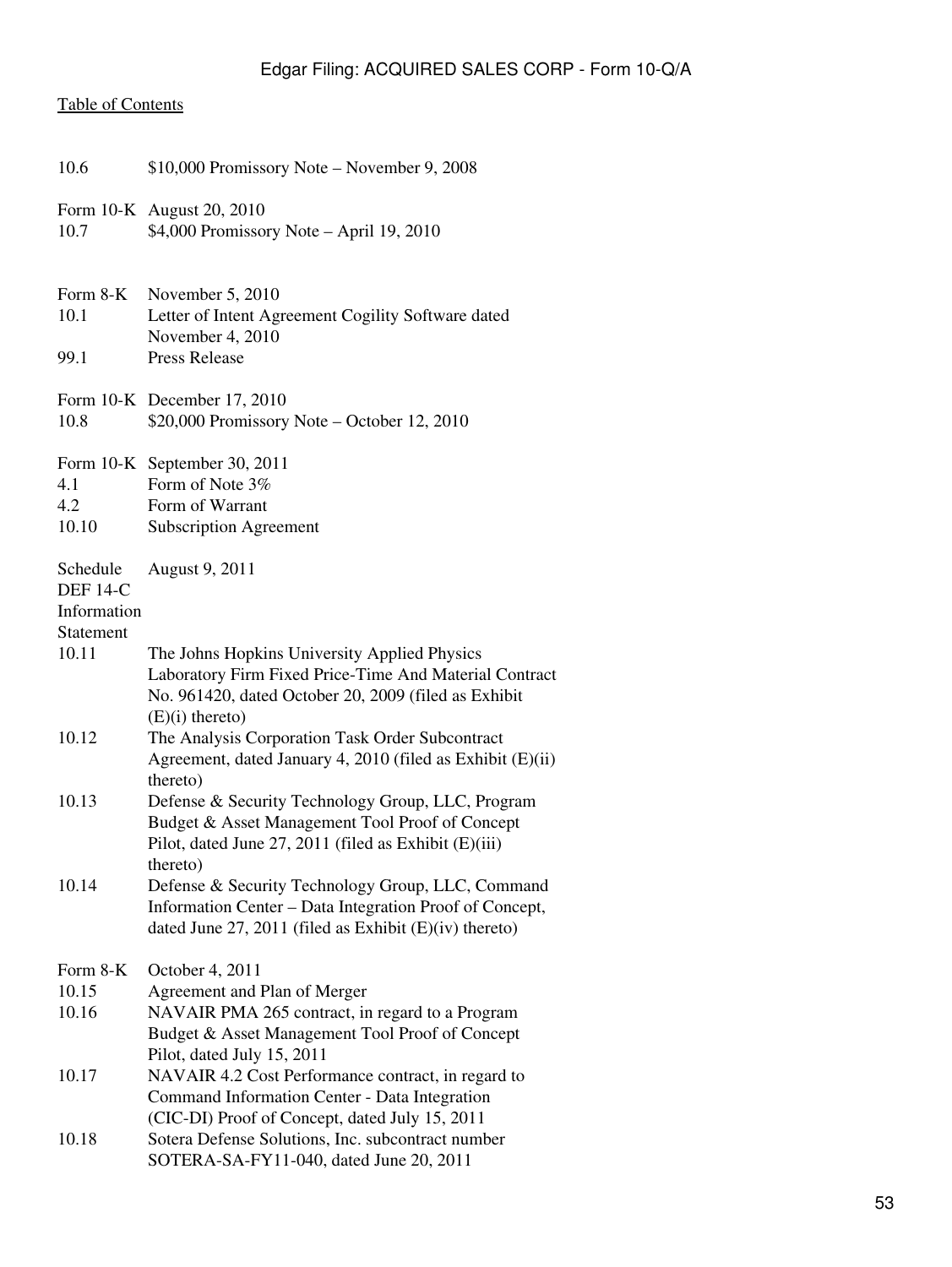- 10.19 \$4,000 Promissory Note September 13, 2011
- 10.20 CACI Prime Contract No.: W15P7T-06-D-E402 Prime
- Delivery Order No.: 0060, dated August 24, 2011
- 10.21 \$4,000 Promissory Note September 30, 2012
- 14.1 [Proposed] Code of Business Conduct and Ethics

# 10-Q May 21, 2012<br>10.22 Agreement dat

Agreement dated as of October 17, 2011, by and among Deborah Sue Ghourdjian Separate Property Trust, Matthew Ghourdjian, Daniel F. Terry, Jr., Roberti Jacobs Family Trust, Acquired Sales Corp., Vincent J. Mesolella, and Minh Le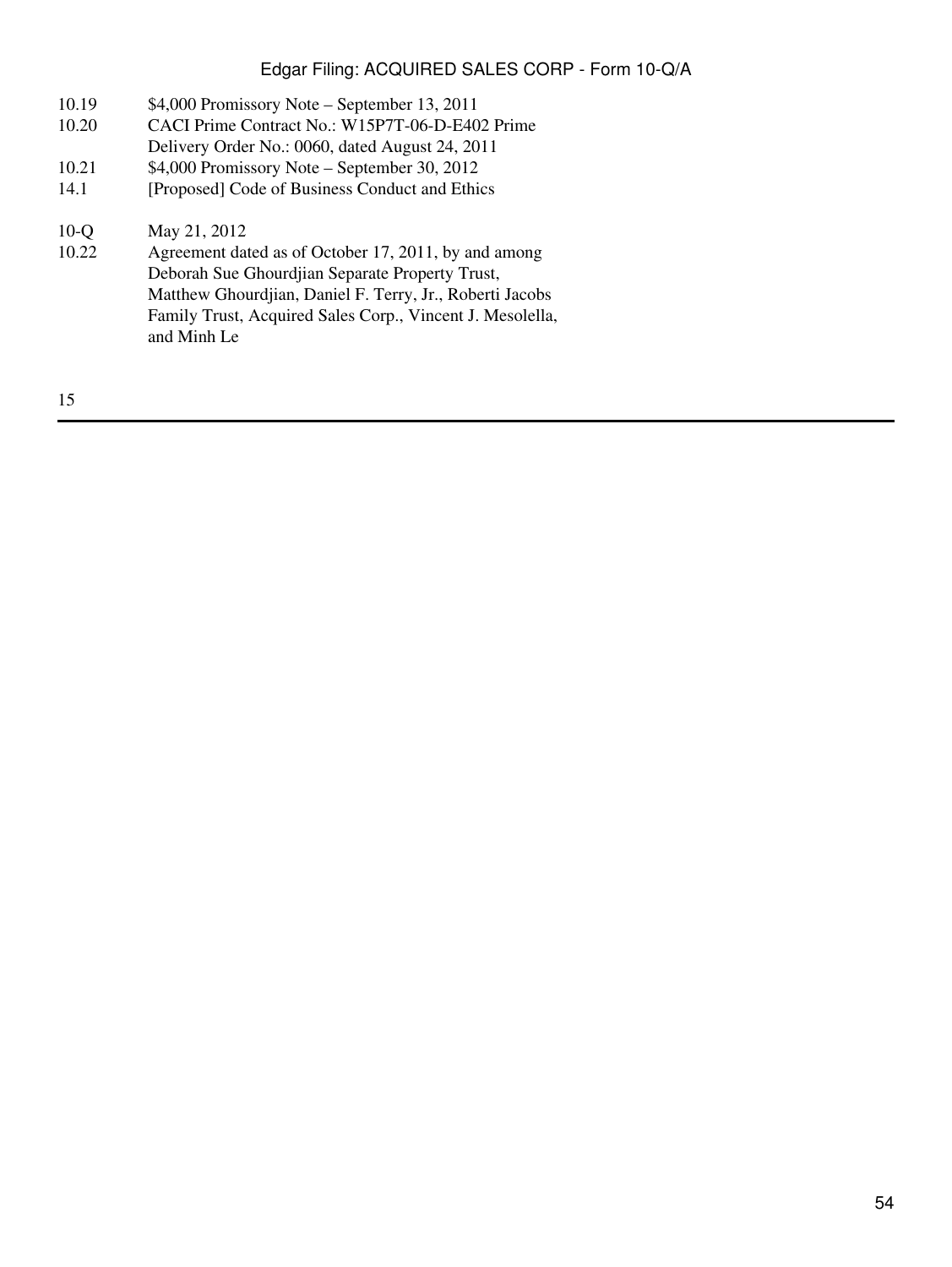#### [Table of Contents](#page-4-0)

| $10-Q$<br>10.23 | November 13, 2012<br>Firm Fixed Price subcontract; Defense & Security<br>Technology Group, Inc. subsidiary and CAS, Inc., dated<br>September 19, 2012                                                                                                                       |
|-----------------|-----------------------------------------------------------------------------------------------------------------------------------------------------------------------------------------------------------------------------------------------------------------------------|
| 10.24           | Firm-Fixed-Price, Level-of-Effort, IDIQ Subcontract;<br>Cogility subsidiary and Booz Allen Hamilton, dated<br>November 1, 2012                                                                                                                                              |
| 31.1            | Certification of principal executive officer and principal<br>financial officer pursuant to Rule $13a-14(a)$ of the<br>Securities Exchange Act of 1934, as amended, as adopted<br>pursuant to Section 302 of the Sarbanes-Oxley Act of<br>2002 executed by Gerard M. Jacobs |
| 32.1            | Certification of principal executive officer and principal<br>financial officer pursuant to 18 U.S.C. Section 1350, as<br>adopted pursuant to Section 906 of the Sarbanes-Oxley<br>Act of 2002 executed by Gerard M. Jacobs                                                 |
| 101.INS         | XBRL Instance Document*                                                                                                                                                                                                                                                     |
| 101.PRE.        | XBRL Taxonomy Extension Presentation Linkbase*                                                                                                                                                                                                                              |
| 101.LAB         | XBRL Taxonomy Extension Label Linkbase*                                                                                                                                                                                                                                     |
| 101.DEF         | XBRL Taxonomy Extension Definition Linkbase*                                                                                                                                                                                                                                |
| 101.CAL         | XBRL Taxonomy Extension Calculation Linkbase*                                                                                                                                                                                                                               |
| 101.SCH         | XBRL Taxonomy Extension Schema*                                                                                                                                                                                                                                             |

\*Pursuant to Rule 406T of Regulation S-T, these interactive data files are deemed "furnished" and not "filed" or part of a registration statement or prospectus for purposes of Sections 11 or 12 of the Securities Act of 1933, or deemed "furnished" and not "filed" for purposes of Section 18 of the Securities and Exchange Act of 1934, and otherwise are not subject to liability under these sections.

16